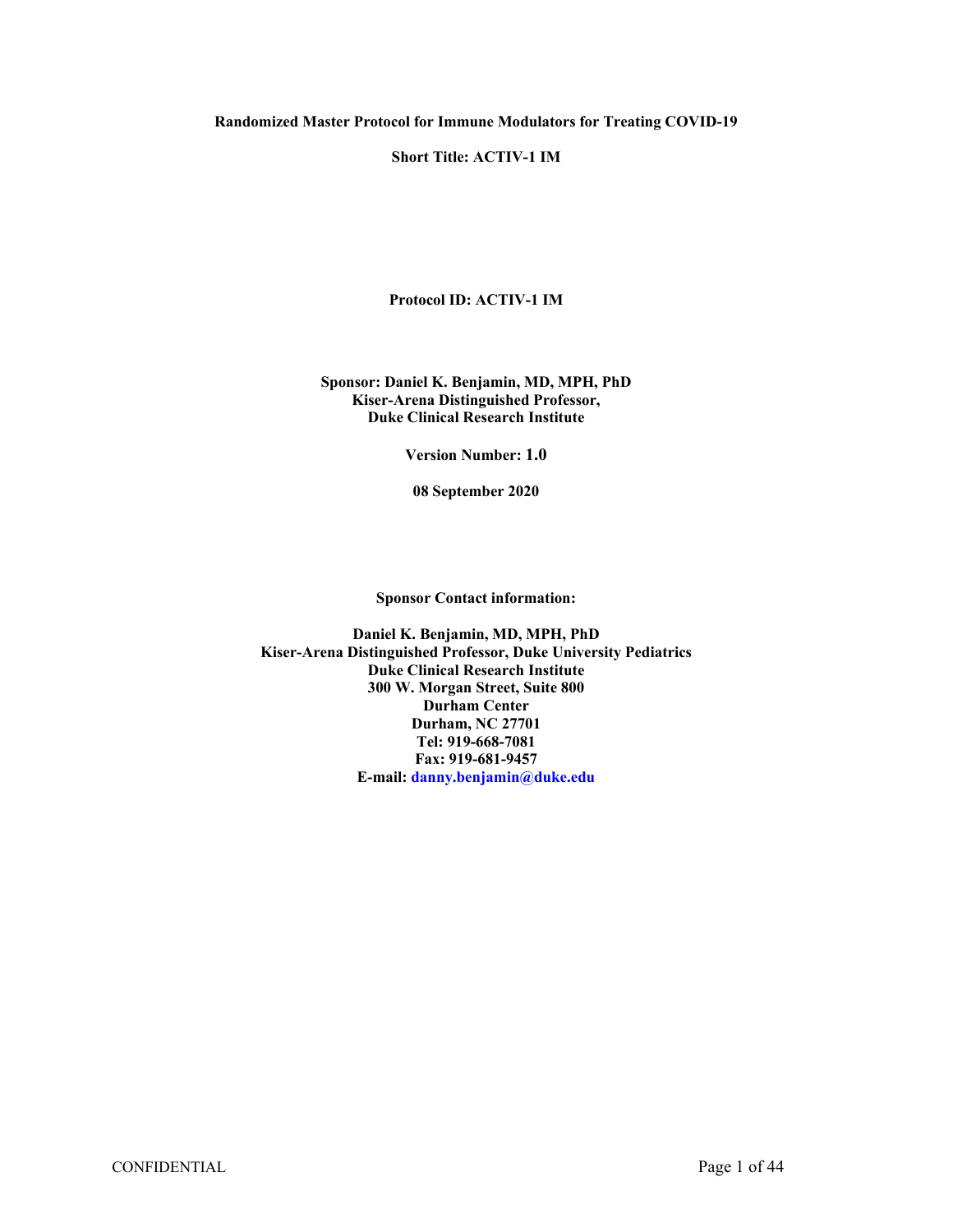# <span id="page-1-0"></span>**STATEMENT OF COMPLIANCE**

Each institution engaged in this research will hold a current Federalwide Assurance (FWA) issued by the U.S. Office of Human Research Protection (OHRP) for federally funded research. The Institutional Review Board (IRB)/Independent or Institutional Ethics Committee (IEC) must be registered with OHRP as applicable to the research.

The study will be carried out in accordance with the following as applicable:

- All National and Local Regulations and Guidance applicable at each site
- The International Council for Harmonization of Technical Requirements for Registration of Pharmaceuticals for Human Use (ICH) E6(R2) Good Clinical Practice, and the Belmont Report: Ethical Principles and Guidelines for the Protection of Human Subjects of Research, Report of the National Commission for the Protection of Human Subjects of Biomedical and Behavioral Research
- United States (US) Code of Federal Regulations (CFR) 45 CFR Part 46: Protection of Human Subjects
- US Food and Drug Administration (FDA) Regulations: 21 CFR Part 50 (Protection of Human Subjects), 21 CFR Part 54 (Financial Disclosure by Clinical Investigators), 21 CFR Part 56 (IRBs), 21 CFR Part 11, and 21 CFR Part 312 (Investigational New Drug Application), and/or 21 CFR 812 (Investigational Device Exemptions)

The signature below provides the necessary assurance that this study will be conducted according to all stipulations of the protocol including statements regarding confidentiality, and according to local legal and regulatory requirements, US federal regulations, and ICH E6(R2) GCP guidelines.

Site Investigator Signature:

Signed: Date:

Name and Title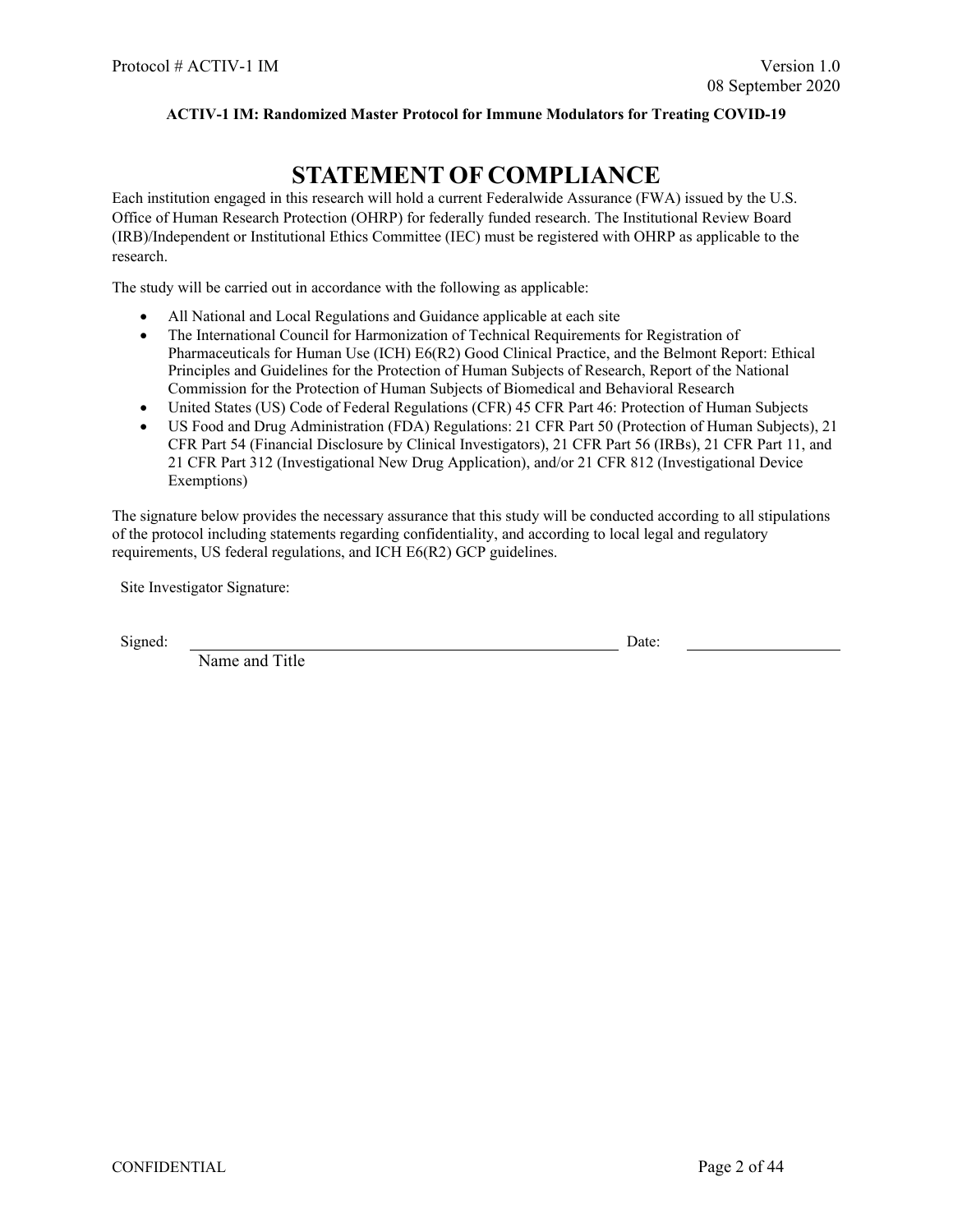## **Table of Contents**

| 1.       |                                                               |  |
|----------|---------------------------------------------------------------|--|
| 1.1.     |                                                               |  |
| 1.1.1.   |                                                               |  |
| 1.1.2.   |                                                               |  |
| 1.1.3.   |                                                               |  |
| 1.1.4.   |                                                               |  |
| 1.1.5.   |                                                               |  |
| 1.1.6.   |                                                               |  |
| 1.1.7.   |                                                               |  |
| 1.1.8.   |                                                               |  |
| 2.       |                                                               |  |
| 2.1.     |                                                               |  |
| 2.1.1.   | ACTIV-1 IM - Immune Modulators & Remdesivir Multi-arm Trial15 |  |
| 2.2.     |                                                               |  |
| 2.2.1.   |                                                               |  |
| 2.2.1.1. |                                                               |  |
| 2.2.2.   |                                                               |  |
| 2.2.2.1. |                                                               |  |
| 2.2.2.2. |                                                               |  |
| 2.2.2.3. |                                                               |  |
| 2.2.3.   |                                                               |  |
| 3.       |                                                               |  |
| 4.       |                                                               |  |
| 4.1.     |                                                               |  |
| 4.2.     |                                                               |  |
| 4.3.     |                                                               |  |
| 4.3.1.   |                                                               |  |
| 4.3.2.   |                                                               |  |
| 5.       |                                                               |  |
| 5.1.     |                                                               |  |
| 5.2.     |                                                               |  |
| 5.3.     |                                                               |  |
| 5.4.     |                                                               |  |
| 5.5.     |                                                               |  |
| 5.6.     |                                                               |  |
| 5.7.     |                                                               |  |
| 5.7.1.   |                                                               |  |
| 5.7.2.   |                                                               |  |
| 5.8.     |                                                               |  |
| 5.9.     |                                                               |  |
| 6.       |                                                               |  |
| 6.1.     |                                                               |  |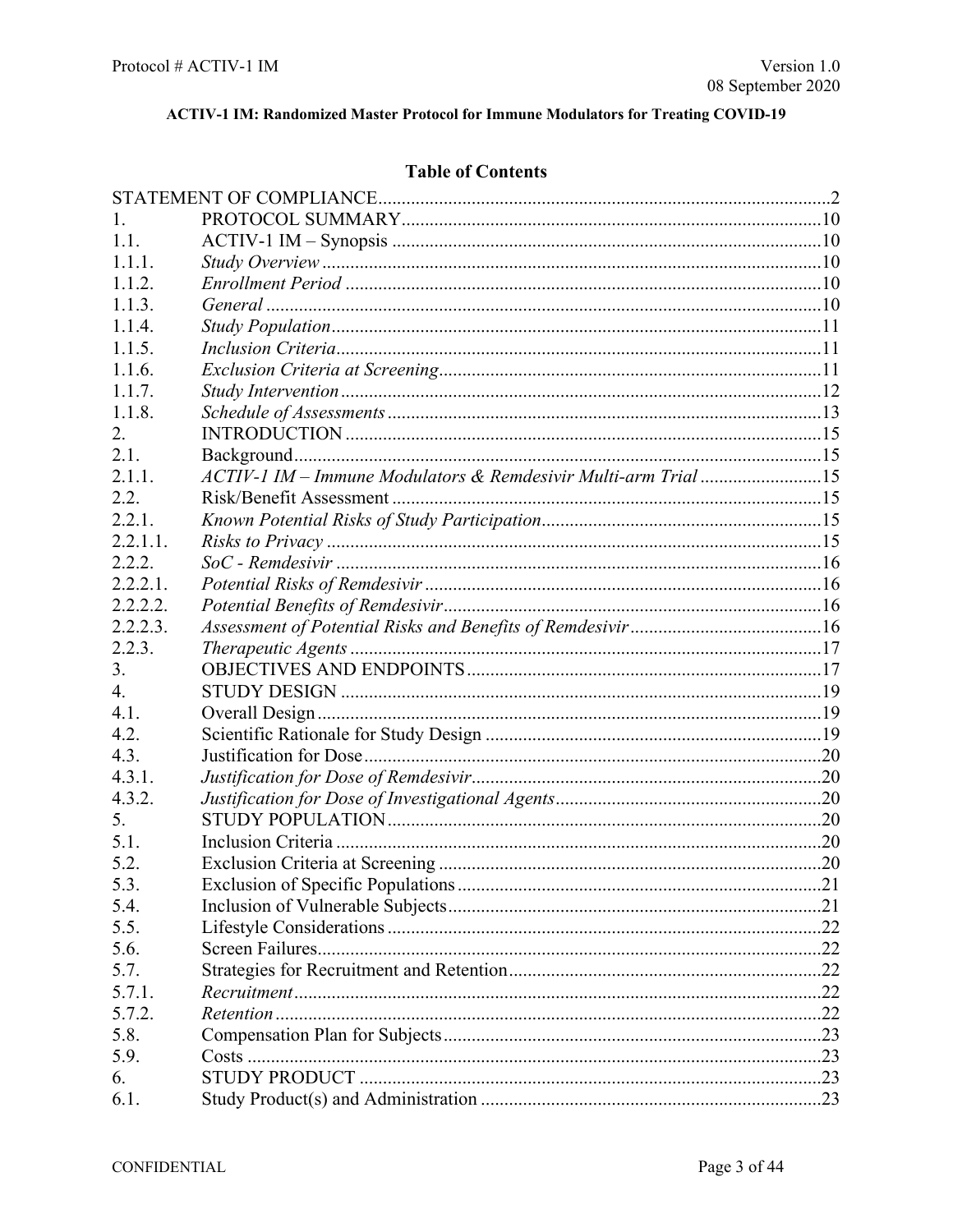| 6.1.1.   |                                                                           |  |
|----------|---------------------------------------------------------------------------|--|
| 6.1.2.   |                                                                           |  |
| 6.1.3.   |                                                                           |  |
| 6.1.4.   |                                                                           |  |
| 6.1.5.   |                                                                           |  |
| 6.1.6.   |                                                                           |  |
| 6.1.6.1. |                                                                           |  |
| 6.1.6.2. |                                                                           |  |
| 6.1.6.3. |                                                                           |  |
| 6.1.6.4. |                                                                           |  |
| 6.2.     |                                                                           |  |
| 6.3.     |                                                                           |  |
| 6.4.     |                                                                           |  |
| 6.4.1.   |                                                                           |  |
| 6.4.2.   |                                                                           |  |
| 6.4.3.   |                                                                           |  |
| 6.4.4.   |                                                                           |  |
| 7.       | STUDY INTERVENTION DISCONTINUATION AND SUBJECT                            |  |
|          |                                                                           |  |
| 7.1.     |                                                                           |  |
| 7.1.1.   |                                                                           |  |
| 7.1.2.   |                                                                           |  |
| 7.2.     |                                                                           |  |
| 7.3.     |                                                                           |  |
| 7.4.     |                                                                           |  |
| 8.       |                                                                           |  |
| 8.1.     |                                                                           |  |
| 8.1.1.   |                                                                           |  |
| 8.1.2.   |                                                                           |  |
| 8.1.3.   |                                                                           |  |
| 8.2.     |                                                                           |  |
| 8.2.1.   | Procedures to be Followed in the Event of Abnormal Laboratory Test Values |  |
|          |                                                                           |  |
| 8.2.2.   | Unscheduled Visits                                                        |  |
| 8.3.     |                                                                           |  |
| 8.3.1.   |                                                                           |  |
| 8.3.2.   |                                                                           |  |
| 8.3.3.   |                                                                           |  |
| 8.3.4.   |                                                                           |  |
| 8.3.5.   | Time Period and Frequency for Event Assessment and Follow-Up37            |  |
| 8.3.6.   |                                                                           |  |
| 8.3.7.   |                                                                           |  |
| 8.4.     |                                                                           |  |
| 8.4.1.   |                                                                           |  |
|          |                                                                           |  |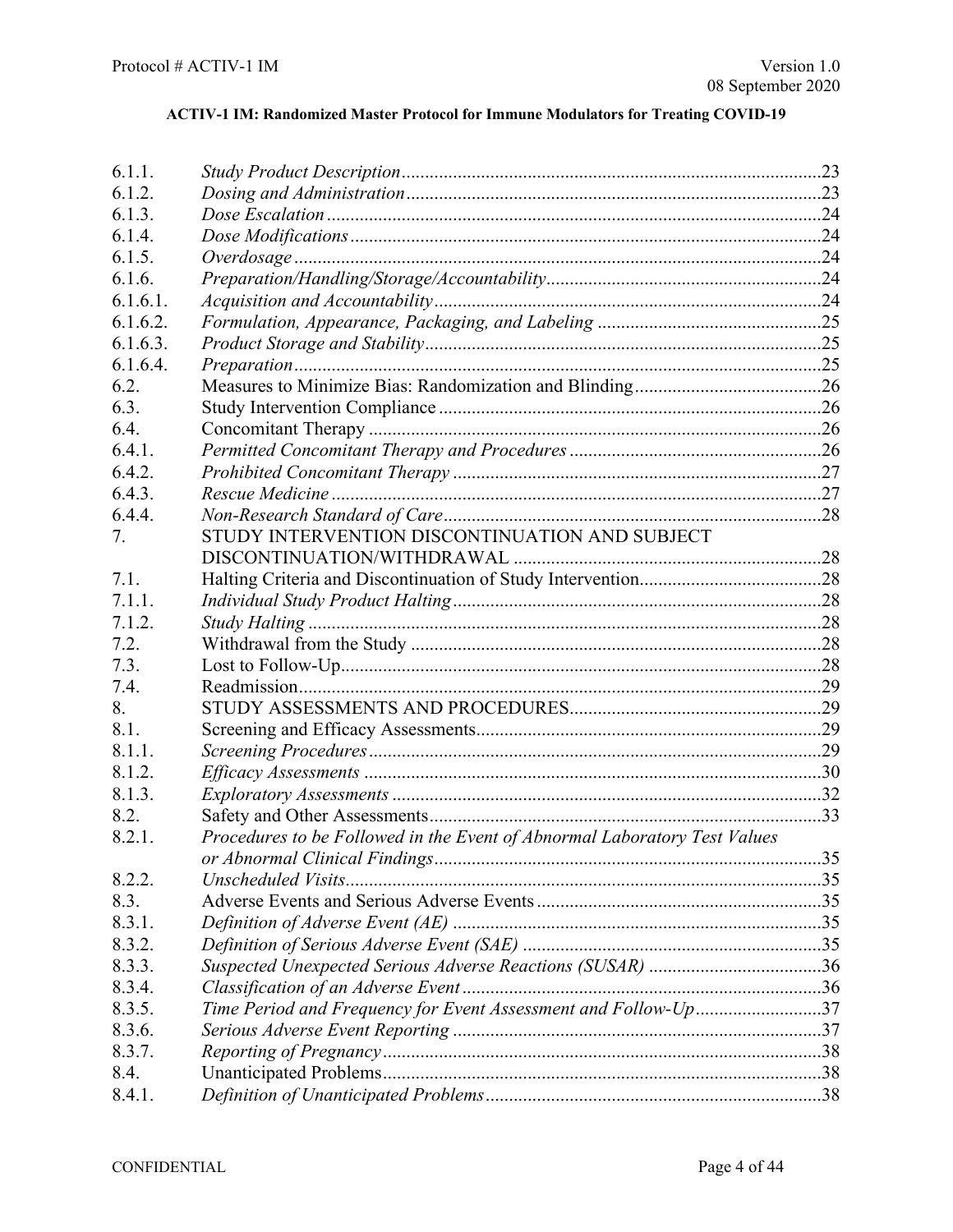| 8.4.2.   |                                                                                  |  |
|----------|----------------------------------------------------------------------------------|--|
| 9.       |                                                                                  |  |
| 9.1.     |                                                                                  |  |
| 9.2.     |                                                                                  |  |
| 9.3.     |                                                                                  |  |
| 9.4.     |                                                                                  |  |
| 9.4.1.   |                                                                                  |  |
| 9.4.2.   |                                                                                  |  |
| 9.4.3.   |                                                                                  |  |
| 9.4.4.   |                                                                                  |  |
| 9.4.5.   |                                                                                  |  |
| 9.4.6.   |                                                                                  |  |
| 9.4.7.   |                                                                                  |  |
| 9.4.8.   |                                                                                  |  |
| 10.      | SUPPORTING DOCUMENTATION AND OPERATIONAL                                         |  |
|          |                                                                                  |  |
|          | APPENDIX 1 - SUB-STUDY 1 - INFLIXIMAB (REMICADE) ERROR! BOOKMARK NOT             |  |
|          | <b>DEFINED.</b>                                                                  |  |
| 1.       |                                                                                  |  |
| 1.1.     |                                                                                  |  |
| 1.2.     |                                                                                  |  |
| 1.3.     |                                                                                  |  |
| 1.4.     |                                                                                  |  |
| 1.5.     |                                                                                  |  |
| 1.6.     | Agent Specific Exclusion Criteria at Randomization. Error! Bookmark not defined. |  |
| 1.7.     |                                                                                  |  |
| 1.8.     |                                                                                  |  |
| 2.       | <b>JUSTIFICATION FOR SELECTION  Error! Bookmark not defined.</b>                 |  |
| 3.       |                                                                                  |  |
| 3.1.     |                                                                                  |  |
| 3.1.1.   |                                                                                  |  |
| 3.1.1.1. |                                                                                  |  |
| 3.1.1.2. |                                                                                  |  |
| 3.1.1.3. | Assessment of Potential Risks and Benefits of Remicade  Error! Bookmark not      |  |
|          | defined.                                                                         |  |
| 4.       |                                                                                  |  |
| 5.       |                                                                                  |  |
| 5.1.     |                                                                                  |  |
| 5.1.1.   | Justification for Dose of Remicade Error! Bookmark not defined.                  |  |
| 6.       |                                                                                  |  |
| 6.1.     |                                                                                  |  |
| 6.2.     | Sub-Study Specific Exclusion Criteria  Error! Bookmark not defined.              |  |
| 6.3.     |                                                                                  |  |
| 7.       |                                                                                  |  |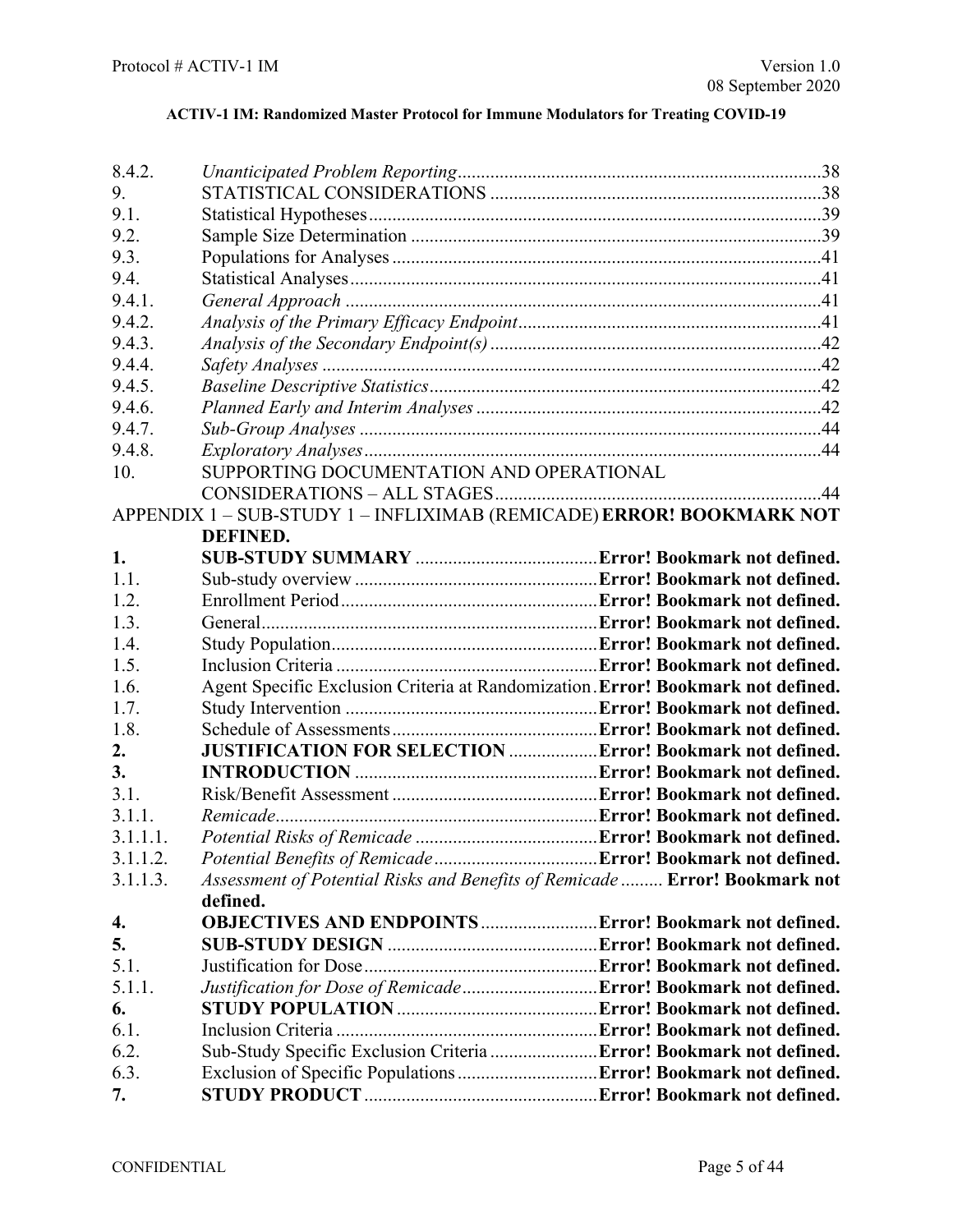| 7.1.     | Study Product(s) and Administration  Error! Bookmark not defined.              |  |
|----------|--------------------------------------------------------------------------------|--|
| 7.1.1.   |                                                                                |  |
| 7.1.2.   |                                                                                |  |
| 7.1.3.   |                                                                                |  |
| 7.1.4.   |                                                                                |  |
| 7.1.5.   |                                                                                |  |
| 7.1.6.   | Preparation/Handling/Storage/AccountabilityError! Bookmark not defined.        |  |
| 7.1.6.1. |                                                                                |  |
| 7.1.6.2. | Formulation, Appearance, Packaging, and Labeling Error! Bookmark not defined.  |  |
| 7.1.6.3. |                                                                                |  |
| 7.1.6.4. |                                                                                |  |
| 7.2.     | Measures to Minimize Bias: Randomization and Blinding Error! Bookmark not      |  |
|          | defined.                                                                       |  |
| 7.3.     |                                                                                |  |
| 7.4.     |                                                                                |  |
| 7.4.1.   | Permitted Concomitant Therapy and Procedures  Error! Bookmark not defined.     |  |
| 7.4.2.   |                                                                                |  |
| 7.4.3.   |                                                                                |  |
| 7.4.4.   |                                                                                |  |
| 8.       | STUDY INTERVENTION DISCONTINUATION AND SUBJECT                                 |  |
|          | DISCONTINUATION/WITHDRAWAL  Error! Bookmark not defined.                       |  |
| 8.1.     | Halting Criteria and Discontinuation of Study Intervention Error! Bookmark not |  |
|          | defined.                                                                       |  |
| 8.1.1.   |                                                                                |  |
| 8.1.2.   |                                                                                |  |
| 8.2.     |                                                                                |  |
| 8.3.     |                                                                                |  |
| 8.4.     |                                                                                |  |
| 9.       | STUDY ASSESSMENTS AND PROCEDURES Error! Bookmark not defined.                  |  |
| 10.      | STATISTICAL CONSIDERATIONS Error! Bookmark not defined.                        |  |
|          | APPENDIX 2 - SUB-STUDY 2 - ABATACEPT (ORENCIA)  ERROR! BOOKMARK NOT            |  |
|          | <b>DEFINED.</b>                                                                |  |
| 1.       |                                                                                |  |
| 1.1.     |                                                                                |  |
| 1.2.     |                                                                                |  |
| 1.3.     |                                                                                |  |
| 1.4.     |                                                                                |  |
| 1.5.     |                                                                                |  |
| 1.6.     |                                                                                |  |
| 1.7.     |                                                                                |  |
| 1.8.     |                                                                                |  |
|          |                                                                                |  |
| 2.       | <b>JUSTIFICATION FOR SELECTION  Error! Bookmark not defined.</b>               |  |
| 3.       |                                                                                |  |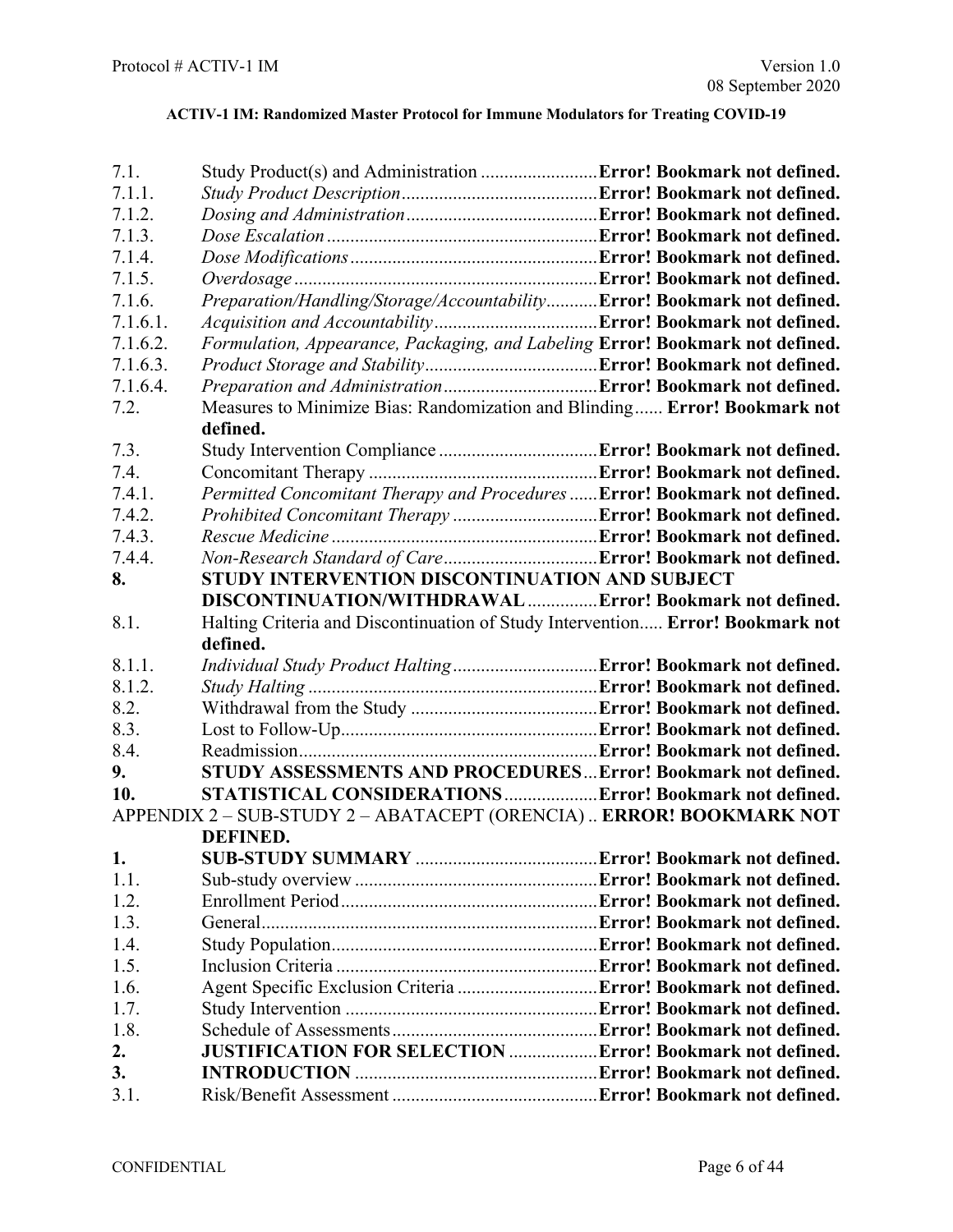| 3.1.1.   |                                                                                |  |
|----------|--------------------------------------------------------------------------------|--|
| 3.1.1.1. |                                                                                |  |
| 3.1.1.2. |                                                                                |  |
| 3.1.1.3. | Assessment of Potential Risks and Benefits of Abatacept Error! Bookmark not    |  |
|          | defined.                                                                       |  |
| 4.       |                                                                                |  |
| 5.       |                                                                                |  |
| 5.1.     |                                                                                |  |
| 5.1.1.   | Justification for Dose of Abatacept  Error! Bookmark not defined.              |  |
| 6.       |                                                                                |  |
| 6.1.     |                                                                                |  |
| 6.2.     | Sub-Study Specific Exclusion Criteria  Error! Bookmark not defined.            |  |
| 6.3.     |                                                                                |  |
| 7.       |                                                                                |  |
| 7.1.     |                                                                                |  |
| 7.1.1.   |                                                                                |  |
| 7.1.2.   |                                                                                |  |
| 7.1.3.   |                                                                                |  |
| 7.1.4.   |                                                                                |  |
| 7.1.5.   |                                                                                |  |
| 7.1.6.   | Preparation/Handling/Storage/AccountabilityError! Bookmark not defined.        |  |
| 7.1.6.1. |                                                                                |  |
| 7.1.6.2. | Formulation, Appearance, Packaging, and Labeling Error! Bookmark not defined.  |  |
| 7.1.6.3. |                                                                                |  |
| 7.1.6.4. |                                                                                |  |
| 7.2.     | Measures to Minimize Bias: Randomization and Blinding Error! Bookmark not      |  |
|          | defined.                                                                       |  |
| 7.3.     |                                                                                |  |
| 7.4.     |                                                                                |  |
| 7.4.1.   | Permitted Concomitant Therapy and Procedures  Error! Bookmark not defined.     |  |
| 7.4.2.   |                                                                                |  |
| 7.4.3.   |                                                                                |  |
| 7.4.4.   |                                                                                |  |
| 8.       | STUDY INTERVENTION DISCONTINUATION AND SUBJECT                                 |  |
|          | DISCONTINUATION/WITHDRAWALError! Bookmark not defined.                         |  |
| 8.1.     | Halting Criteria and Discontinuation of Study Intervention Error! Bookmark not |  |
|          | defined.                                                                       |  |
| 8.1.1.   |                                                                                |  |
| 8.1.2.   |                                                                                |  |
| 8.2.     |                                                                                |  |
| 8.3.     |                                                                                |  |
| 8.4.     |                                                                                |  |
| 9.       | STUDY ASSESSMENTS AND PROCEDURES Error! Bookmark not defined.                  |  |
| 10.      | STATISTICAL CONSIDERATIONS Error! Bookmark not defined.                        |  |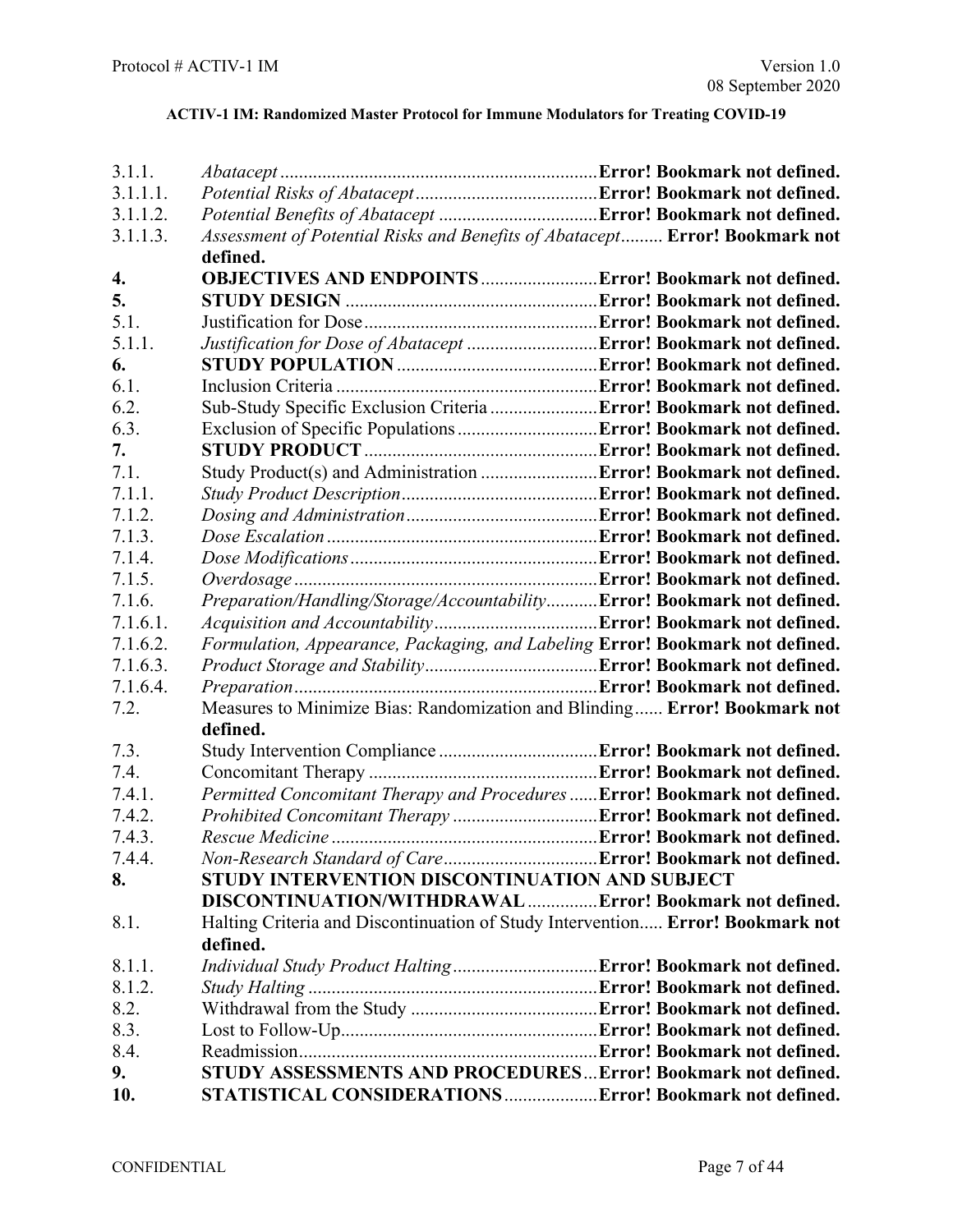# APPENDIX 3 – SUB-STUDY 3 – CENICRIVIROC (CVC)....... **ERROR! BOOKMARK NOT**

|          | <b>DEFINED.</b>                                                                |  |
|----------|--------------------------------------------------------------------------------|--|
| 1.       |                                                                                |  |
| 1.1.     |                                                                                |  |
| 1.2.     |                                                                                |  |
| 1.3.     |                                                                                |  |
| 1.4.     |                                                                                |  |
| 1.5.     |                                                                                |  |
| 1.6.     |                                                                                |  |
| 1.7.     |                                                                                |  |
| 1.8.     |                                                                                |  |
| 2.       | <b>JUSTIFICATION FOR SELECTION  Error! Bookmark not defined.</b>               |  |
| 3.       |                                                                                |  |
| 3.1.     |                                                                                |  |
| 3.1.1.   |                                                                                |  |
| 3.1.1.1. |                                                                                |  |
| 3.1.1.2. |                                                                                |  |
| 3.1.1.3. | Assessment of Potential Risks and Benefits of Cenicriviroc Error! Bookmark not |  |
|          | defined.                                                                       |  |
| 4.       | <b>OBJECTIVES AND ENDPOINTS  Error! Bookmark not defined.</b>                  |  |
| 5.       |                                                                                |  |
| 5.1.     |                                                                                |  |
| 5.1.1.   | Justification for Dose of Cenicriviroc  Error! Bookmark not defined.           |  |
| 6.       |                                                                                |  |
| 6.1.     |                                                                                |  |
| 6.2.     | Sub-Study Specific Exclusion Criteria  Error! Bookmark not defined.            |  |
| 6.3.     |                                                                                |  |
| 7.       |                                                                                |  |
| 7.1.     | Study Product(s) and Administration  Error! Bookmark not defined.              |  |
| 7.1.1.   |                                                                                |  |
| 7.1.2.   |                                                                                |  |
| 7.1.3.   |                                                                                |  |
| 7.1.4.   |                                                                                |  |
| 7.1.4.1  | Dose Modifications for Adverse Events <b>Error! Bookmark not defined.</b>      |  |
| 7.1.5.   |                                                                                |  |
| 7.1.6.   | Preparation/Handling/Storage/AccountabilityError! Bookmark not defined.        |  |
| 7.1.6.1. |                                                                                |  |
| 7.1.6.2. | Formulation, Appearance, Packaging, and Labeling Error! Bookmark not defined.  |  |
| 7.1.6.3. |                                                                                |  |
| 7.1.6.4. |                                                                                |  |
| 7.2.     | Measures to Minimize Bias: Randomization and Blinding Error! Bookmark not      |  |
|          | defined.                                                                       |  |
| 7.3.     |                                                                                |  |
| 7.4.     |                                                                                |  |
|          |                                                                                |  |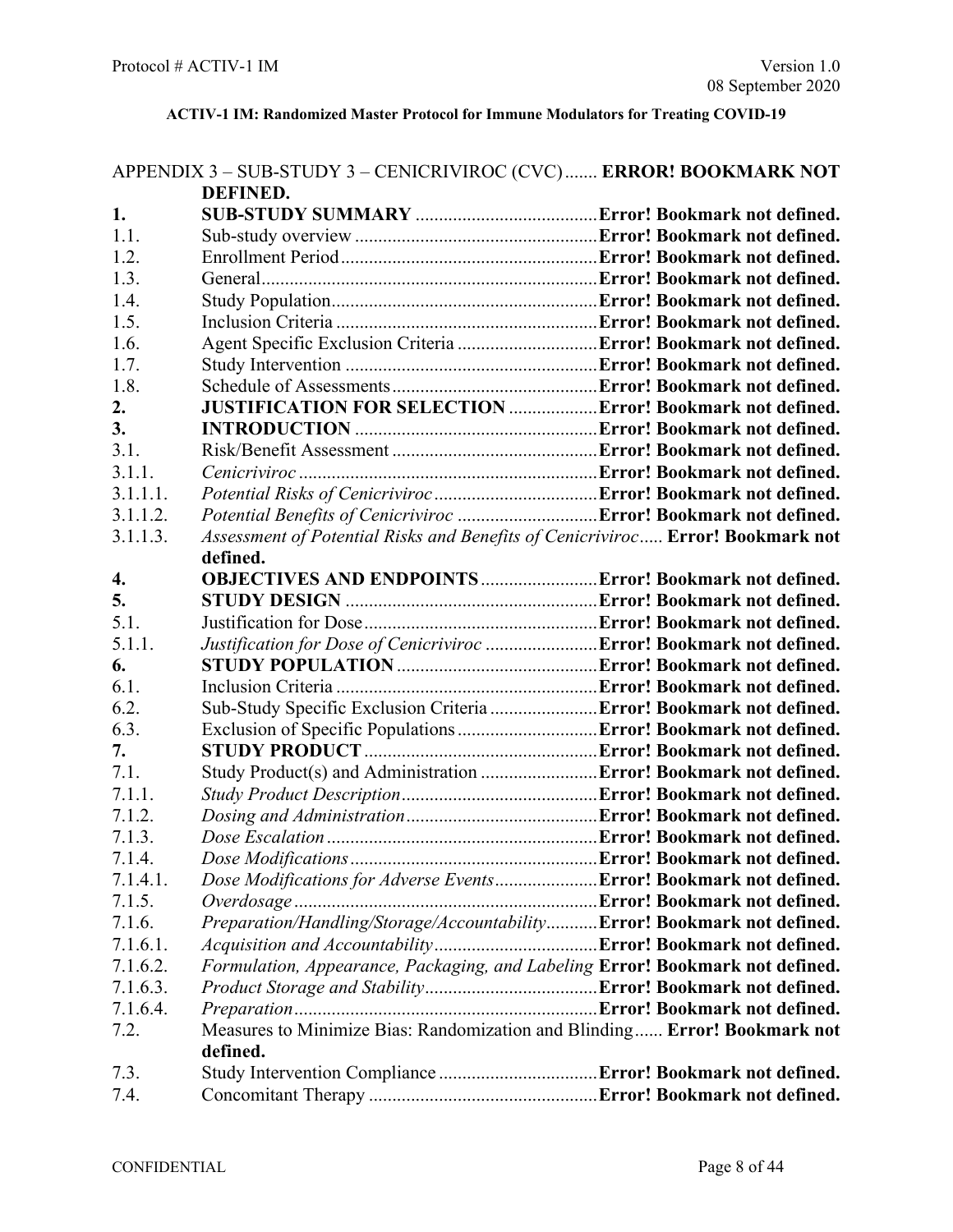| 7.4.1. | Permitted Concomitant Therapy and Procedures  Error! Bookmark not defined.     |                              |
|--------|--------------------------------------------------------------------------------|------------------------------|
| 7.4.2. |                                                                                |                              |
| 7.4.3. |                                                                                |                              |
| 7.4.4. |                                                                                |                              |
| 8.     | STUDY INTERVENTION DISCONTINUATION AND SUBJECT                                 |                              |
|        | DISCONTINUATION/WITHDRAWALError! Bookmark not defined.                         |                              |
| 8.1.   | Halting Criteria and Discontinuation of Study Intervention Error! Bookmark not |                              |
|        | defined.                                                                       |                              |
| 8.1.1. |                                                                                |                              |
| 8.1.2. |                                                                                |                              |
| 8.2.   |                                                                                |                              |
| 8.3.   |                                                                                |                              |
| 8.4.   |                                                                                | Error! Bookmark not defined. |
| 9.     | <b>STUDY ASSESSMENTS AND PROCEDURES Error! Bookmark not defined.</b>           |                              |
| 10.    | STATISTICAL CONSIDERATIONS Error! Bookmark not defined.                        |                              |
| 11.    |                                                                                |                              |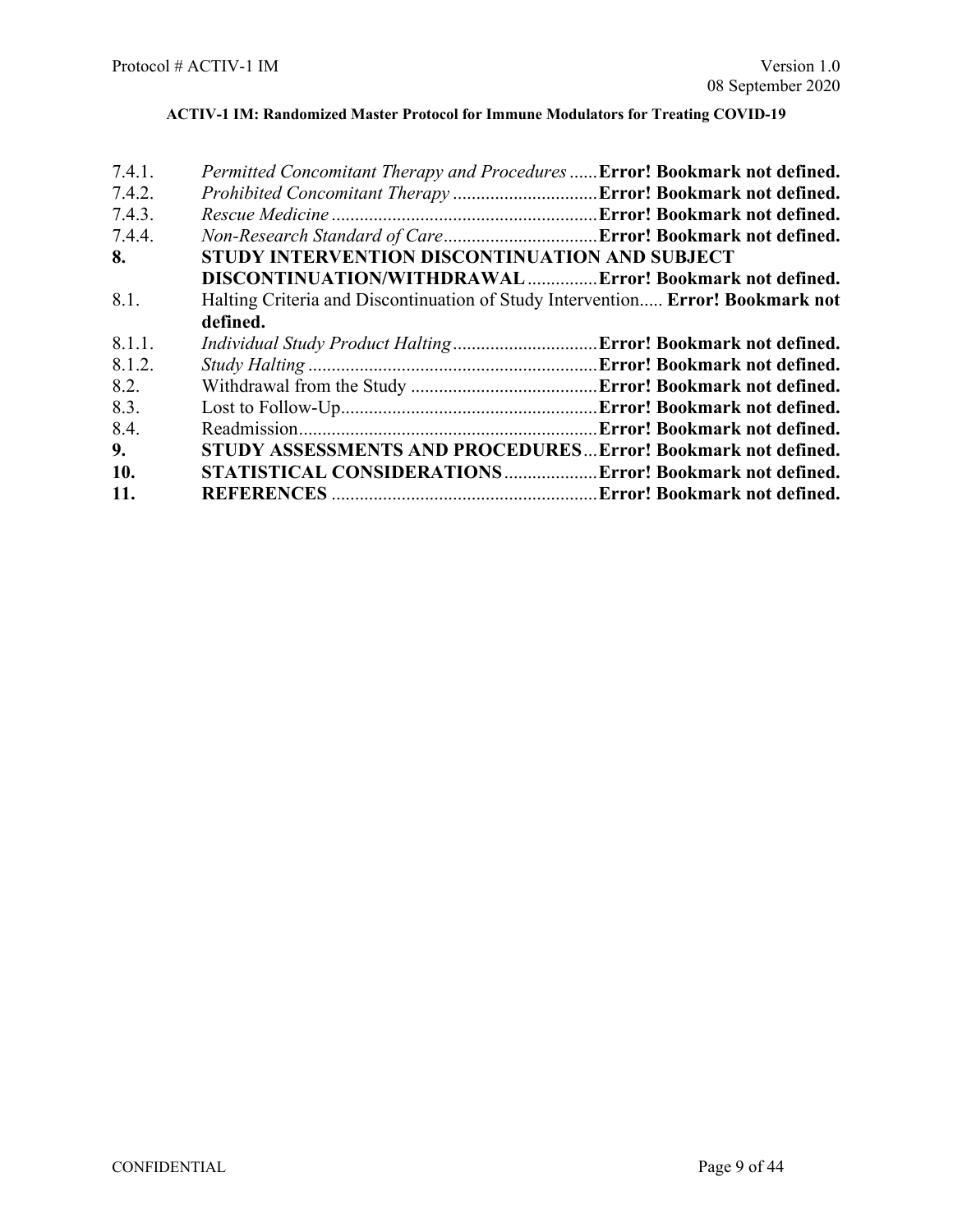# **ACTIV-1 IM: RANDOMIZED MASTER PROTOCOL FOR IMMUNE MODULATORS FOR TREATING COVID-19**

#### <span id="page-9-0"></span>**1. PROTOCOL SUMMARY**

### <span id="page-9-1"></span>**1.1. ACTIV-1 IM – Synopsis**

#### <span id="page-9-2"></span>**1.1.1.** *Study Overview*

ACTIV-1 IM is a master protocol designed to evaluate multiple investigational agents for the treatment of moderately or severely ill patients infected with severe acute respiratory syndrome coronavirus 2 (SARS-CoV-2). The research objectives are to evaluate each agent with respect to speed of recovery, mortality, illness severity, and hospital resource utilization. Each agent will be evaluated as add-on therapy to the standard of care (SoC) in use at the local clinics, including remdesivir (provided). The SoC may change during the course of the study based on other research findings. Comparisons of the agents among themselves is not a research objective.

The study population corresponds to moderately and severely ill patients infected with the coronavirus disease 2019 (COVID-19) virus. Recruitment will target patients already hospitalized for treatment of COVID-19 infection as well as patients being treated for COVID-19 infection in Emergency Departments while waiting to be admitted to the hospital. Patients both in and out of the ICU are included in the study population.

Enrollment is planned to begin when 2-3 agents have been selected for initial evaluation and are available for testing. Up to 5 agents may be evaluated in ACTIV-1 IM.

The study period is 29 days, with assessments on each day of the hospital stay. Patients will be followed after hospital discharge with periodic follow-up assessments through Day 29. There will also be a safety and clinical status assessment at 60 days. Treatment periods may vary by agent.

The trial is adaptive in that interim analyses are planned to assess the futility of each agent, with the goal of discontinuing those with lower probabilities of success to more effectively utilize trial resources for the remaining agents. Additionally, interim analyses are planned for early stopping for efficacy. Alpha spending functions are used to appropriately control the probability of making an erroneous conclusion at the interim and final analyses.

Safety monitoring will be performed throughout the trial, and formal stopping rules for each agent will be adopted. The Data and Safety Monitoring Board (DSMB) established for ACTIV-1 IM will have oversight responsibility for the study.

#### <span id="page-9-3"></span>**1.1.2.** *Enrollment Period*

Enrollment is expected to begin in September 2020. It is anticipated the enrollment may be completed in 4-6 months.

## <span id="page-9-4"></span>**1.1.3.** *General*

ACTIV-1 IM is a master protocol designed to evaluate immune modulators for the treatment of moderately or severely ill hospitalized patients infected with COVID-19. Trial participants will be assessed daily while hospitalized. If the participants are discharged from the hospital prior to Day 29, they will have follow-up study visits at Days 8, 11, 15, 22, and 29. For discharged participants, it is preferred that the Day 8, 11, 15, and 29 visits are in person to obtain safety laboratory tests and blood (serum/plasma) samples for secondary research as well as clinical outcome data. However, infection control or other restrictions may limit the ability of the participant to return to the clinic. In this case, these visits may be conducted by phone, and only clinical data will be obtained. The Day 22 visit does not have laboratory tests or collection of samples and is conducted by phone. The Day 60 assessment will be conducted by phone.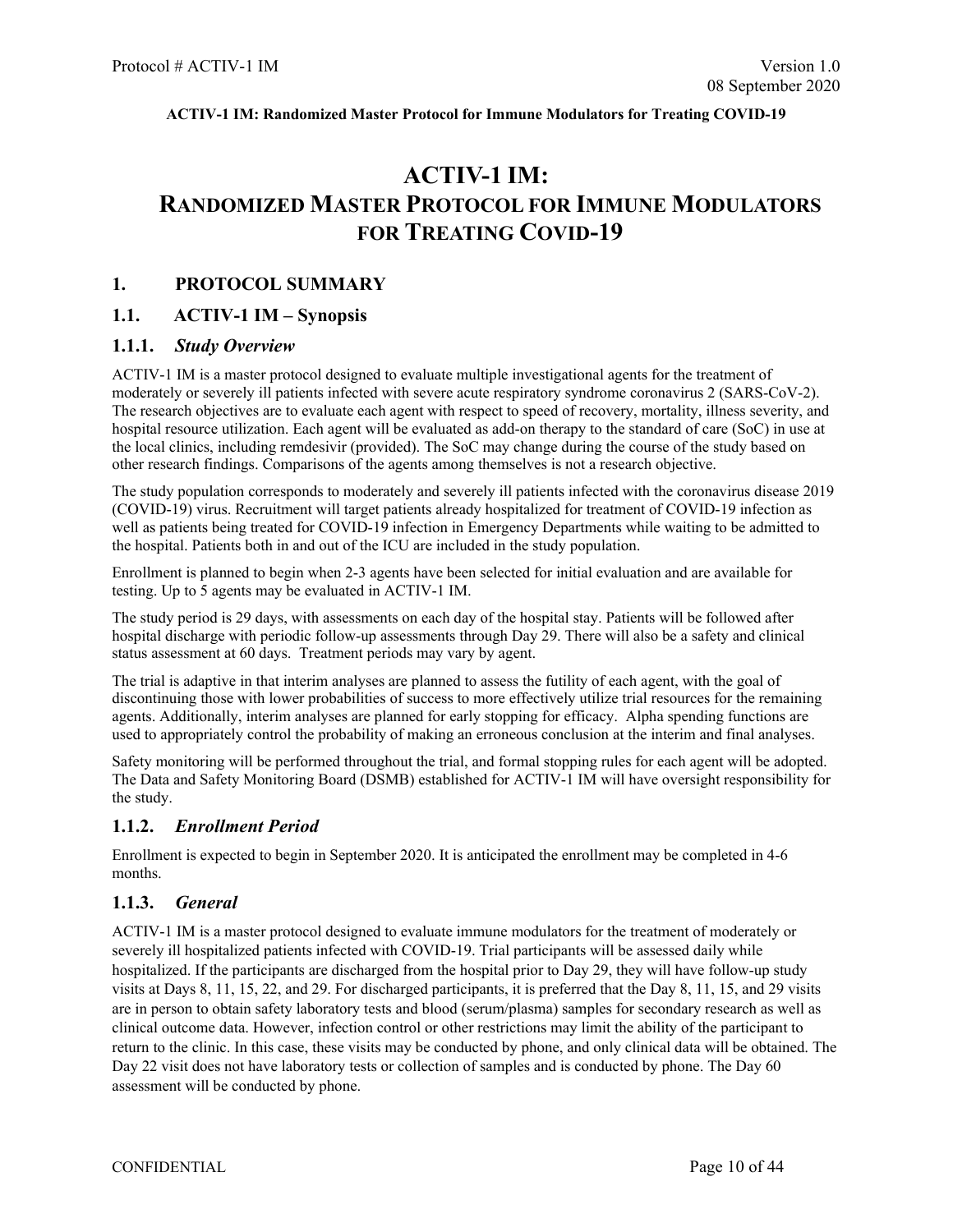The effectiveness of each therapeutic agent as add-on therapy to SoC plus remdesivir (provided) will be evaluated based on the primary endpoint of time to recovery by Day 29. The sample size requirements are based on the ability to detect a moderate improvement in time to recovery (3-4 fewer days) for each agent (see Section 9.2). A total of 788 recoveries are required for each comparison to provide approximately 85% power to detect a recovery rate ratio of 1.25. Assuming 73% of participants achieve recovery in 28 days, consistent with the ACTT-1 results, the total sample size to evaluate 1, 2, and 3 agents in ACTIV-1 IM is approximately 1080, 1620, and 2160, respectively. Because each agent is being compared to SoC with no between-agent comparisons, no multiplicity adjustments for multiple agents are planned.

## <span id="page-10-0"></span>**1.1.4.** *Study Population*

Hospitalized adults (≥18 years old) with COVID-19, including patients both in and out of the ICU. Patients seeking care for COVID-19 in an Emergency Department (ED) and waiting to be admitted to the hospital are included.

## <span id="page-10-1"></span>**1.1.5.** *Inclusion Criteria*

- 1. Admitted to a hospital or awaiting admission in the ED with symptoms suggestive of COVID-19.
- 2. Subject (or legally authorized representative) provides informed consent prior to initiation of any study procedures.
- 3. Subject (or legally authorized representative) understands and agrees to comply with planned study procedures.
- 4. Male or non-pregnant female adults  $\geq$ 18 years of age at time of enrollment.
- 5. Has laboratory-confirmed (within 14 days prior to enrollment) SARS-CoV-2 infection as determined by PCR or other commercial or public health assay in any specimen.
- 6. Ongoing illness of any duration, and at least one of the following:
	- Radiographic infiltrates by imaging (chest x-ray, CT scan, etc.), OR
	- Blood oxygen saturation  $(SpO<sub>2</sub>) \le 94\%$  on room air, OR
	- Requiring supplemental oxygen, OR
	- Requiring mechanical ventilation or ECMO.
- 7. Women of childbearing potential must agree to either abstinence or use at least one primary form of contraception not including hormonal contraception from the time of screening through Day 60.
- 8. Agrees to not participate in another interventional trial for the treatment of COVID-19 through Day 60.

## <span id="page-10-2"></span>**1.1.6.** *Exclusion Criteria at Screening*

- 1. ALT or AST >5 times the upper limit of normal.
- 2. Estimated glomerular filtration rate (eGFR) <30 mL/min (including patients receiving hemodialysis or hemofiltration).
- 3. Neutropenia (absolute neutrophil count <1000 cells/ $\mu$ L) (<1.0 x 10<sup>3</sup>/ $\mu$ L or <1.0 GI/L).
- 4. Lymphopenia (absolute lymphocyte count <200 cells/ $\mu$ L) (<0.20 x 10<sup>3</sup>/ $\mu$ L or <0.20 GI/L)
- 5. Pregnancy or breast feeding.
- 6. Anticipated discharge from the hospital or transfer to another hospital which is not a study site within 72 hours.
- 7. Known allergy to any study medication.
- 8. Received cytotoxic or biologic treatments (such as anti-interleukin-1 [IL-1], anti-IL-6 [tocilizumab or sarilumab], anti-IL-17, or T-cell or B-cell targeted therapies (e.g., rituximab), tyrosine kinase inhibitors including baricitinib, TNF inhibitors, or interferon within 4 weeks or 5 half-lives prior to screening. Steroid dependency defined as need for prednisone at a dose  $>10$  mg (or equivalent) for  $>1$  month within 2 weeks of screening is exclusionary. Note 1: Dexamethasone (at a dose of 6 mg per day for up to 10 days) is permitted for the treatment of COVID-19 in patients who are already mechanically ventilated and in patients who require supplemental oxygen at screening, but who are not mechanically ventilated in accordance with national guidelines. Note 2: Infusion of convalescent plasma is also allowed.
- 9. Based on medical history and concomitant therapies that would suggest infection, have suspected clinical diagnosis of current active tuberculosis (TB) or, if known, latent TB treated for less than 4 weeks with appropriate anti-tuberculosis therapy per local guidelines (by history only, no screening required).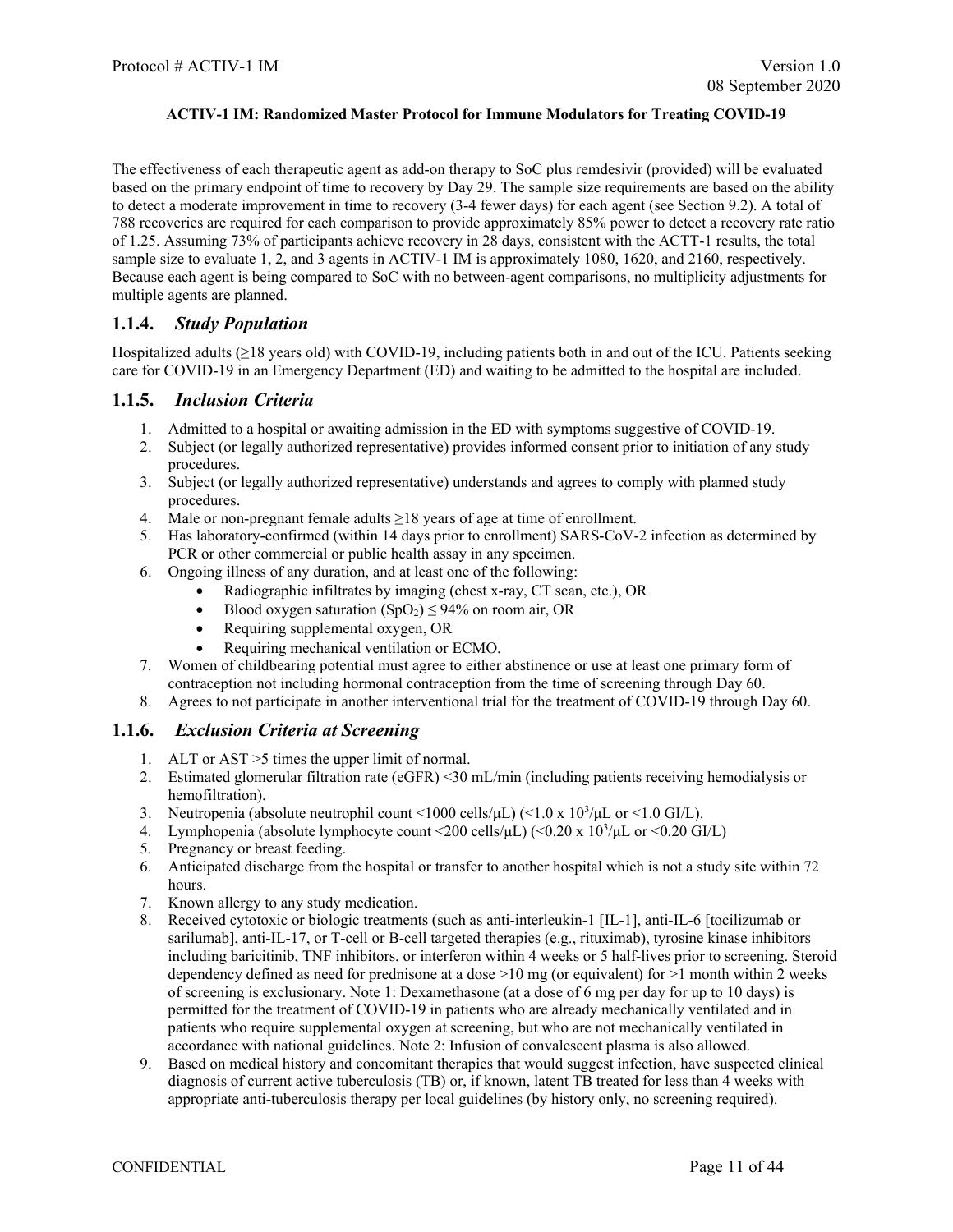- 10. Based on medical history and concomitant therapies that would suggest infection, suspected serious, active bacterial, fungal, viral (including, but not limited to, active HBV, HCV, or HIV/AIDS).
- 11. Have received any live vaccine (that is, live attenuated) within 3 months before screening, or intend to receive a live vaccine (or live attenuated) during the study. Note: Use of non-live (inactivated) vaccinations is allowed for all participants.
- 12. Severe hepatic impairment (defined as liver cirrhosis Child stage C).
- 13. Current severe heart failure (New York Heart Association [NYHA] III-IV).
- 14. In the Investigator's judgment, the patient has any advanced organ dysfunction that would not make participation appropriate.

### <span id="page-11-0"></span>**1.1.7.** *Study Intervention*

Therapeutic agents will be evaluated as an add-on therapy to SoC. Participants will be randomly assigned to receive either SoC plus one of the test agents or SoC plus placebo. Randomization will proceed in two stages. At the first stage, each participant will be assigned to one of the sub-studies with equal probability. At the second stage, each participant will be assigned to either the test agent or its matching placebo in an n:1 ratio, where  $n =$  the number of agents currently active in the master protocol and for which the patient is eligible to receive. With three agents and SoC, for example, this procedure results in a randomization ratio of 1:1:1:1 if the patient is eligible to receive all three agents (see Section 6.2).

Inclusion of a placebo for each agent enables masking of study participants and clinical personnel to treatment assignment at the second stage. Data from patients receiving SoC plus placebo will be pooled across agents for comparative analyses and hypothesis testing.

If there are supply limitations on any product, the sub-study containing that product, or its matching placebo will be temporarily closed to enrollment.

The initial SoC will be remdesivir, based on the results of the ACTT-1 study. Participants will receive SoC as follows:

• Remdesivir will be administered as a 200 mg intravenous (IV) loading dose on Day 1, followed by a 100 mg once-daily IV maintenance dose for the duration of the hospitalization up to a 10-day total course.

Duration of SoC therapy:

• Remdesivir IV component  $-5$  to 10 days while hospitalized (see Section 6.1.2).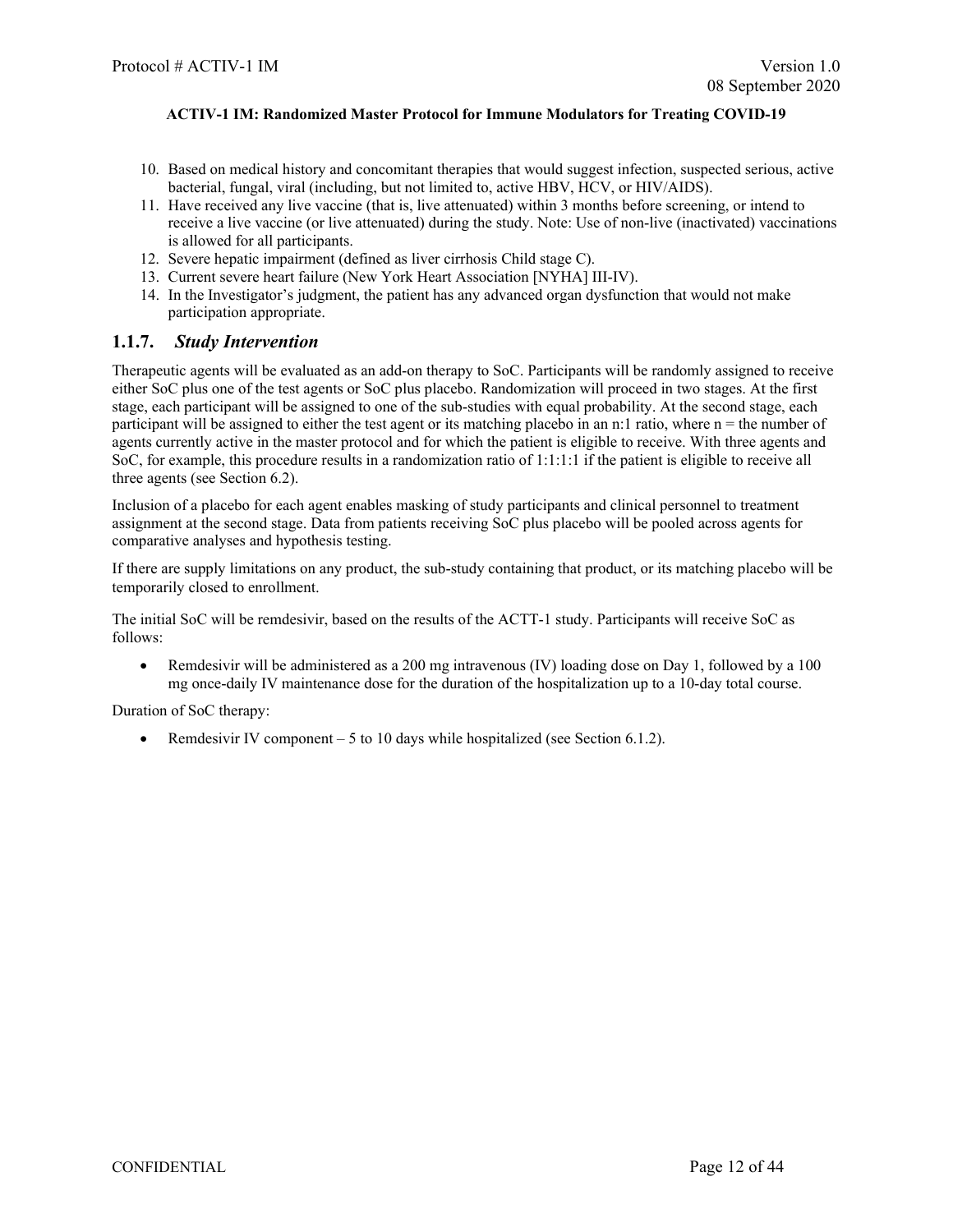## <span id="page-12-0"></span>**1.1.8.** *Schedule of Assessments*

In addition to the table below, please consult the appropriate appendix for each sub-study (Section 1.8 of Appendices 1, 2, and 3) for additional agent- and sub-study-specific assessments.

|  | Table 1-1. Schedule of Assessments (SOA) |  |
|--|------------------------------------------|--|
|--|------------------------------------------|--|

|                                                           | <b>Screen</b> | <b>Baseline</b>   | <b>Study Intervention Period</b>                                      |                            |                     | <b>Follow-up Visits</b>    |                  |
|-----------------------------------------------------------|---------------|-------------------|-----------------------------------------------------------------------|----------------------------|---------------------|----------------------------|------------------|
| Day $+/-$ Window                                          | $-1$ or 1     | 1                 | Daily until hospital<br>discharge*                                    | 15 <sup>7</sup><br>$\pm 2$ | $22^{7}$<br>$\pm 3$ | 29 <sup>7</sup><br>$\pm 3$ | $60^{12}$<br>± 5 |
| <b>ELIGIBILITY</b>                                        |               |                   |                                                                       |                            |                     |                            |                  |
| Informed consent                                          | X             |                   |                                                                       |                            |                     |                            |                  |
| Demographics & Medical History                            | $\mathbf X$   |                   |                                                                       |                            |                     |                            |                  |
| Review SARS-CoV-2 results                                 | X             |                   |                                                                       |                            |                     |                            |                  |
| <b>STUDY INTERVENTION</b>                                 |               |                   |                                                                       |                            |                     |                            |                  |
| Randomization                                             |               | X                 |                                                                       |                            |                     |                            |                  |
| Administration of investigational<br>agent                |               |                   | • Remdesivir+placebo: daily infusion<br>until Day 10 or discharge.    |                            |                     |                            |                  |
|                                                           |               |                   |                                                                       |                            |                     |                            |                  |
| <b>STUDY PROCEDURES</b>                                   |               |                   |                                                                       |                            |                     |                            |                  |
| Targeted physical exam                                    | $\mathbf X$   |                   |                                                                       |                            |                     |                            |                  |
| Vital signs including $SpO21$                             |               | X <sup>4</sup>    | Daily until discharge <sup>8,9</sup>                                  | $X^9$                      |                     | $X^9$                      |                  |
| Clinical data collection <sup>2</sup>                     |               | $\overline{X^4}$  | Daily until discharge <sup>8,9</sup>                                  | $\overline{X^9}$           | $X^9$               | $X^9$                      | $X^{12}$         |
| Adverse event evaluation                                  |               | $\overline{X^4}$  | Daily until discharge <sup>8,9</sup>                                  | $X^9$                      | $X^9$               | $X^9$                      | $X^{12}$         |
| Concomitant medication review                             |               | $X^4$             | Daily from Day -7 to Day<br>15 or until discharge <sup>9</sup>        | $X^9$                      |                     |                            |                  |
|                                                           |               |                   |                                                                       |                            |                     |                            |                  |
| <b>SAFETY LABORATORY</b>                                  |               |                   |                                                                       |                            |                     |                            |                  |
| Safety hematology, chemistry and<br>liver tests           | $X^3$         | $X^{4,5,6,7}$     | Day 3, 5, 8, 11 (all $\pm$ 1 day)<br>if hospitalized <sup>6,7,9</sup> | $X^9$                      |                     | $X^9$                      |                  |
| Pregnancy test for females of<br>childbearing potential   | $X^3$         |                   |                                                                       |                            |                     |                            |                  |
|                                                           |               |                   |                                                                       |                            |                     |                            |                  |
| <b>PHARMACOKINETICS</b>                                   |               |                   |                                                                       |                            |                     |                            |                  |
| Blood sample for<br>pharmacokinetics <sup>11</sup>        |               | $\mathrm{X}^{11}$ | Day 8                                                                 |                            |                     | $\mathrm{X}^{11}$          |                  |
| <b>RESEARCH LABORATORY</b>                                |               |                   |                                                                       |                            |                     |                            |                  |
| Blood for serum and plasma (future<br>secondary research) |               | $X^{4,10}$        | Day 3, Day 8 (all $\pm$ 1 day) if<br>hospitalized                     | $X^9$                      |                     | $X^9$                      |                  |

*Notes:*

*\* If participant is discharged from hospital a telehealth visit will be performed on Day 8 and 11 where applicable (without required blood draws) with assessment of clinical and vital status using the 8-point scale*

 $<sup>1</sup>$  Vital signs include temperature, systolic blood pressure, heart rate, respiratory rate,  $O_2$  saturation and level of</sup>

consciousness. Vital signs collected as part of standard care may be used.<br><sup>2</sup> Refer to Section [8.1.2](#page-29-0) and 8.1.3 of the protocol for details of clinical data to be collected including ordinal score, NEWS, *oxygen requirement, mechanical ventilator requirement, extrapulmonary manifestations, etc.*

*3 Screening laboratory tests include: CBC with differential (including absolute neutrophil count and absolute lymphocyte count), ALT, AST, ALP, total bilirubin, direct bilirubin, creatinine (and calculate an estimated glomerular filtration rate (eGFR); the formula used is determined by the sites, but should be consistent throughout the study at each site), and*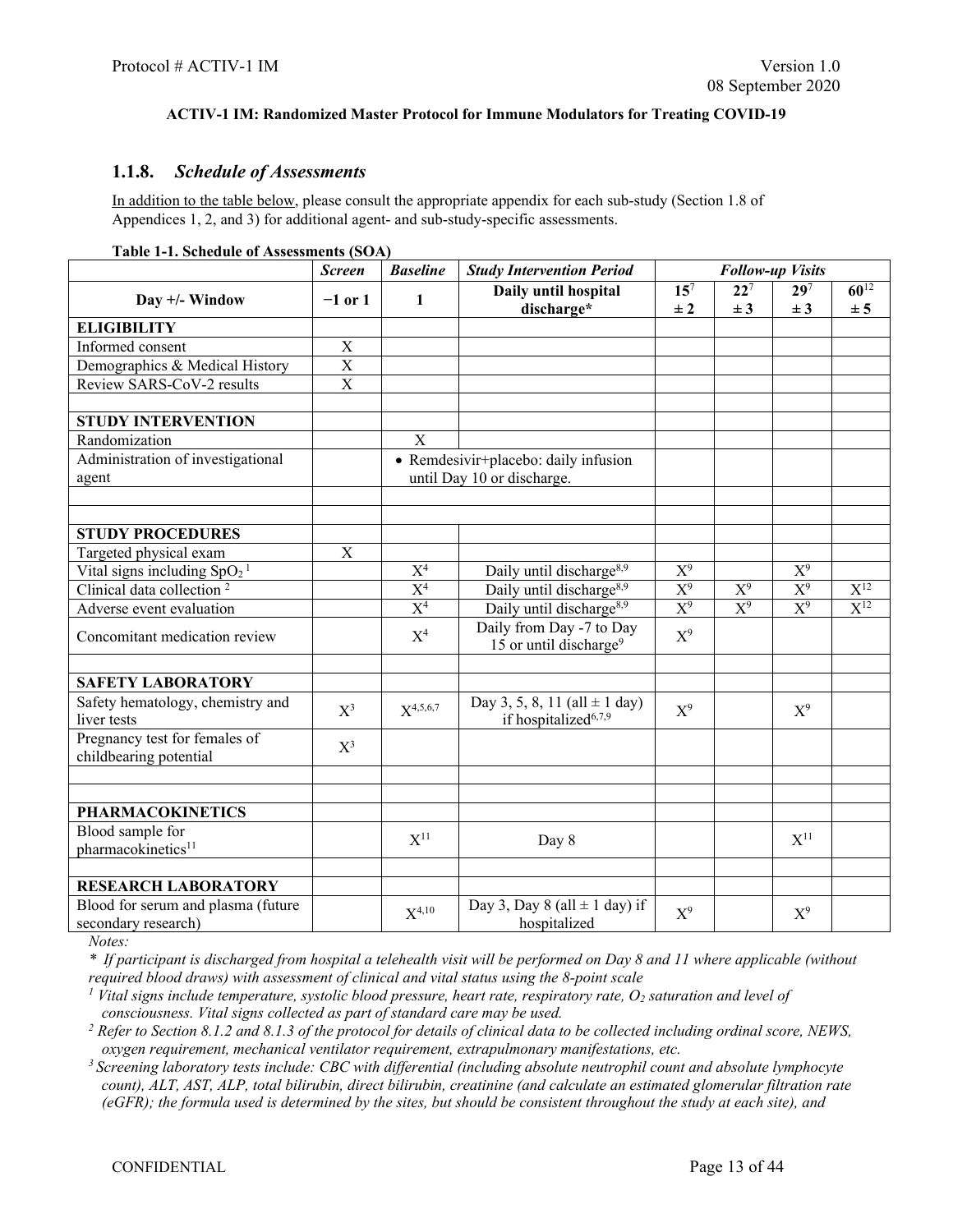*pregnancy test. Laboratory tests performed in the 48 hours prior to enrollment will be accepted for determination of eligibility.*

- *4 Baseline assessments should be performed within 24 hours prior to first study product administration. Results of Day 1 (baseline) laboratory assessment do not need to be reviewed to determine if initial study product should be given.*
- *5 Laboratory tests performed as part of routine clinical care in the 24 hours prior to first dose will be accepted for the baseline*  safety laboratory tests. Baseline may be the same as the screening laboratory tests.<br><sup>6</sup> Safety laboratory tests include WBC with differential, hemoglobin, platelets, creatinine (with calculated eGFR), glucose, total
- *bilirubin, direct bilirubin, ALP, ALT, AST, CPK-MB, Troponin, PT/INR, d-dimer, serum ferritin, and C-reactive protein.*
- *7 Any laboratory tests performed as part of routine clinical care within the specified visit window can be used for safety laboratory testing. Window during hospitalization is ±1 day.*
- *8 Daily until hospital discharge or end of study, whichever comes first.*
- *9 In-person visits are preferred but recognizing quarantine and other factors may limit the participant's ability to return to the site for the visit. In this case, the visit may be performed by phone. If participant is still hospitalized during the follow-up period, they should get Day 8, 11, 15, 22, and 29 assessments along with the daily clinical data collection.*
	- *If still hospitalized at Day 8, 11, 15, and 29 or returns to the site for an in-person visit: collect clinical data, vital signs, safety laboratory tests, and research laboratory samples (serum/plasma) as able. Concomitant medications will only be assessed through Day 15.*
	- *If phone call only on Days 8, 11, 15, and 29 and all Day 22 visits: assess adverse events, clinical status (ordinal scale), readmission to a hospital, and mortality only. Concomitant medications will only be assessed through Day 15.*
- *<sup>10</sup> Serum and plasma collected will be stored for future assessment of biomarkers of immune function including cytokines, and chemokines that may be associated with inflammation, anti-viral response, cytokine response syndrome (CRS) and secondary hemophagocytic lymphohistiocytosis (sHLH) during SARS-CoV-2 infection and genetic markers predicting disease progression and/or response to specific therapy. Final decision about the specific biomarkers will be determined later.*
- *<sup>11</sup> Pharmacokinetic samples will be collected on select days, see Table 8-2, Section 8.2 of Master Protocol including for details on timing of sample collection. If the patient is discharged prior to the day of PK sample collection, a sample should be collected just prior to discharge.*

*12 Telephone assessment of clinical and vital status using the 8-point ordinal scale, of re-hospitalization, and of AEs.*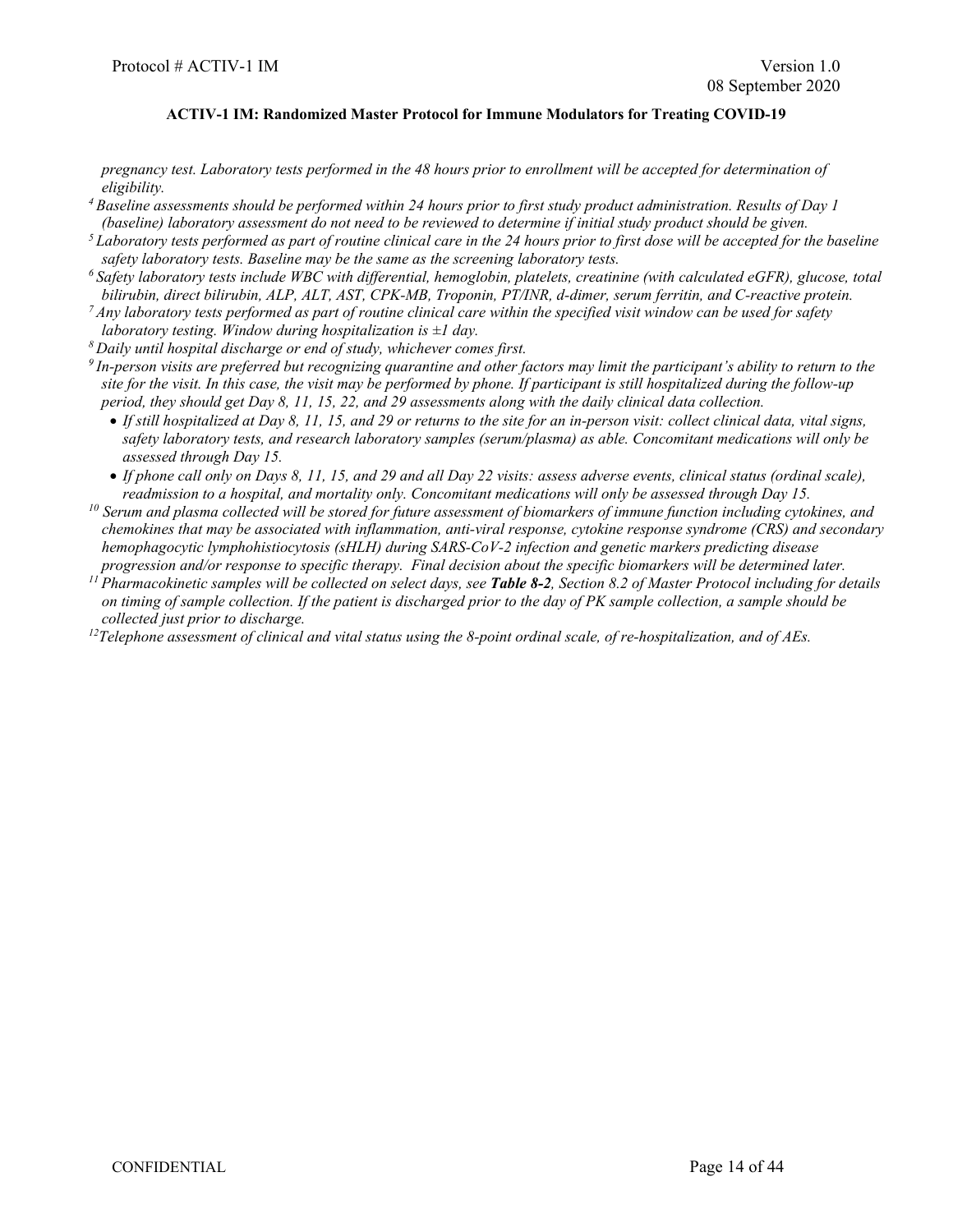

## <span id="page-14-0"></span>**2. INTRODUCTION**

## <span id="page-14-1"></span>**2.1. Background**

## <span id="page-14-2"></span>**2.1.1.** *ACTIV-1 IM – Immune Modulators & Remdesivir Multi-arm Trial*

A preliminary review of data from ACTT-1 occurring after 606 recoveries and 103 deaths (approximately 67% of the 1,063 subjects enrolled) demonstrated that subjects that received remdesivir had a 31% faster time to recovery (11 vs 15 days, recovery rate ratio 1.312 (1.119, 1.541),  $p$ <0.001), and a decrease in mortality (8.0% vs 11.6%,  $p =$ 0.059). The DSMB asked that the sponsor be unblinded early given the public health implications of the results as well as the implications for the design and conduct of ACTT-2. Based on the ACTT-1 results and subsequent Emergency Use Authorization (EUA) from FDA, remdesivir is now considered the standard of care for hospitalized COVID-19 patients. Note, however, that while remdesivir has demonstrated efficacy in the treatment of COVID-19, the mortality rate is still high. Infection by pathogenic coronaviruses (e.g. SARS and SARS-CoV–2) often results in excessive cytokine and chemokine action with the development of acute respiratory distress syndrome (ARDS) (33- 35). It is postulated that this dysregulated inflammatory immune response is contributing to the excessive mortality and targeting this response will further improve outcomes.

## <span id="page-14-3"></span>**2.2. Risk/Benefit Assessment**

## <span id="page-14-4"></span>**2.2.1.** *Known Potential Risks of Study Participation*

Potential risks of participating in this trial are those associated with having blood drawn, the IV catheterization, possible reactions to the study interventions (as noted in Section 2.2.2.1), and breach of confidentiality.

Drawing blood may cause transient discomfort and fainting. Fainting is usually transient and managed by having the participant lie down and elevate his/her legs. Bruising at the blood collection sites may occur but can be prevented or lessened by applying pressure to the blood draw site for a few minutes after the blood is taken. IV catheterization may cause insertion site pain, phlebitis, hematoma formation, and infusate extravasation; less frequent but significant complications include bloodstream and local infections. The use of aseptic (sterile) technique will make infection at the site where blood will be drawn or at catheter site less likely.

## <span id="page-14-5"></span>**2.2.1.1.** *Risks to Privacy*

Participants will be asked to provide personal health information (PHI). All attempts will be made to keep this PHI confidential within the limits of the law. However, there is a chance that unauthorized persons will see the participant's PHI. All study records will be kept in a locked file cabinet or maintained in a locked room at the participating clinical site. Electronic files will be password protected. Only people who are involved in the conduct, oversight, monitoring, or auditing of this trial will be allowed access to the PHI that is collected. Any publication from this trial will not use information that will identify participants. Organizations that may inspect and/or copy research records maintained at the participating site for quality assurance and data analysis include groups such as the IRB, NCATS, and applicable regulatory agencies (e.g., FDA).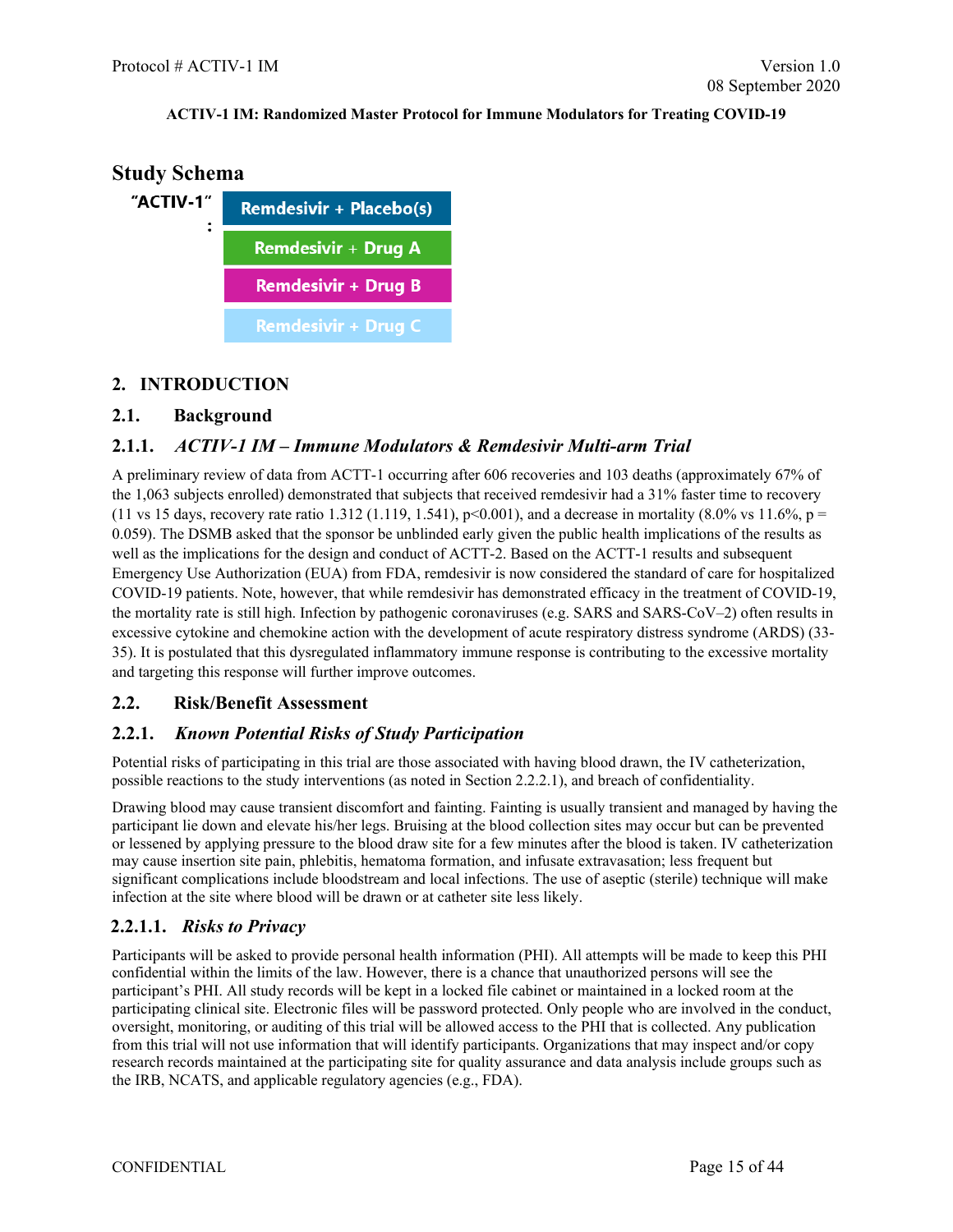## <span id="page-15-0"></span>**2.2.2.** *SoC - Remdesivir*

## <span id="page-15-1"></span>**2.2.2.1.** *Potential Risks of Remdesivir*

Remdesivir is an investigational therapeutic agent. 138 healthy adults have been dosed with remdesivir in four Phase 1 clinical trials. Few subjects to date experienced constipation, heartburn, itching, unusual feelings in the ear, dizziness, loss of appetite, nausea, vomiting, shaking of the leg and arm, headache, loose stool, or upset stomach. These AEs were temporary, lasting only a few days, and none were serious. In clinical studies, transient elevations in ALT and AST have been observed with single doses of remdesivir up to 225 mg and multiple once daily doses of remdesivir 150 mg for up to 14 days. Mild (Grade 1) reversible PT prolongation was also noted in some subjects but without any clinically significant change in INR or other evidence of hepatic effects. The mechanism of these elevations is currently unknown. Based on these clinical observations, patients with ALT or AST >5 times the upper limit of normal will not be eligible for study enrollment. Regular laboratory assessments will be performed in order to monitor hepatic function and PT. Any observed liver function-related laboratory abnormalities or possibly related AEs will be treated appropriately and followed to resolution.

In nonclinical animal studies, toxicity studies found dose-dependent and reversible kidney injury and dysfunction. In clinical studies, no evidence of nephrotoxicity has been observed with single doses of remdesivir up to 225 mg or multiple once daily doses of remdesivir 150 mg for up to 14 days. A 150-mg dose of the solution and lyophilized formulations of remdesivir contains 9 g and 4.5 g, respectively, of sulfobutylether-beta-cyclodextrin (SBECD), for which the maximum daily recommended daily dose (based on a European Medicines Agency (EMA) safety review) is approximately 250 mg/kg. Because SBECD is renally cleared, participants with moderate or severe renal impairment may have SBECD exposures greater than those with less severe renal impairment or normal renal function. Based on this information, patients with an estimated glomerular filtration rate (eGFR) of less than 30 mL/min (including patients requiring hemodialysis or hemofiltration) will not be eligible for study enrollment.

Remdesivir is a substrate for CYP2C8, CYP2D6, and CYP3A4. However, coadministration with inhibitors of these CYP isoforms is unlikely to markedly increase remdesivir levels, as its metabolism is likely to be predominantly mediated by hydrolase activity. See IB for full discussion of clinical experience and risks.

There is the potential of the SARS-CoV-2 developing resistance to remdesivir, which could result in decreased efficacy. The clinical impact of the development of resistance is not clear at this time.

In vitro induction studies have demonstrated that a clinically relevant interaction with contraceptive steroids is considered to be of limited clinical significance. Therefore, the use of hormonal contraception with remdesivir is not recommended as the sole method for preventing pregnancy.

## <span id="page-15-2"></span>**2.2.2.2.** *Potential Benefits of Remdesivir*

A preliminary review of data from ACTT-1 occurring after 606 recoveries and 103 deaths (approximately 67% of the 1063 subjects enrolled) demonstrated that subjects that received remdesivir had a 31% faster time to recovery (11 vs 15 days, recovery rate ratio 1.312 (1.119, 1.541),  $p<0.001$ ), and a decrease in mortality (8.0% vs 11.6%,  $p =$ 0.059). The DSMB asked that the sponsor be unblinded early given the public health implications of the results and implications for the design and conduct of ACTT-2. Based on the ACTT-1 results, remdesivir is now considered the standard of care for Covid-19 infected hospitalized patients. As a result, all subjects in ACTIV-1 IM will be given remdesivir as SoC, and the new therapeutic agents will be evaluated as add-on therapies to remdesivir.

This is a benefit to participation, though at some point, the new therapeutic agents evaluated under this master protocol may be available outside of clinical trials. In addition, society may benefit from their participation in this study resulting from insights gained about the efficacy of remdesivir combined with the new agents. Determining if additional clinical benefit can be realized by combining an antiviral with one of the new therapeutic agents being evaluated in ACTIV-1 IM for the treatment of COVID-19 may benefit society during this global COVID-19 pandemic.

## <span id="page-15-3"></span>**2.2.2.3.** *Assessment of Potential Risks and Benefits of Remdesivir*

Remdesivir is generally a well-tolerated medication. There are liver toxicities that have been observed in prior studies. These have been self-limited and resolved after cessation of the medication. There is the potential for renal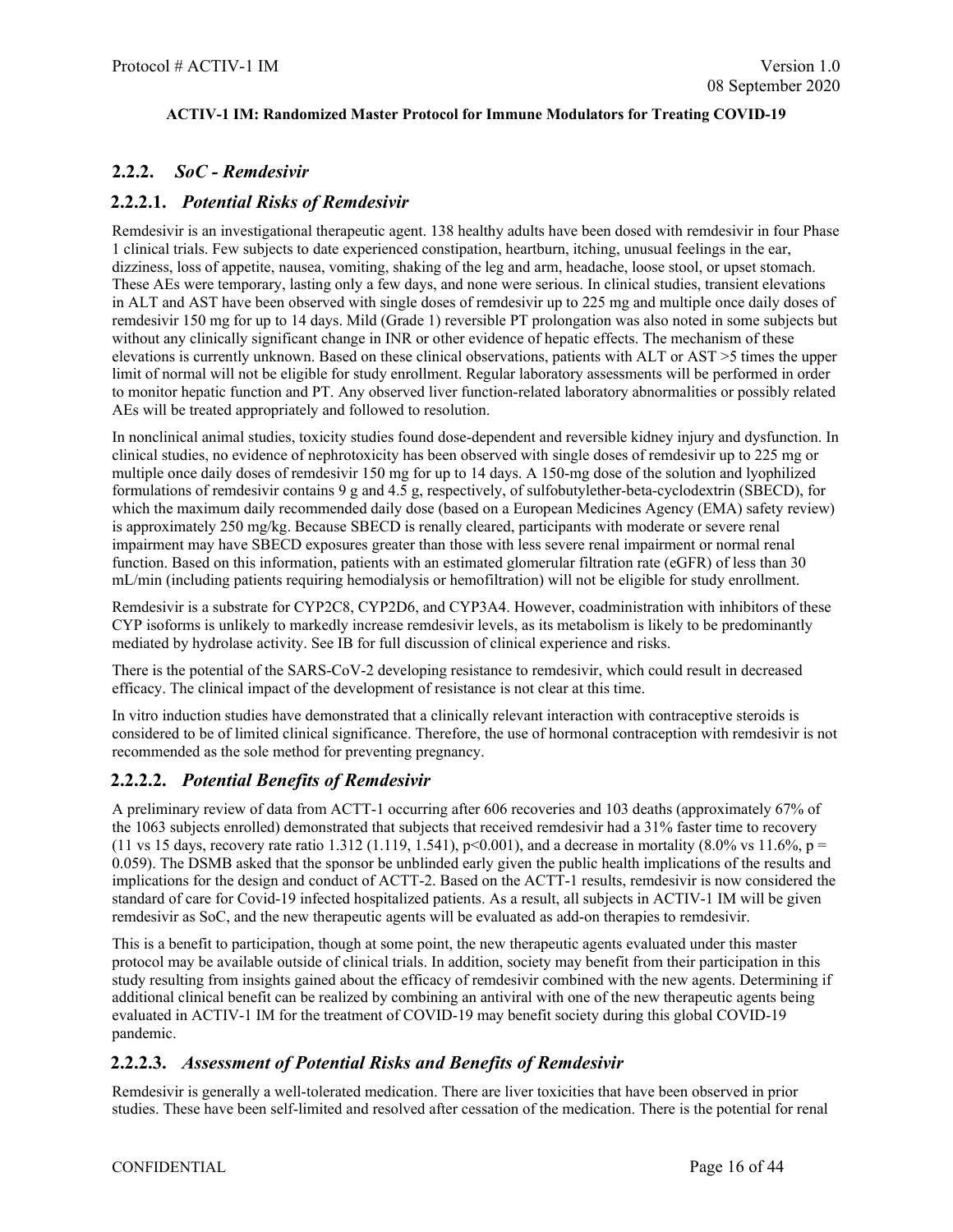toxicities as observed in pre-clinical data. By excluding those with elevated liver transaminases and decreased kidney function (eGFR <30 mL/min or requires hemodialysis or hemofiltration), and appropriate monitoring during the study, we can minimize the risk to participants. While there may not be benefits for an individual participant, there may be benefits to society if a safe, efficacious therapeutic agent can be identified during this global COVID-19 pandemic. The potential risks therefore are thought to be acceptable given the potential benefits.

## <span id="page-16-0"></span>**2.2.3.** *Therapeutic Agents*

For each of the therapeutic agents under investigation, findings from the preclinical and clinical studies are briefly described in the agent-specific appendices, including a summary of the findings described in the Investigator Brochures (IBs). The potential risks and benefits of the therapeutic agents are also summarized in the appendices.

## <span id="page-16-1"></span>**3. OBJECTIVES AND ENDPOINTS**

The overall objective of the study is to evaluate the clinical efficacy and safety of different investigational therapeutic agents relative to the control arm among hospitalized adults who have COVID-19.

| <b>OBJECTIVES</b>                                                                                                                                                                                                                                                                     | <b>ENDPOINTS</b><br>(OUTCOME MEASURES)                                                                                                                                                                                                                                                                                                                                                                                                                                                                                                                                                                                                                                                    |
|---------------------------------------------------------------------------------------------------------------------------------------------------------------------------------------------------------------------------------------------------------------------------------------|-------------------------------------------------------------------------------------------------------------------------------------------------------------------------------------------------------------------------------------------------------------------------------------------------------------------------------------------------------------------------------------------------------------------------------------------------------------------------------------------------------------------------------------------------------------------------------------------------------------------------------------------------------------------------------------------|
| Primary                                                                                                                                                                                                                                                                               |                                                                                                                                                                                                                                                                                                                                                                                                                                                                                                                                                                                                                                                                                           |
| To evaluate the clinical efficacy of different<br>investigational therapeutics relative to the control arm<br>in adults hospitalized with COVID-19 with respect to<br>time to recovery by Day 29.                                                                                     | Day of recovery is defined as the first day on which the<br>participant satisfies one of the following three<br>categories from the ordinal scale:<br>Hospitalized, not requiring supplemental oxygen -<br>no longer requires ongoing medical in-patient care;<br>Not hospitalized, limitation on activities and/or<br>$\bullet$<br>requiring home oxygen;<br>Not hospitalized, no limitations on activities.<br>$\bullet$                                                                                                                                                                                                                                                                |
|                                                                                                                                                                                                                                                                                       | Recovery is evaluated up until Day 29.                                                                                                                                                                                                                                                                                                                                                                                                                                                                                                                                                                                                                                                    |
| Key Secondary<br>To evaluate the clinical efficacy of different<br>investigational therapeutics relative to the control<br>arm in adults hospitalized with COVID-19<br>according to:<br>Clinical status (8-point ordinal scale) assessed<br>on Day 15 and Day 29 for the previous day | 1. Death;<br>2. Hospitalized, on invasive mechanical ventilation or<br>ECMO;<br>3. Hospitalized, on non-invasive ventilation or high<br>flow oxygen devices;<br>4. Hospitalized, requiring supplemental oxygen;<br>5. Hospitalized, not requiring supplemental oxygen -<br>requiring ongoing in-patient medical care (COVID-<br>19 related or otherwise);<br>6. Hospitalized, not requiring supplemental oxygen -<br>no longer requires ongoing in-patient medical care<br>(i.e., in hospital for social reasons, infection control,<br>$etc.$ );<br>7. Not hospitalized, limitation on activities and/or<br>requiring home oxygen;<br>8. Not hospitalized, no limitations on activities. |
| Mortality<br>14-day mortality<br>$\circ$                                                                                                                                                                                                                                              | Date and cause of death (if applicable)<br>$\bullet$                                                                                                                                                                                                                                                                                                                                                                                                                                                                                                                                                                                                                                      |

#### **Table 3-1. Trial objectives and measured endpoints**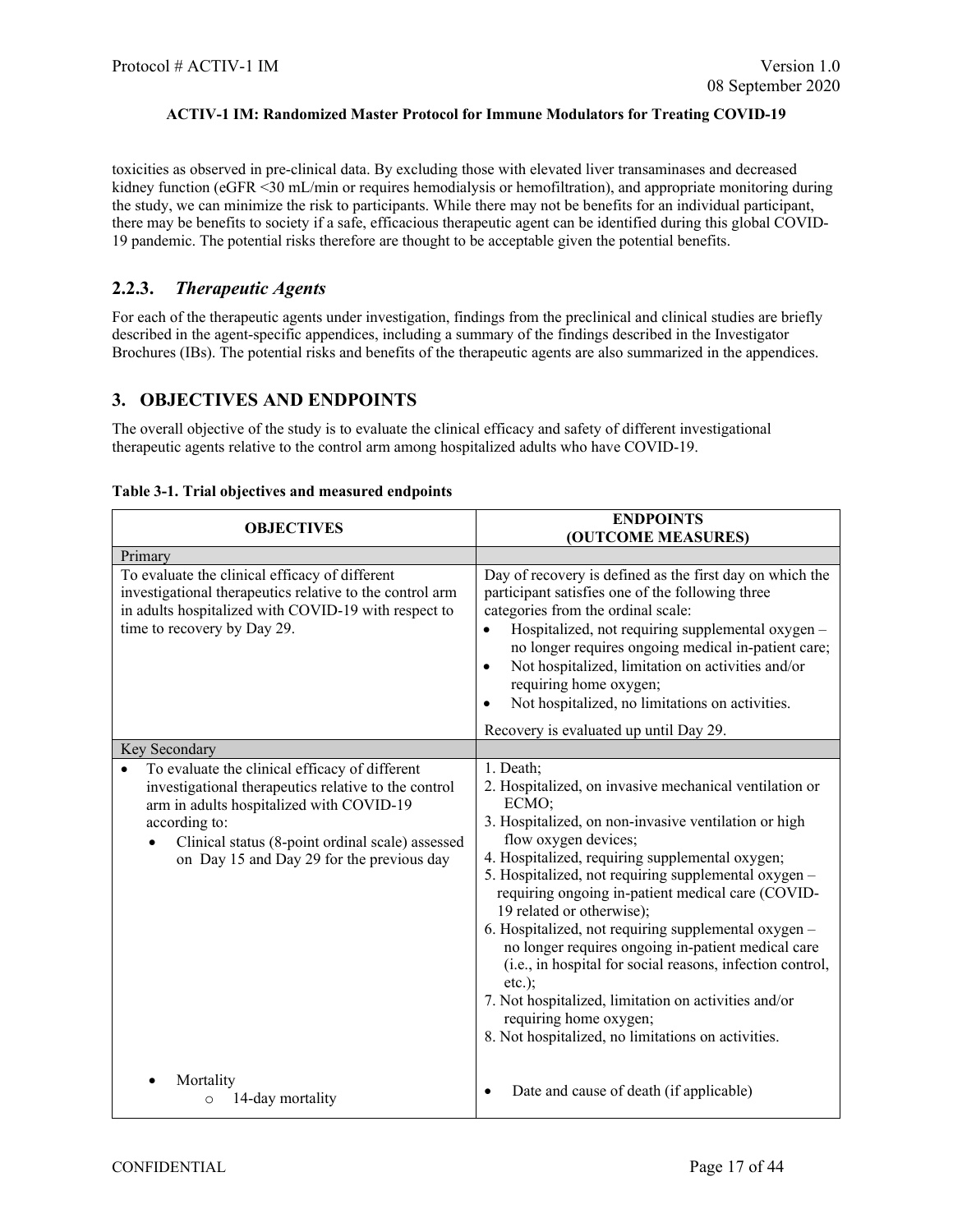| <b>OBJECTIVES</b>                                                                                                                                                                                                                                                                                                                                                                                                                                                                                                                                                                                                                                                                                | <b>ENDPOINTS</b><br>(OUTCOME MEASURES)                                                                                                                                                               |  |  |
|--------------------------------------------------------------------------------------------------------------------------------------------------------------------------------------------------------------------------------------------------------------------------------------------------------------------------------------------------------------------------------------------------------------------------------------------------------------------------------------------------------------------------------------------------------------------------------------------------------------------------------------------------------------------------------------------------|------------------------------------------------------------------------------------------------------------------------------------------------------------------------------------------------------|--|--|
| 28-day mortality<br>$\circ$                                                                                                                                                                                                                                                                                                                                                                                                                                                                                                                                                                                                                                                                      |                                                                                                                                                                                                      |  |  |
| Additional Secondary                                                                                                                                                                                                                                                                                                                                                                                                                                                                                                                                                                                                                                                                             |                                                                                                                                                                                                      |  |  |
| To evaluate the clinical efficacy of different<br>investigational therapeutics relative to the control arm<br>as assessed by:<br><b>Clinical Severity</b><br>Ordinal scale:<br>$\circ$<br>Time to an improvement of one category<br>٠<br>and two categories from Day 1 (baseline)<br>using an 8-point ordinal scale.<br>Subject clinical status using 8-point ordinal<br>٠<br>scale at Days 3, 5, 8, 11, 15, 22, and 29.<br>Mean change in the 8-point ordinal scale<br>٠<br>from Day 1 to Days 3, 5, 8, 11, 15, 22, and<br>29.<br>Total severity score (TSS): 8-point ordinal<br>٠<br>scale summarized as a daily score (for days<br>collected) averaged over time from Day 1<br>through Day 29 | Clinical outcome assessed using ordinal scale daily<br>$\bullet$<br>while hospitalized and on Days 15, 22, and 29.                                                                                   |  |  |
| Oxygenation:<br>$\circ$<br>Oxygenation use up to Day 29.<br>Incidence and duration of new oxygen use<br>٠<br>during the study.                                                                                                                                                                                                                                                                                                                                                                                                                                                                                                                                                                   | Days alive and free of supplemental oxygen (if<br>applicable) up to Day 29                                                                                                                           |  |  |
| Non-invasive ventilation/high flow oxygen:<br>$\circ$<br>Non-invasive ventilation/high flow oxygen<br>٠<br>use up to Day 29.<br>Incidence and duration of new non-invasive<br>٠<br>ventilation or high flow oxygen use during<br>the study.                                                                                                                                                                                                                                                                                                                                                                                                                                                      | Days alive and free of non-invasive<br>$\bullet$<br>ventilation/high flow oxygen (if applicable) up to<br>Day 29                                                                                     |  |  |
| Invasive Mechanical Ventilation /<br>$\circ$<br>extracorporeal membrane oxygenation<br>(ECMO):<br>Ventilator / ECMO use up to Day 29.<br>Incidence and duration of new mechanical<br>٠<br>ventilation or ECMO use during the study.                                                                                                                                                                                                                                                                                                                                                                                                                                                              | Days alive and free of invasive mechanical<br>ventilation/ECMO (if applicable) up to Day 29                                                                                                          |  |  |
| Hospitalization<br>$\bullet$<br>Duration of hospitalization (days).<br>$\circ$                                                                                                                                                                                                                                                                                                                                                                                                                                                                                                                                                                                                                   | Days alive and out of hospitalization up to Day 29                                                                                                                                                   |  |  |
| To evaluate clinical Status at Day 60                                                                                                                                                                                                                                                                                                                                                                                                                                                                                                                                                                                                                                                            | 8-point Ordinal Scale<br>$\bullet$                                                                                                                                                                   |  |  |
| To evaluate the safety of different investigational<br>therapeutics relative to the control arm as assessed by:<br>Cumulative incidence of SAEs through Day 29.<br>Cumulative incidence of Grade 3 and 4 clinical<br>and/or laboratory AEs through Day 29.<br>Discontinuation or temporary suspension of<br>٠<br>study product administrations (for any reason)                                                                                                                                                                                                                                                                                                                                  | <b>SAEs</b><br>Grade 3 and 4 AEs<br>$\bullet$<br>WBC with differential, hemoglobin, platelets,<br>creatinine, glucose, total bilirubin, direct bilirubin,<br>ALP, ALT, AST, CPK-MB, PT/INR, d-dimer, |  |  |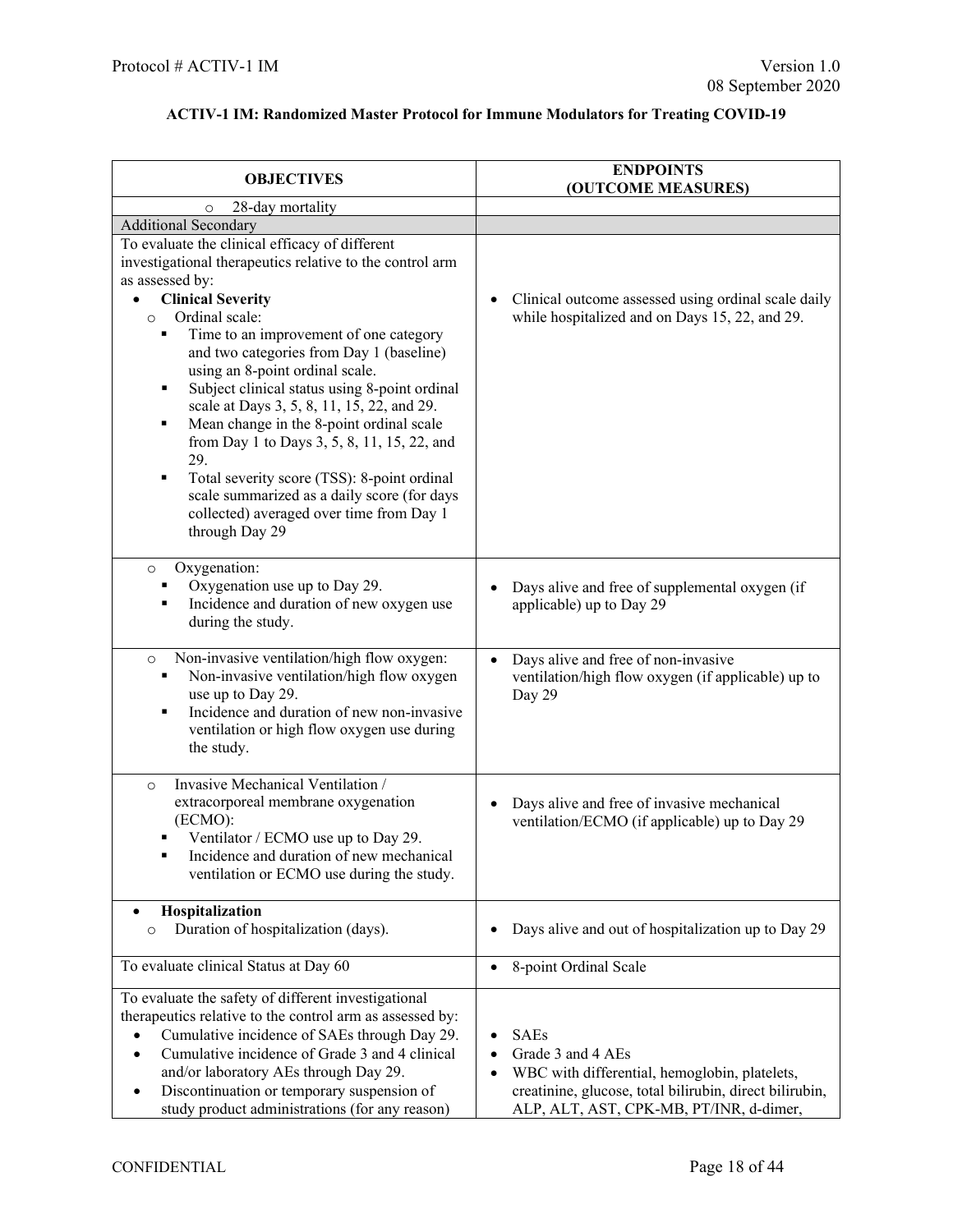| <b>OBJECTIVES</b>                                                                                                                                                                                                                                                                                                                                           | <b>ENDPOINTS</b><br>(OUTCOME MEASURES)                                                                                                                                 |
|-------------------------------------------------------------------------------------------------------------------------------------------------------------------------------------------------------------------------------------------------------------------------------------------------------------------------------------------------------------|------------------------------------------------------------------------------------------------------------------------------------------------------------------------|
| Changes in white blood cell (WBC) count with<br>differential, hemoglobin, platelets, creatinine,<br>glucose, total bilirubin, alanine aminotransferase<br>(ALT), aspartate aminotransferase (AST),<br>prothrombin time (PT reported as INR), d-dimer,<br>and C-reactive protein (CRP) over time (analysis<br>of lab values in addition to AEs noted above). | troponin, serum ferritin, and CRP on Day 1; Days<br>3, 5, 8, and 11 (while hospitalized); and Days 15<br>and 29 (if attends in-person visit or still<br>hospitalized). |
| To evaluate the impact of different investigational<br>therapeutics relative to the control arm of<br>extrapulmonary manifestations of COVID-19.                                                                                                                                                                                                            | Incidence of individual and "any" specified<br>manifestations at Day 29.                                                                                               |
| Exploratory                                                                                                                                                                                                                                                                                                                                                 |                                                                                                                                                                        |
| National Early Warning Score (NEWS):<br>$\circ$<br>Time to discharge or to a NEWS of $\leq$ 2 and<br>maintained for 24 hours, whichever occurs<br>first.<br>Change from Day 1 to Days 3, 5, 8, 11, 15,<br>٠<br>and 29 in NEWS.                                                                                                                              | NEWS assessed daily while hospitalized and on<br>Days 15 and 29, if feasible.                                                                                          |
| Collect blood samples for future research.                                                                                                                                                                                                                                                                                                                  | Blood draws on Days 1, 3, 8, 15, and 29.                                                                                                                               |

## <span id="page-18-0"></span>**4. STUDY DESIGN**

## <span id="page-18-1"></span>**4.1. Overall Design**

ACTIV-1 IM is a master protocol designed to evaluate multiple therapeutic agents for the treatment of moderately or severely ill hospitalized patients infected with COVID-19. Participants will be assessed daily while hospitalized. If the participants are discharged from the hospital, they will have a study visit at Days 8, 11, 15, 22, and 29. For discharged participants, it is preferred that the Day 8, 11, 15, and 29 visits are in person to obtain safety laboratory tests(Day 29) and blood (serum and plasma) samples for secondary research as well as clinical outcome data. However, infection control or other restrictions may limit the ability of the participant to return to the clinic. In this case, these visits may be conducted by phone, and only clinical data will be obtained. The Day 22 visit does not have laboratory tests or collection of samples and is conducted by phone. The Day 60 assessment will be conducted by phone. The primary outcome is time to recovery by Day 29 (see **Table 3-1** for definition of recovery based on the 8-point ordinal scale). Key secondary outcomes include treatment-related improvements in the 8-point ordinal scale at Day 15, evaluation of safety, and 14-day and 28-day mortality.

## <span id="page-18-2"></span>**4.2. Scientific Rationale for Study Design**

ACTIV-1 IM utilizes a master protocol to evaluate multiple therapeutic agents for the treatment of COVID-19 infection in hospitalized patients. Approximately 400 agents were identified and screened for clinical readiness by a panel of experts, and 170 agents were selected for further evaluation based on mechanism of action and need for further clinical testing (i.e., not previously studied or plan for study in other trials or trial networks). From this triaging exercise, three agents were initially selected for study in the ACTIV-1 IM master protocol. All three agents are immune modulators with substantial clinical experience available. Details about the initial set of selected agents are provided elsewhere (see Sections 2 and 4 and Appendices 1-3); additional agents may be entered into the ACTIV-1 IM master protocol after the study begins, depending on availability and network capacity. In that case, agent-specific information will be appended to the protocol for any new agents entering the study, and the randomization algorithm will be adjusted accordingly.

ACTIV-1 IM builds upon findings and the model used for ACTT-1 and -2. Including multiple therapeutic agents under a single protocol avoids duplication of effort in terms of infrastructure, trial governance, information systems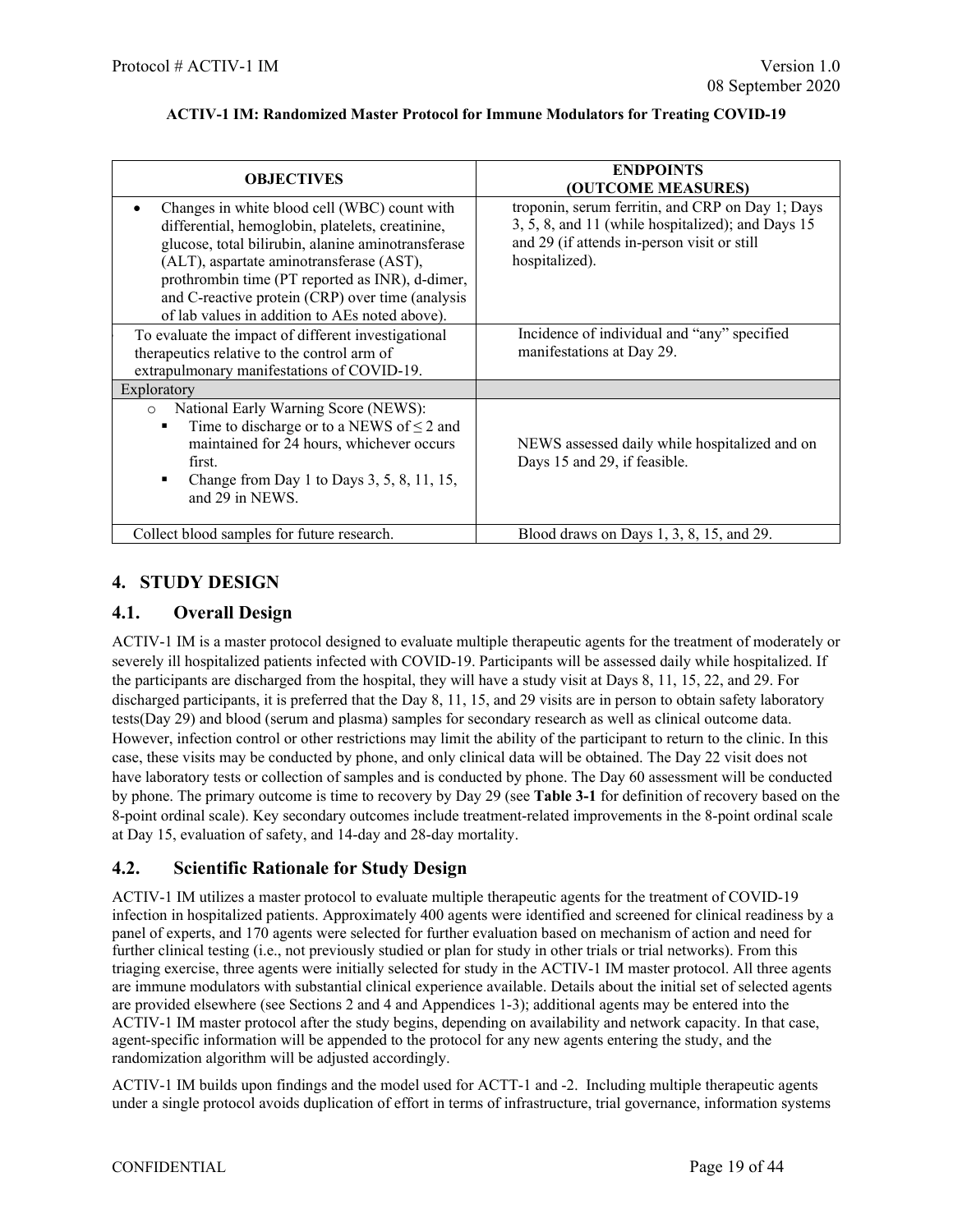(EDC, web-based randomization, etc.) and other aspects of study management. Implementation of the master protocol facilitates discontinuation of less promising agents and addition of possibly newly emergent agents that become available after the study begins, without stopping and starting the study itself for extended pauses.

All test agents are evaluated as add-on therapies to the local SoC at each clinic. The master protocol design allows for the efficacy and safety of each agent to be determined based on comparisons with a pooled control group, consisting of patients receiving SoC plus placebo. Sharing control patients across all test agents substantially reduces the sample size requirements for the study.

### <span id="page-19-0"></span>**4.3. Justification for Dose**

### <span id="page-19-1"></span>**4.3.1.** *Justification for Dose of Remdesivir*

The dose of remdesivir used in this study will be the same dose that was used in the ACTT-1 and ACTT-2 trials.

## <span id="page-19-2"></span>**4.3.2.** *Justification for Dose of Investigational Agents*

The dose of each investigational agent is provided in the agent-specific appendices to this master protocol.

## <span id="page-19-3"></span>**5. STUDY POPULATION**

Male and non-pregnant female adults  $\geq$ 18 years of age or older with COVID-19 and who meet all eligibility criteria will be enrolled at up to approximately 60 clinical trial sites globally. The target population should reflect the community at large. The estimated time from screening (Day -1 or Day 1) to end of study for an individual participant is approximately 60 days.

Subject Inclusion and Exclusion Criteria must be confirmed by any clinician named on the delegation log. If there is any uncertainty, the PI should make the decision on whether a potential participant is eligible for study enrollment. There is no exclusion for receipt of SARS-CoV-2 vaccine (experimental or licensed).

Following are the inclusion and exclusion criteria for the master protocol population. These criteria apply to all patients enrolled, regardless of therapeutic agent to be assigned for treatment. Any agent-specific exclusion criteria that are required will be applied during recruitment in addition to these common criteria and are described in the appendices corresponding to each agent under study.

#### <span id="page-19-4"></span>**5.1. Inclusion Criteria**

- 1. Admitted to a hospital or awaiting admission in the ED with symptoms suggestive of COVID-19.
- 2. Subject (or legally authorized representative) provides informed consent prior to initiation of any study procedures.
- 3. Subject (or legally authorized representative) understands and agrees to comply with planned study procedures.
- 4. Male or non-pregnant female adults ≥18 years of age at time of enrollment.
- 5. Has laboratory-confirmed (within 14 days prior to enrollment) SARS-CoV-2 infection as determined by PCR or other commercial or public health assay in any specimen.
- 6. Ongoing illness of any duration, and at least one of the following:
	- Radiographic infiltrates by imaging (chest x-ray, CT scan, etc.), OR
	- Blood oxygen saturation  $(SpO<sub>2</sub>) \leq 94\%$  on room air, OR
	- Requiring supplemental oxygen, OR
	- Requiring mechanical ventilation or ECMO.
- 7. Women of childbearing potential must agree to either abstinence or use at least one primary form of contraception not including hormonal contraception from the time of screening through Day 60.
- 8. Agrees to not participate in another intervention trial for the treatment of COVID-19 through Day 60.

## <span id="page-19-5"></span>**5.2. Exclusion Criteria at Screening**

1. ALT or AST >5 times the upper limit of normal.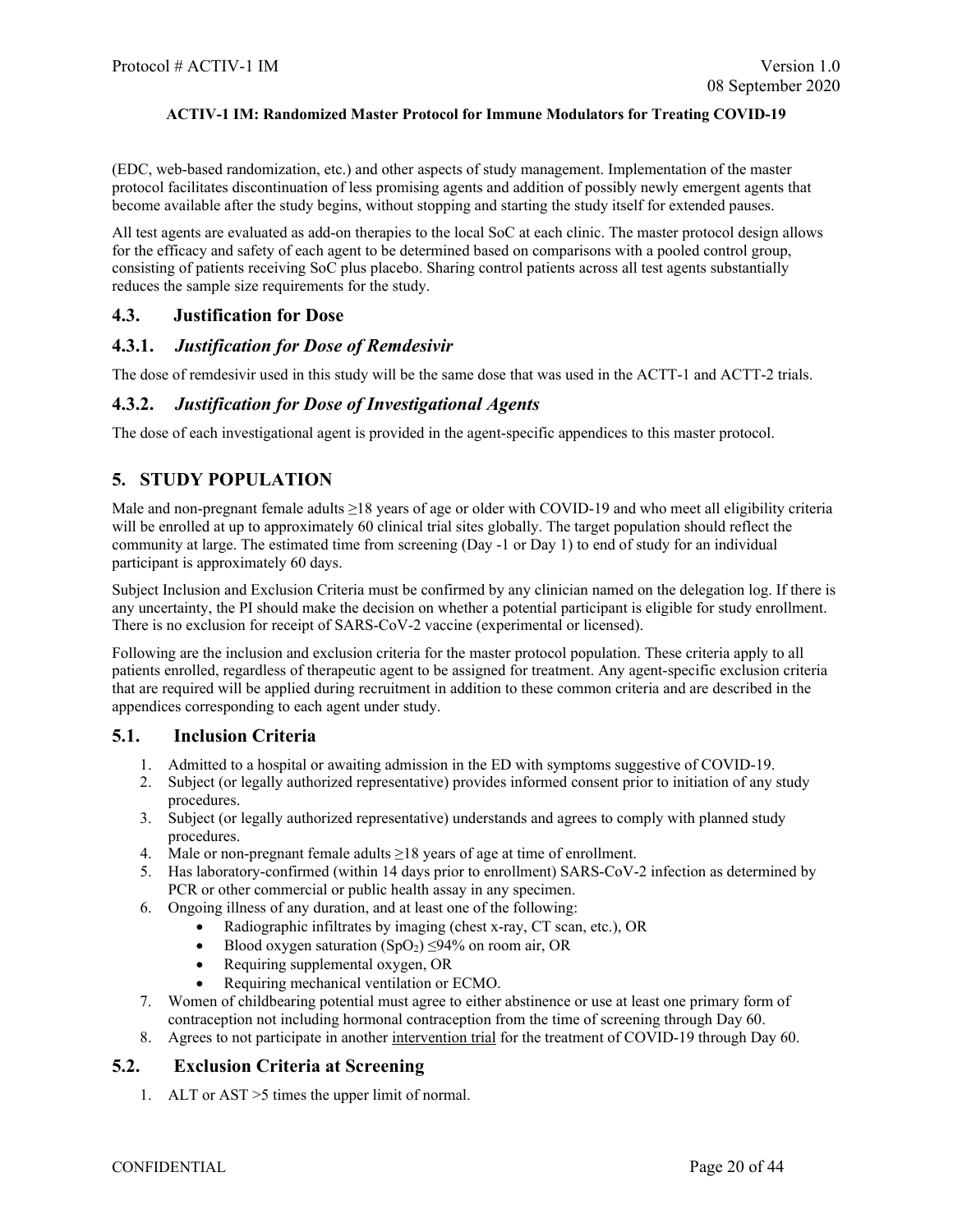- 2. Estimated glomerular filtration rate (eGFR) <30 mL/min (including patients receiving hemodialysis or hemofiltration).
- 3. Neutropenia (absolute neutrophil count <1000 cells/ $\mu$ L) (<1.0 x 10<sup>3</sup>/ $\mu$ L or <1.0 GI/L).
- 4. Lymphopenia (absolute lymphocyte count <200 cells/ $\mu$ L) (<0.20 x 10<sup>3</sup>/ $\mu$ L or <0.20 GI/L)
- 5. Pregnancy or breast feeding.
- 6. Anticipated discharge from the hospital or transfer to another hospital which is not a study site within 72 hours.
- 7. Known Allergy to any study medication.
- 8. Received cytotoxic or biologic treatments (such as anti-interleukin-1 [IL-1], anti-IL-6 [tocilizumab or sarilumab], IL-17, or T-cell or B-cell targeted therapies (e.g., rituximab), tyrosine kinase inhibitors including baricitinib, TNF inhibitors, or interferon within 4 weeks or 5 half-lives prior to screening. Steroid dependency defined as need for prednisone at a dose  $>10$  mg (or equivalent) for  $>1$  month within 2 weeks of screening is exclusionary. Note 1: Dexamethasone (at a dose of 6 mg per day for up to 10 days) is permitted for the treatment of COVID-19 in patients who are already mechanically ventilated and in patients who require supplemental oxygen at screening, but who are not mechanically ventilated in accordance with national guidelines. Note 2: Infusion of convalescent plasma is also allowed.
- 9. Based on medical history and concomitant therapies that would suggest infection, have suspected clinical diagnosis of current active tuberculosis (TB) or, if known, latent TB treated for less than 4 weeks with appropriate anti-tuberculosis therapy per local guidelines (by history only, no screening required).
- 10. Based on medical history and concomitant therapies that would suggest infection, suspected serious, active bacterial, fungal, viral (including, but not limited to, active HBV, HCV, or HIV/AIDS).
- 11. Have received any live vaccine (that is, live attenuated) within 3 months before screening, or intend to receive a live vaccine (or live attenuated) during the study. Note: Use of non-live (inactivated) vaccinations is allowed for all participants.
- 12. Severe hepatic impairment (defined as liver cirrhosis Child stage C).
- 13. Current severe heart failure (New York Heart Association [NYHA] III-IV).
- 14. In the Investigator's judgment, the patient has any advanced organ dysfunction that would not make participation appropriate.

## <span id="page-20-0"></span>**5.3. Exclusion of Specific Populations**

Children and adolescents will not be included in this trial. The SoC, remdesivir, has only been used in a small number of pediatric patients. Initial information about the epidemiology of COVID-19 indicates that the overwhelming burden of severe disease occurs among older adults, especially those with comorbidities. Given significant gaps in knowledge in this population, and a low incidence of severe morbidity/ mortality in children, and that none of the agents initially selected for study or likely to be selected in the future have had or will have demonstrated efficacy in COVID-19, this research is not known to have the prospect of direct benefit to individual child participants, and the risk/benefits do not warrant inclusion of this population into this trial at this time.

In nonclinical reproductive toxicity studies, the SoC, remdesivir, demonstrated no adverse effect on embryo-fetal development when administered to pregnant animals. Embryonic toxicity was seen when remdesivir was initiated in female animals prior to mating and conception, but only at a systemically toxic dose. Remdesivir has not been studied in pregnant women. Information on nonclinical reproductive toxicity studies for the therapeutic agents selected for study is provided in the agent-specific appendices.

In animal studies, remdesivir metabolites have been detected in the nursing pups of mothers given remdesivir. It is not known whether remdesivir is secreted in human milk. Because the effects of the SoC, remdesivir, on the breastfeeding infant is not known, and because the effects of one or more therapeutic agents selected for evaluation in this study may also be unknown, women who are breast feeding are not be eligible for the trial.

## <span id="page-20-1"></span>**5.4. Inclusion of Vulnerable Subjects**

Certain human subjects are categorized as vulnerable populations and require special treatment with respect to safeguards of their well-being. For this clinical trial, examples include cognitively impaired or mentally disabled persons and intubated individuals who are sedated. When it is determined that a potential research subject is cognitively impaired, federal and institutional regulations permit researchers to obtain consent from a legally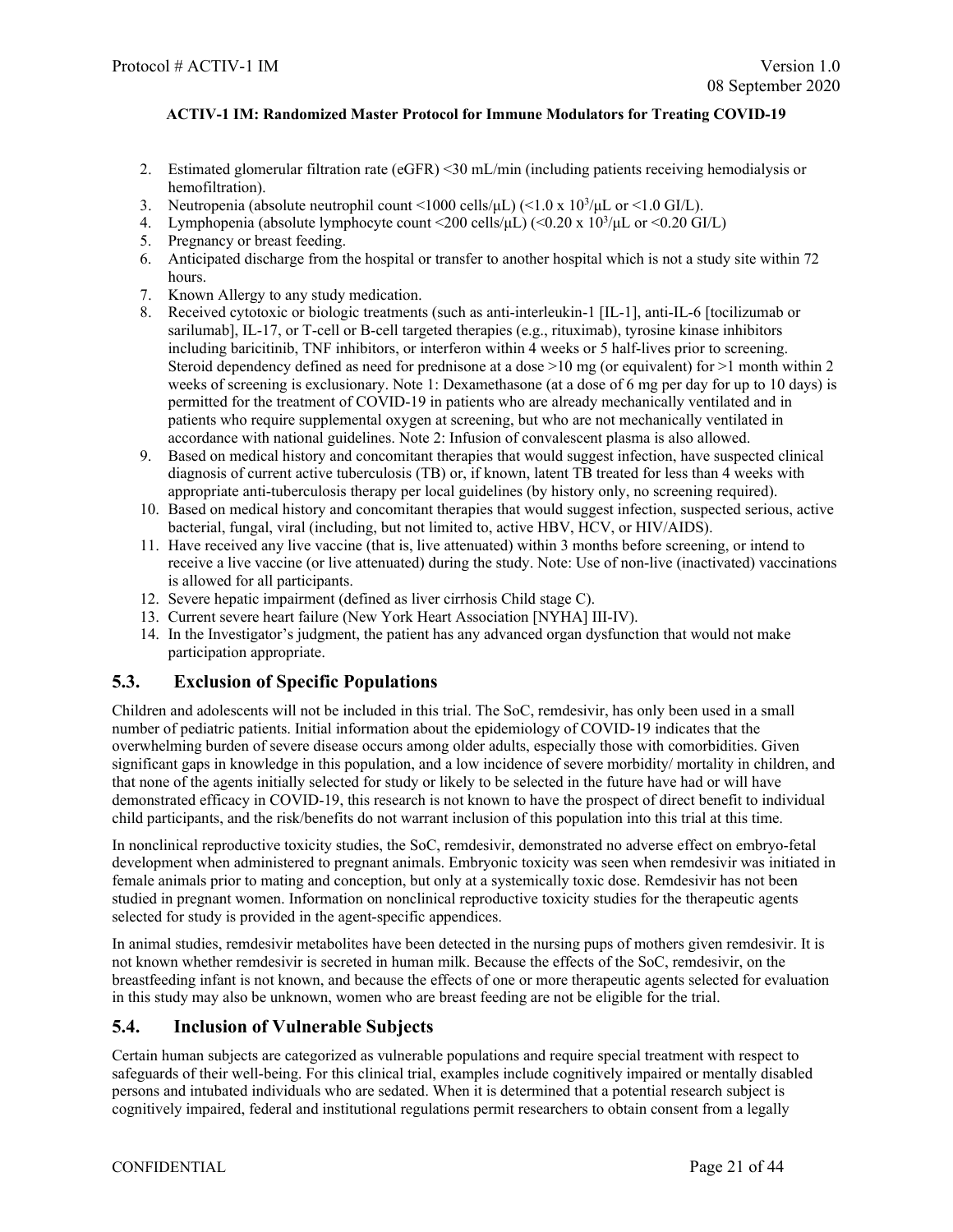authorized representative (LAR). The study team will obtain consent from these vulnerable participants using an IRB-approved protocol- specific process for consent using a LAR.

For participants for whom a LAR gave consent, during the course of the study, if the subject regains the capacity to consent, informed consent must be obtained from the subject and the subject offered the ability to leave the study if desired.

### <span id="page-21-0"></span>**5.5. Lifestyle Considerations**

During this study, participants are asked to:

- Avoid getting pregnant during the study from Day 1 through Day 60.
- Agree not to participate in another interventional trial for the treatment of COVID-19 or SARS-CoV-2 through Day 60. This includes interventional trials that evaluate treatment of SARS-CoV-2 infection as well as the disease pathogenesis (e.g., treatment trials for the COVID-19-related thrombo-occlusive disease, respiratory complications, and dysregulated immune response to the virus). Co-enrollment for natural history studies of COVID-19 or SARS-CoV-2 infection is permitted; however, participation in both ACTIV-1 IM and natural history studies can only occur if the recommended blood collection volumes are not exceeded.

#### <span id="page-21-1"></span>**5.6. Screen Failures**

Following consent, after the screening evaluations have been completed, the investigator or designee is to review the inclusion/exclusion criteria and determine the participant's eligibility for the study. If there is any uncertainty, the PI should make the decision on whether a potential participant is eligible for study enrollment.

Only basic demographic information and the reason(s) for ineligibility will be collected on screen failures. Prospective participants who are found to be ineligible will be told the reason(s) for ineligibility.

Individuals who do not meet the criteria for participation in this study (screen failure) because of an abnormal laboratory finding may be rescreened once.

## <span id="page-21-2"></span>**5.7. Strategies for Recruitment and Retention**

## <span id="page-21-3"></span>**5.7.1.** *Recruitment*

It is anticipated that patients with COVID-19 will present to participating hospitals, and that no external recruitment efforts towards potential participants are needed. Recruitment efforts may also include dissemination of information about this trial to other medical professionals / hospitals.

The hospitals that constitute the ACTIV-1 IM network span the United States and South America. As the pandemic migrates to different locations during the coming months, we anticipate being able to effectively follow the migration and focus recruitment efforts at hot spots through our network hospitals in different locales.

The IRB will approve the recruitment process and all materials provided prior to any recruitment to prospective participants directly.

Screening will begin with a brief discussion with study staff. Some will be excluded based on demographic data and medical history (i.e., pregnant, <18 years of age, renal failure, etc.). Information about the study will be presented to potential participants (or legally authorized representative) and questions will be asked to determine potential eligibility. Screening procedures can begin only after informed consent is obtained.

## <span id="page-21-4"></span>**5.7.2.** *Retention*

Retention of participants in this trial is very important for determining the primary endpoint of time to recovery by Day 29. As such, after hospital discharge, participants will be reminded of subsequent study visits and every effort will be made to accommodate the participant's schedule to facilitate follow-up within the specified visit window.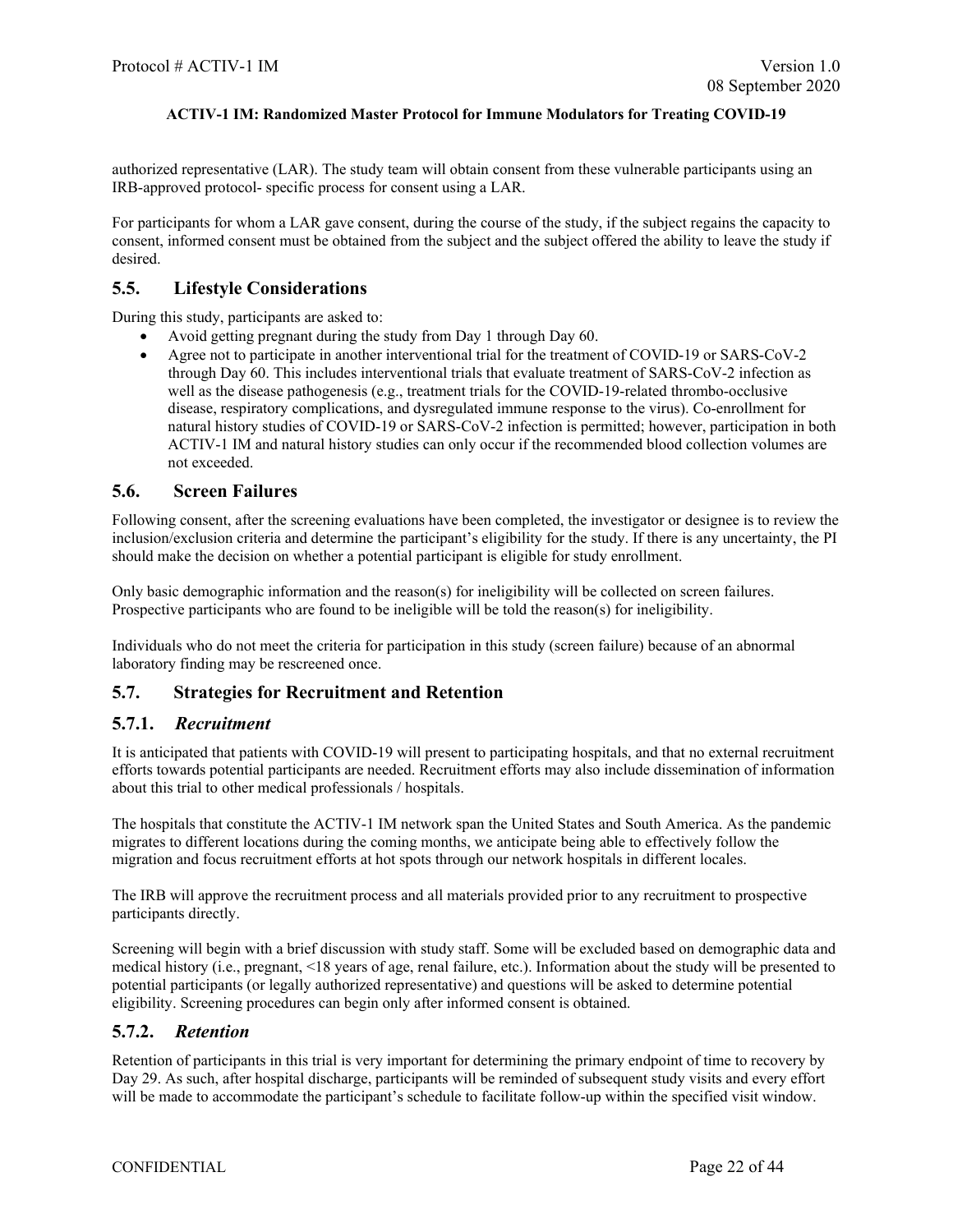Additionally, there are many circumstances that influence the ability to obtain outcome information after discharge. Follow-up visits may be conducted by phone if in-person visits are not feasible.

#### <span id="page-22-0"></span>**5.8. Compensation Plan for Subjects**

Compensation, if any, will be determined locally and in accordance with local IRB requirements, and subject to local IRB approval.

#### <span id="page-22-1"></span>**5.9. Costs**

There is no cost to participants for the research tests, procedures/evaluations and study product while taking part in this trial. Procedures and treatment for clinical care including costs associated with hospital stay may be billed to the participant, participant's insurance, or third party.

## <span id="page-22-2"></span>**6. STUDY PRODUCT**

### <span id="page-22-3"></span>**6.1. Study Product(s) and Administration**

Participants will first be randomized to one of the agents currently active in the study, and then to either the agent or its matching placebo. The dosing regimen and administration of each agent and matching placebo are described in the agent-specific appendices.

If there are supply limitations on any product, the arms containing that product will be temporarily closed to enrollment and the corresponding placebo is not needed. Currently, the trial team anticipates no difficulty in obtaining remdesivir for the SoC for this study; however, if remdesivir supply should become limited for the trial, the treating physician should enroll the patient without remdesivir using local SoC.

## <span id="page-22-4"></span>**6.1.1.** *Study Product Description*

The SoC, remdesivir, is a single diastereomer monophosphoramidate prodrug designed for the intracellular delivery of a modified adenine nucleoside analog GS-441524. In addition to the active ingredient, the lyophilized formulation of remdesivir contains the following inactive ingredients: water for injection, SBECD, and hydrochloric acid and/or sodium hydroxide.

Descriptions of the therapeutic agents selected for evaluation in the study are provided in the agent-specific appendices.

## <span id="page-22-5"></span>**6.1.2.** *Dosing and Administration*

For the SoC, remdesivir all participants will receive remdesivir as a 200 mg intravenous (IV) loading dose on Day 1, followed by a 100 mg once-daily IV maintenance dose for 5 days during hospitalization for patients not requiring invasive mechanical ventilation and/or extracorporeal membrane oxygenation (ECMO). If a patient does not demonstrate clinical improvement, treatment may be extended for up to 5 additional days for a total treatment duration of up to 10 days. For patients requiring invasive mechanical ventilation and/or ECMO, the recommended total treatment duration is 10 days.

Dosing of the SoC and investigational agents should not need to occur at the same time. In fact, no physical biochemical compatibility studies have been conducted to evaluate the co-administration of the remdesivir with other investigational agents. Therefore, it should not be infused concomitantly in the same intravenous line with other agents; therefore, if infused together, separate lines should be used to alleviate confounding of attribution of possible infusion reactions or hypersensitivity events.

Any dose that is delayed may be given later that calendar day. Any dose that is missed (not given that calendar day) is not made up. The treatment course continues as described above even if the participant becomes PCR negative.

Dosing and duration of therapy of the therapeutic agents selected for study are described in the agent-specific appendices.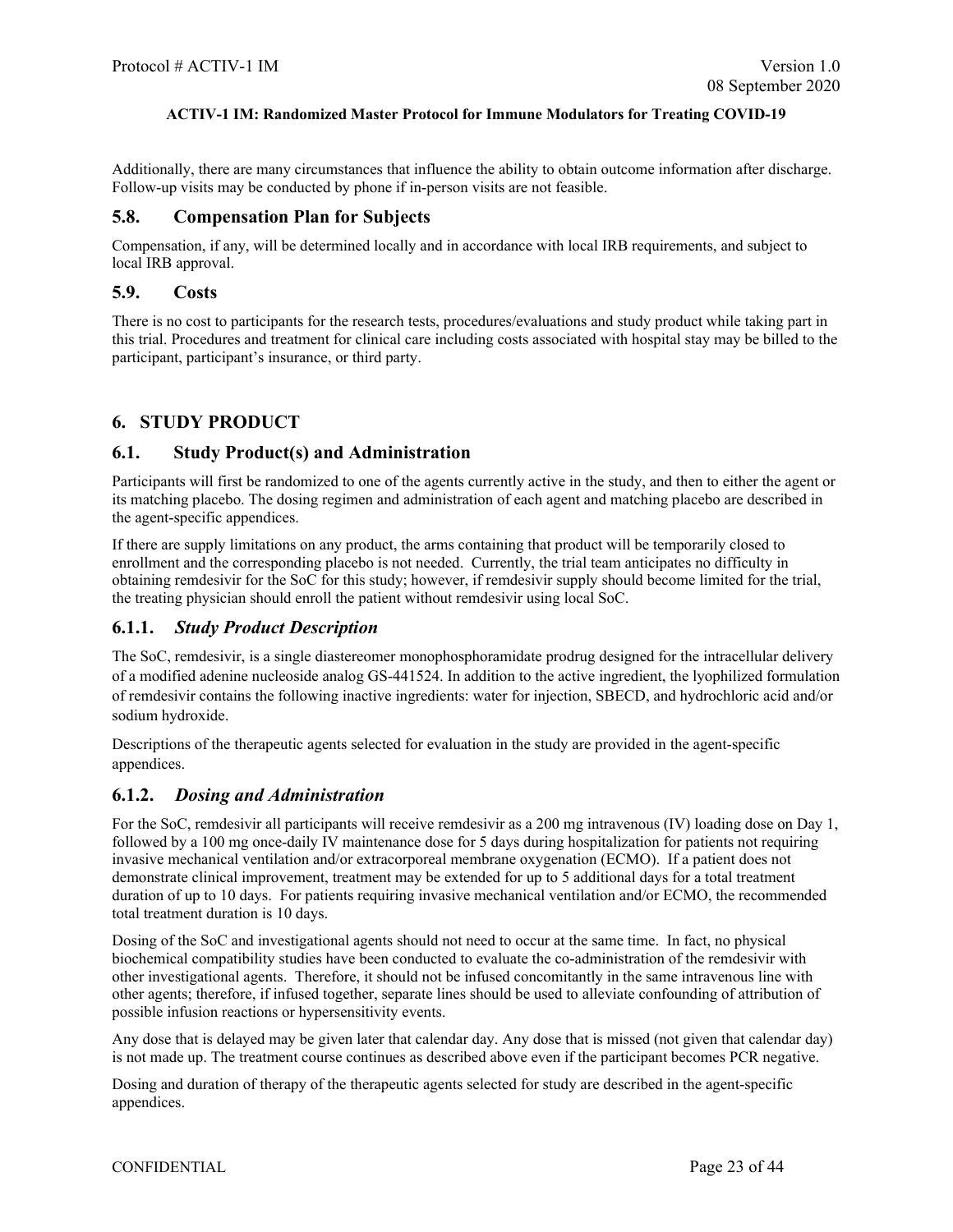## <span id="page-23-0"></span>**6.1.3.** *Dose Escalation*

Not Applicable.

## <span id="page-23-1"></span>**6.1.4.** *Dose Modifications*

## **SoC (remdesivir):**

If the eGFR decreases to an eGFR <25 mL/min, the remdesivir infusion should not be given on that day. The infusion may be resumed on the next day if the eGFR returns to ≥30 mL/min. If the participant's renal function worsens to the point that they require hemodialysis or hemofiltration, SoC will be discontinued.

If the ALT and/or AST increases to >5 times upper limits of normal, the infusion should be held and not be restarted until the ALT and AST  $\leq$ 5 times upper limits of normal.

If any of the therapeutic agents selected for study require dose modifications based on biomarkers or safety signals, these adjustments are described in the agent-specific appendices

## <span id="page-23-2"></span>**6.1.5.** *Overdosage*

There is no known antidote for the SoC, remdesivir. In the case of overdose, the participant should receive supportive therapy based on the participant's signs and symptoms. Availability of antidotes for study agents is discussed in the agent-specific appendices.

## <span id="page-23-3"></span>**6.1.6.** *Preparation/Handling/Storage/Accountability*

## <span id="page-23-4"></span>**6.1.6.1.** *Acquisition and Accountability*

Investigational products (IP) will be shipped to the site either directly from participating companies, from the Sponsor, or from other regional or local drug repositories. SoC (remdesivir) will be provided to the sponsor's designated distributor through an understanding with the manufacturer, and the sponsor's distributor will provide the SoC agent to the sites. All other supplies should be provided by the site. Multiple lots of each IP may be supplied.

Study products received at the sites will be open label and not kit specific, unless specified in the protocol-specific Manual of Procedures (MOP) or pharmacy manual. For IV infusion agents, drug preparation will be performed by the participating site's unblinded research pharmacist on the same day of administration to the participant. For oral agents, the investigational agent and the placebo will be shipped to the site ready to administer. The participating site's unblinded research pharmacist will provide either the investigational agent or the placebo pill to the treating physician at the time of assignment to the sub-study and randomization to the appropriate arm. See the MOP Appendices for detailed information on the preparation, labeling, storage, and administration of investigational products.

#### **Accountability:**

The site PI is responsible for study product distribution and disposition and has ultimate responsibility for study product accountability. The site PI may delegate to the participating site's research pharmacist responsibility for study product accountability. The participating site's research pharmacist will be responsible for maintaining complete records and documentation of study product receipt, accountability, dispensation, storage conditions, and final disposition of the study product(s). Time of study drug administration to the participant will be recorded on the appropriate data collection form (CRF). All study product(s), whether administered or not, must be documented on the appropriate study product accountability record or dispensing log. The Sponsor's monitoring staff will verify the participating site's study product accountability records and dispensing logs per the site monitoring plan. Refer to the protocol-specific MOP for details on storing study medications.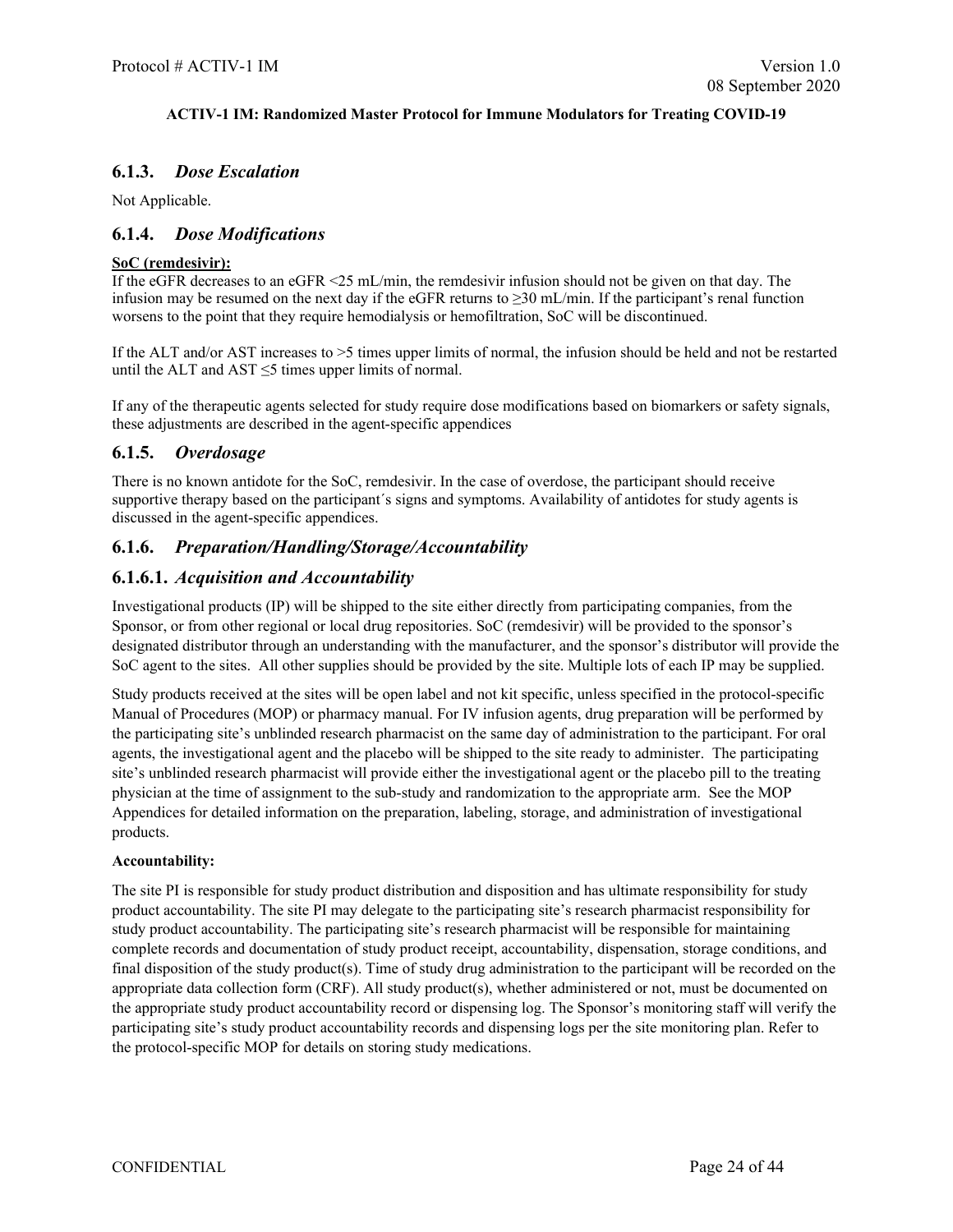#### **Destruction:**

After the study treatment period has ended or as appropriate over the course of the study after study product accountability has been performed, used active and placebo product can be destroyed on-site following applicable site procedures with a second staff member observing and verifying the destruction.

Unused product at the end of the study for any of the agents selected for study should be saved until instructed by sponsor.

## <span id="page-24-0"></span>**6.1.6.2.** *Formulation, Appearance, Packaging, and Labeling*

#### **SoC (remdesivir):**

The lyophilized formulation of remdesivir is a preservative-free, white to off-white or yellow, lyophilized solid containing 150 mg or 100 mg of remdesivir to be reconstituted with 29 mL or 19 mL (respectively) of sterile water for injection respectively and diluted into IV infusion fluids prior to IV infusion. Following reconstitution, each vial contains a 5 mg/mL remdesivir concentrated solution with sufficient volume to allow withdrawal of 30 mL (150 mg of remdesivir) or 20 mL (100 mg of remdesivir).

It is supplied as a sterile product in a single-use, Type 1 clear glass vial. In addition to the active ingredient, the lyophilized formulation of remdesivir contains the following inactive ingredients: water for injection, SBECD, hydrochloric acid, and/or sodium hydroxide. For more information, refer to the MOP.

Remdesivir will be labeled according to manufacturer specifications and include the statement "Caution: New Drug Limited by Federal (USA) Law to Investigational Use."

Interventional Agents:

Formulation, appearance, packaging, and labeling for each of the agents selected for study are described in the agent-specific appendices.

## <span id="page-24-1"></span>**6.1.6.3.** *Product Storage and Stability*

#### **SoC (remdesivir):**

Ambient vials of the lyophilized formulation of remdesivir should be stored below 30°C. The lyophilized formulation needs to be reconstituted and then diluted into IV infusion fluids before use. After reconstitution, the total storage time before completion of administration (including any time before or after dilution) should not exceed 4 hours at room temperature (20°C to 25°C) or 24 hours at refrigerated temperature (2°C to 8°C). See MOP for additional information.

#### **Interventional Agents**:

Product storage and stability for each of the agents selected for study are described in the agent-specific appendices.

#### <span id="page-24-2"></span>**6.1.6.4.** *Preparation*

Refer to the protocol-specific MOP for details about preparation.

#### **SoC (remdesivir):**

Remdesivir does not meet the criteria for a hazardous compound as defined by NISOH and ASHP hazard classification systems. The SoC may be prepared in a clean room but do not need to be prepared or handled in a fume hood.

#### **Interventional Agents**:

Preparation of each of the agents selected for study are described in the agent-specific appendices.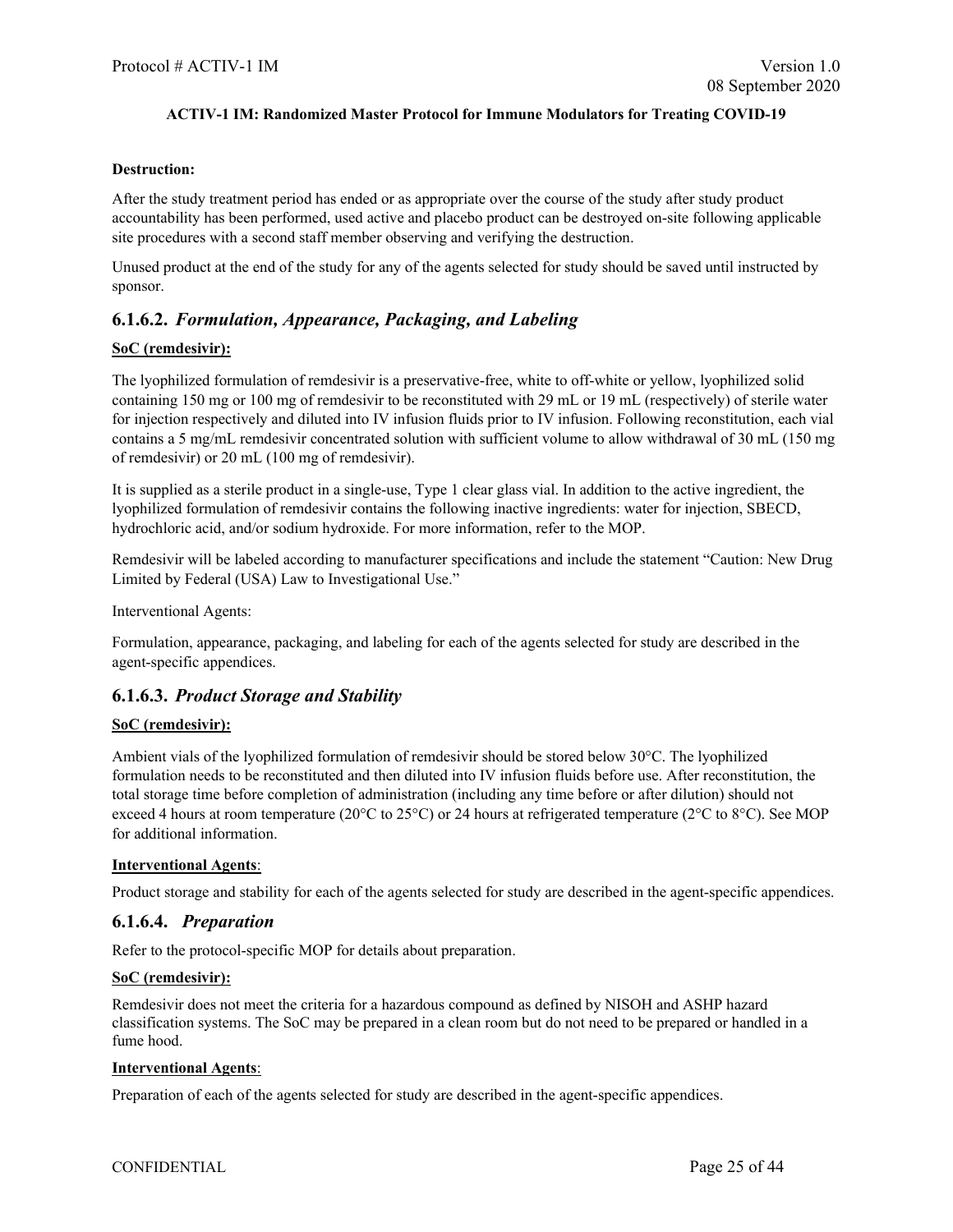Measures that minimize drug contact with the body should always be considered during handling, preparation, and disposal procedures as indicated in the IB.

### <span id="page-25-0"></span>**6.2. Measures to Minimize Bias: Randomization and Blinding**

Randomization will be stratified by:

- Geographic Region
- Severity of illness at enrollment (by ordinal scale)
	- o Severe disease:
		- **Hospitalized, on invasive mechanical ventilation or ECMO, or**
		- Hospitalized, on non-invasive ventilation or high flow oxygen devices.
	- o Moderate disease:
		- Hospitalized, requiring supplemental oxygen, or
		- **Hospitalized, not requiring supplemental oxygen.**

Randomization will proceed in two steps, with stratification at each step. At the first step, each participant will be assigned with equal probability to one of the agents available at the time the patient is enrolled and for which the patient is eligible to receive, after applying any agent-specific safety exclusions. At the second step, each participant will be assigned to either the test agent or its matching placebo in an n:1 ratio, where  $n =$  the number of agents currently active in the master protocol and for which the patient is eligible to receive. With SoC and three agents active simultaneously, and the participant meets the criteria to receive all three agents, this procedure results in the randomization ratio of 1:1:1:1. If 3 agents are available, but a patient is only eligible to receive 2 of them, the allocation ratio at the first step will be 1:1, and at the second step will be 2:1 (agent vs placebo).Inclusion of a matching placebo for each agent enables masking of study participants and clinical personnel to treatment assignment at the second stage. Data from patients receiving SoC plus placebo will be pooled across agents for comparative analyses and hypothesis testing. Comparative analyses of a particular agent will include the subset of pooled placebo patients who enrolled concurrently with the new agent. That is, patients enrolled to control arm prior to a new agent entering the trial will not be included in comparative analyses of that newly added investigation agent.

Additional details of the randomization procedure will be described in the MOP.

#### <span id="page-25-1"></span>**6.3. Study Intervention Compliance**

Each dose of study product will be administered by a member of the clinical research team who is qualified and licensed to administer the study product OR trained and qualified hospital personnel under the direction of the site investigator. Administration, including date and time, will be entered into the case report form (CRF).

## <span id="page-25-2"></span>**6.4. Concomitant Therapy**

#### <span id="page-25-3"></span>**6.4.1.** *Permitted Concomitant Therapy and Procedures*

Therapy prior to enrollment with any other experimental treatment or off-label use of marketed medications that are intended as specific treatment for COVID-19 or the SARS-CoV-2 infection (i.e., post-exposure prophylaxis [PEP]) are permitted (except as detailed in the inclusion/exclusion criteria) but must be discontinued on enrollment. Another example: hydroxychloroquine is allowed prior to screening but must be discontinued. There is no waiting period between discontinuation of these treatments and administration of study products. However, these prior treatments and their end date should be documented on the Concomitant Medication (CCM) form.

Participants who are taking another immunosuppressive drugs for other medical conditions except as noted below as prohibited medications, may continue with the treatment. Agent specific appendices should be referenced for further prohibitions on concomitant therapies.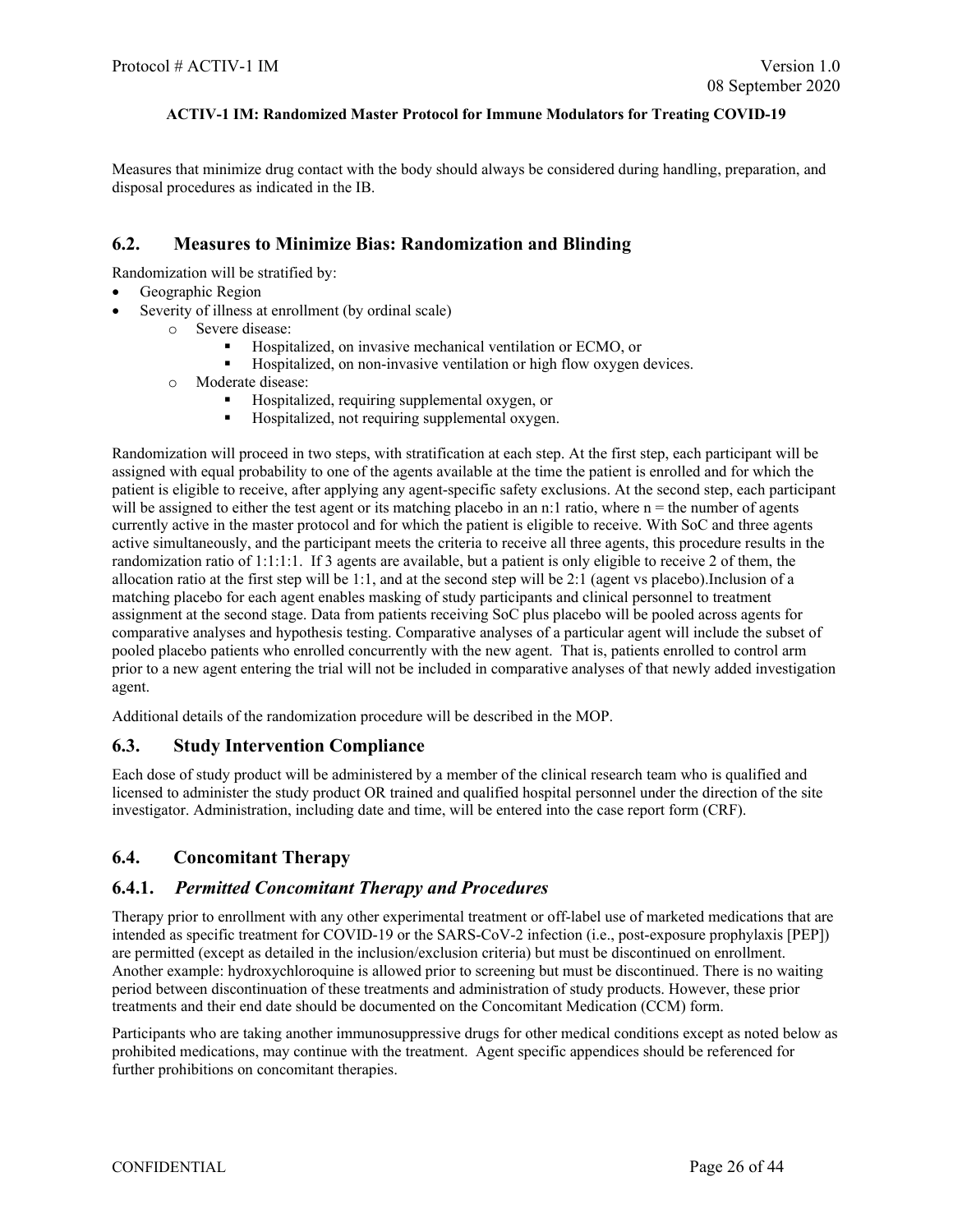Local standard of care per written policies or guidelines for treatment for supportive care of COVID-19 or SARS-CoV-2 infection (i.e., not just an individual clinician decision) are permitted. This includes the evolving SoC with anticoagulant therapies. Dexamethasone (at a dose of 6 mg per day for up to 10 days) is permitted for the treatment of COVID-19 in patients who are mechanically ventilated and in patients who require supplemental oxygen but who are not mechanically ventilated in accordance with national guidelines. Infusion of convalescent plasma is also allowed if it is standard of care at the treating site.

VTE prophylaxis is recommended for all patients unless there is a major contraindication such as active bleeding events or history of heparin-induced thrombosis.

## <span id="page-26-0"></span>**6.4.2.** *Prohibited Concomitant Therapy*

A participant cannot participate in another clinical trial for the treatment of COVID-19 until after Day 60 (see exclusion criteria).

If there are NO written policies or guidelines for local standard of care, concomitant use of any other experimental treatment or off-label use of marketed medications intended as specific treatment for COVID-19 or SARS-CoV-2 infection are prohibited. This includes medications that target the host immune response.

Any biologic therapies are prohibited. This includes, but is not limited to, TNF inhibitor, interleukin-1[IL-1], IL-6 [tocilizumab or sarilumab], IL-17, or T-cell or B-cell targeted therapies, JAK inhibitor(s), interferon, or plasma or immunoglobulin (IgG) for COVID-19.

Dexamethasone, at a dose of 6 mg per day for up to 10 days, or other steroids in equivalent doses are permitted for the treatment of COVID-19 in patients who are mechanically ventilated and in patients who require supplemental oxygen but who are not mechanically ventilated in accordance with national guidelines. The use of corticosteroids at doses >10 mg/day outside of this indication is prohibited.

The use of chloroquine or hydroxychloroquine is prohibited.

The use of any biologics will be assessed for 4 weeks prior to screening to determine eligibility. Concomitant medications will be assessed only from 7 days prior to enrollment to Day 15 or upon discharge, whichever comes first. Report all prescription medications taken during this time period. Record medications once regardless of the number of times it was given during the time period. For example, vasopressors or insulin should be recorded when first started (the start date) and end date if ended before Day 15 or discharge. Record all antipyretics and other medications given for symptomatic care, if they are administered while an inpatient. However, record these medications only once, even if given multiple times, as needed during hospital course. Do not report medications that the participant did not actually receive during study (e.g., prn medications that were never given).

Any medication or vaccine (including over the counter, prescription medicines, vitamins, herbal supplements, and/or cannabis or other specific categories of interest) that the participant is receiving at the time of screening, has received in the 30 days prior to screening, or is anticipated to receive during the study must be recorded along with:

- Reason for use
- Dates of administration including start and end dates
- Dosage information including dose and frequency

The Sponsor's Medical Safety Physician or equivalent representative should be contacted if there are any questions regarding concomitant or prior therapy.

Due to potential interactions the additional medications maybe disallowed for specific agents on the trial as detailed in the sub-study appendices. If there is a medical need to utilize any of the medications disallowed, then the Investigator should discuss appropriate steps with the Sponsor.

#### <span id="page-26-1"></span>**6.4.3.** *Rescue Medicine*

Not Applicable.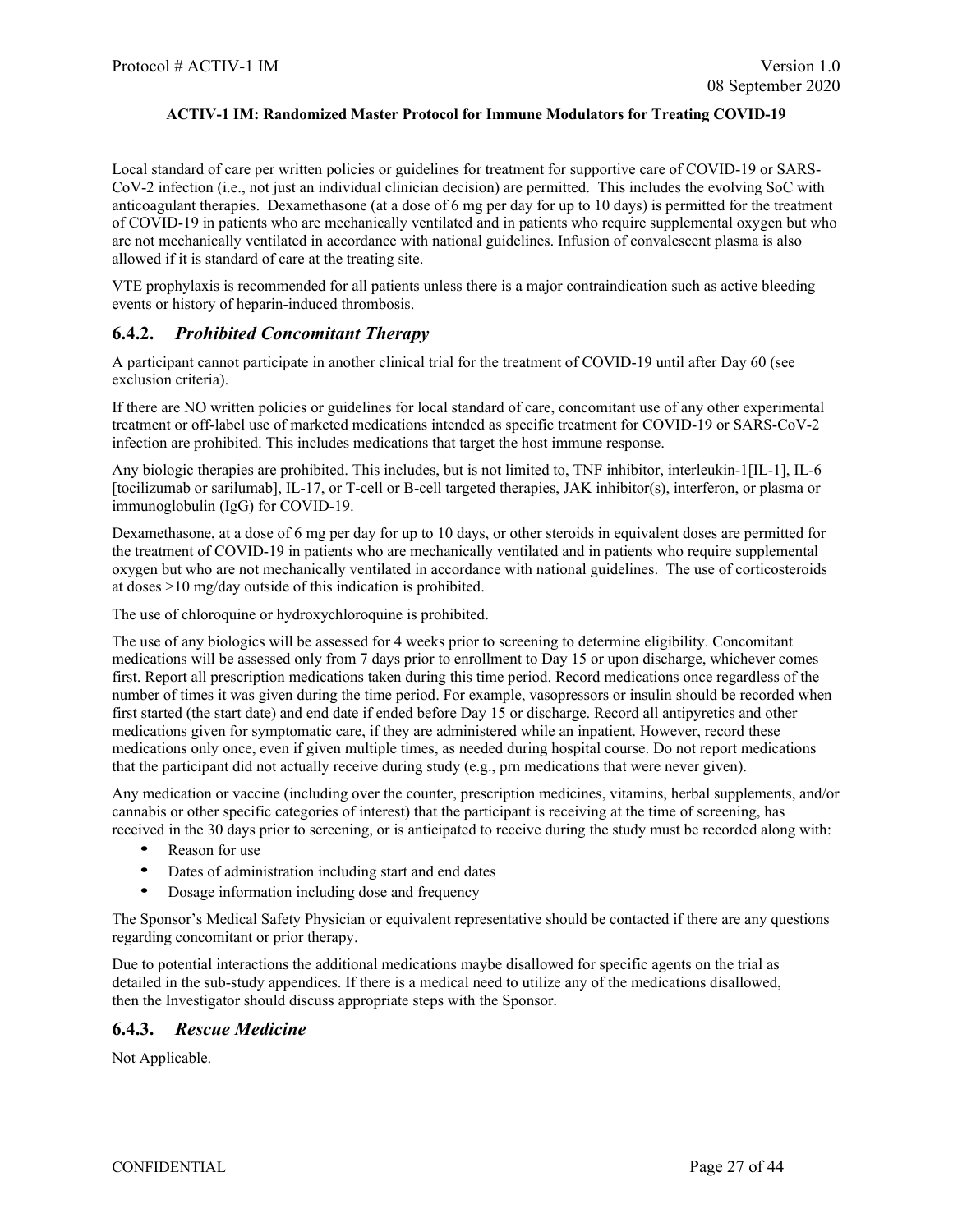## <span id="page-27-0"></span>**6.4.4.** *Non-Research Standard of Care*

Not Applicable.

## <span id="page-27-1"></span>**7. STUDY INTERVENTION DISCONTINUATION AND SUBJECT DISCONTINUATION/WITHDRAWAL**

### <span id="page-27-2"></span>**7.1. Halting Criteria and Discontinuation of Study Intervention**

## <span id="page-27-3"></span>**7.1.1.** *Individual Study Product Halting*

Study product administration for any given participant may be stopped for SAEs, clinically significant adverse events, severe laboratory abnormalities, or any other medical conditions that indicate to the Investigator that continued dosing is not in the best interest of the patient.

In addition, a participant in this clinical study may discontinue study drug at their request for any reason. Every effort should be made to encourage participants to remain in the study for the duration of their planned outcome assessments. Participants should be educated on the continued scientific importance of their data, even if they discontinue study drug.

Unless the participant withdraws consent, those who discontinue study drug early will remain in the study. The reason for participant discontinuation of study drug should be documented in the case report form.

See Section 6.1.4. for information about dosing modifications due to laboratory abnormalities.

## <span id="page-27-4"></span>**7.1.2.** *Study Halting*

There will be close oversight by the protocol team and frequent DSMB reviews of the safety data. The DSMB may recommend halting one or more of the therapeutic agents due to safety, futility, or efficacy issues observed during the study, or they may recommend halting the study as a whole, if a safety issue or issue relating to the COVID-19 pandemic that negatively impacts study continuation arises.

A sub-study will be paused for new enrollment/study drug administration and will be reviewed by the DSMB if the following rule is met:

• After a sub-study has enrolled at least 10% of its planned study population, the proportion of study participants who die within 14 days of study drug administration or first dose administration in the same sub-study exceeds 24% (based on the 11.9% death rate in the ACTT-1 placebo arm; Beigel et al. 2020).

## <span id="page-27-5"></span>**7.2. Withdrawal from the Study**

Participants are free to withdraw from participation in the study at any time upon request, without any consequence. Participants should be listed as having withdrawn consent only when they no longer wish to participate in the study and no longer authorize the Investigators to make efforts to continue to obtain their outcome data.

Participants who withdraw from this study or are lost to follow-up after signing the informed consent form (ICF) and administration of the study product, will not be replaced. The reason for participant withdrawal from the study will be recorded on the appropriate CRF.

#### <span id="page-27-6"></span>**7.3. Lost to Follow-Up**

A participant will be considered lost to follow-up if he or she fails to appear for all follow-up assessments. In lost to follow-up cases, attempts to contact the participant should be made and these efforts should be documented in the participant's records.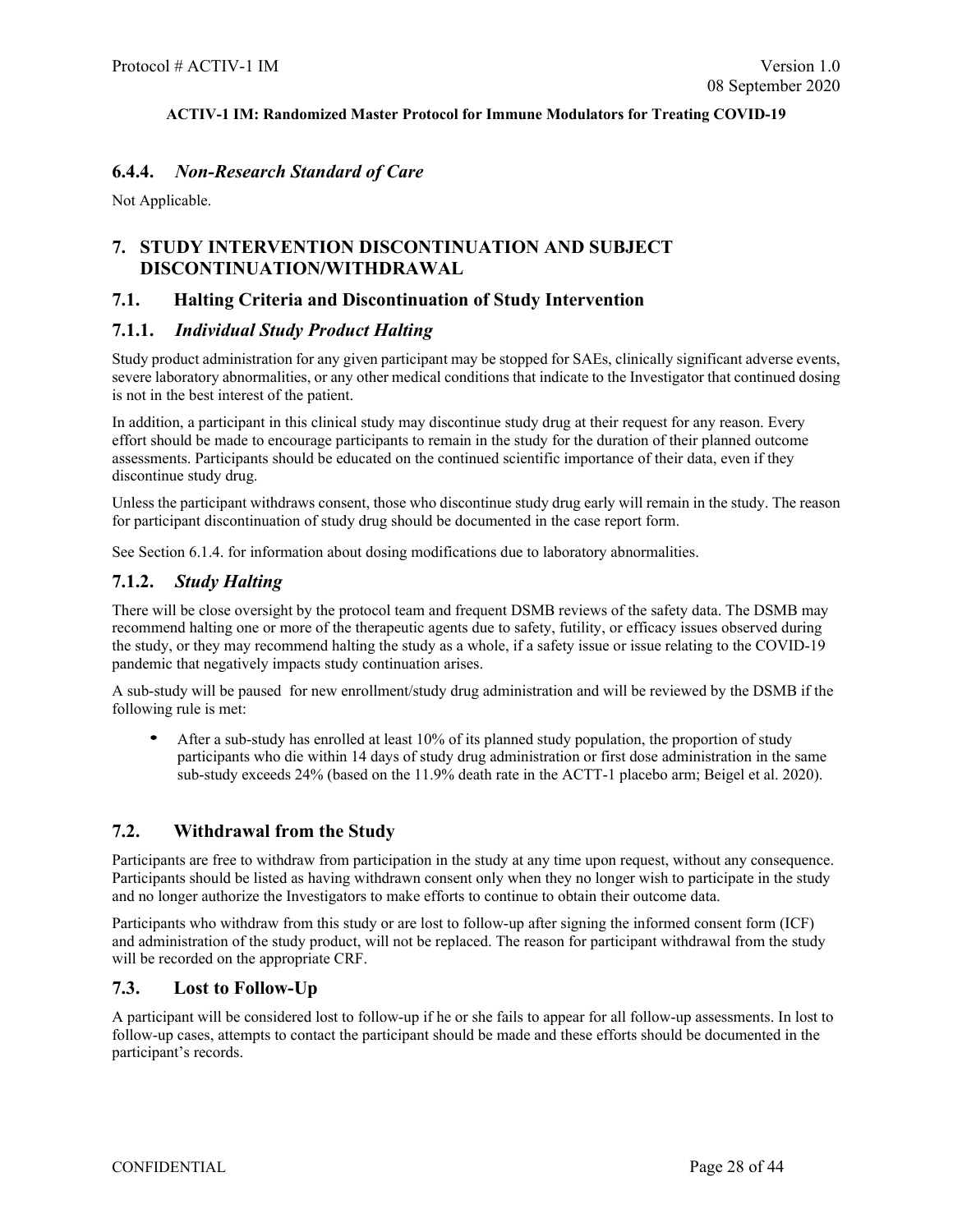## <span id="page-28-0"></span>**7.4. Readmission**

If a participant is discharged from the hospital and then readmitted prior to Day 14, they may be given the remainder of the study product (i.e., remdesivir for up to a total of 10 days). If the participant did not withdrawal his/her consent to participate in the study, there is no need to reconsent upon readmission to the study hospital. However, the site will need to inform them that since he/she was readmitted, study product administration will resume and confirm that they still agree to receive study product. If the participant is re-admitted with diminished mental capacity, the site should discuss continued study participation with a LAR.

The site should not complete the Discontinuation of Treatment form since the participant came back to the study hospital to be readmitted. For all data collection procedures required for those readmitted, please see the MOP.

## <span id="page-28-1"></span>**8. STUDY ASSESSMENTS AND PROCEDURES**

### <span id="page-28-2"></span>**8.1. Screening and Efficacy Assessments**

### <span id="page-28-3"></span>**8.1.1.** *Screening Procedures*

Screening procedures may be done over one to two calendar days (from Day -1 to Day 1). However, in many cases all the screening assessments can be done in less than 24 hours. If that is the case, Day 1 pre-study product administration baseline assessments, specimen collection and the initial study product administration can occur on the same calendar day as the screening procedures.

After the informed consent, the following assessments are performed to determine eligibility and obtain baseline data:

- Confirm the positive SARS-CoV-2 test result (per inclusion criteria).
- Take a focused medical history, including the following information:
	- Day of onset of COVID-19 signs and symptoms.
	- History of vaccinations within 4 weeks before screening and planned vaccinations.
		- Exclusionary vaccine history includes:
			- $\circ$  Has received any live vaccine (that is, live attenuated) within 4 weeks before screening, or intend to receive a live vaccine (or live attenuated) during the study. Note: Use of nonlive (inactivated) vaccinations is allowed for all participants.
	- History of chronic medical conditions including chronic oxygen requirement prior to onset of COVID-19. See conditions included in exclusion criteria (Section [5.2\)](#page-19-5) and on the Medical History (CMX) data collection form.
		- Exclusionary medical history includes:
			- o Has diagnosis of current active tuberculosis (TB) or, if known, latent TB treated for less than 4 weeks with appropriate anti-tuberculosis therapy per local guidelines (by history only, no screening required).
			- o Suspected serious, active bacterial, fungal, viral, or other infection (besides COVID-19) that in the opinion of the investigator could constitute a risk when taking investigational product.
	- History of medication allergies.
	- Medications and therapies for this current illness taken in the 7 days prior to Day 1 and history of any medication listed in the exclusion criteria.
		- Exclusionary medication use includes:
			- o Received cytotoxic or biologic treatments (such as anti-interleukin-1 [IL-1], anti-IL-6 [tocilizumab or sarilumab], or T-cell or B-cell targeted therapies (e.g., rituximab), tyrosine kinase inhibitors including baricitinib, or interferon within 4 weeks or 5 halflives prior to screening.
			- o Received TNF inhibitors within 4 weeks prior to screening.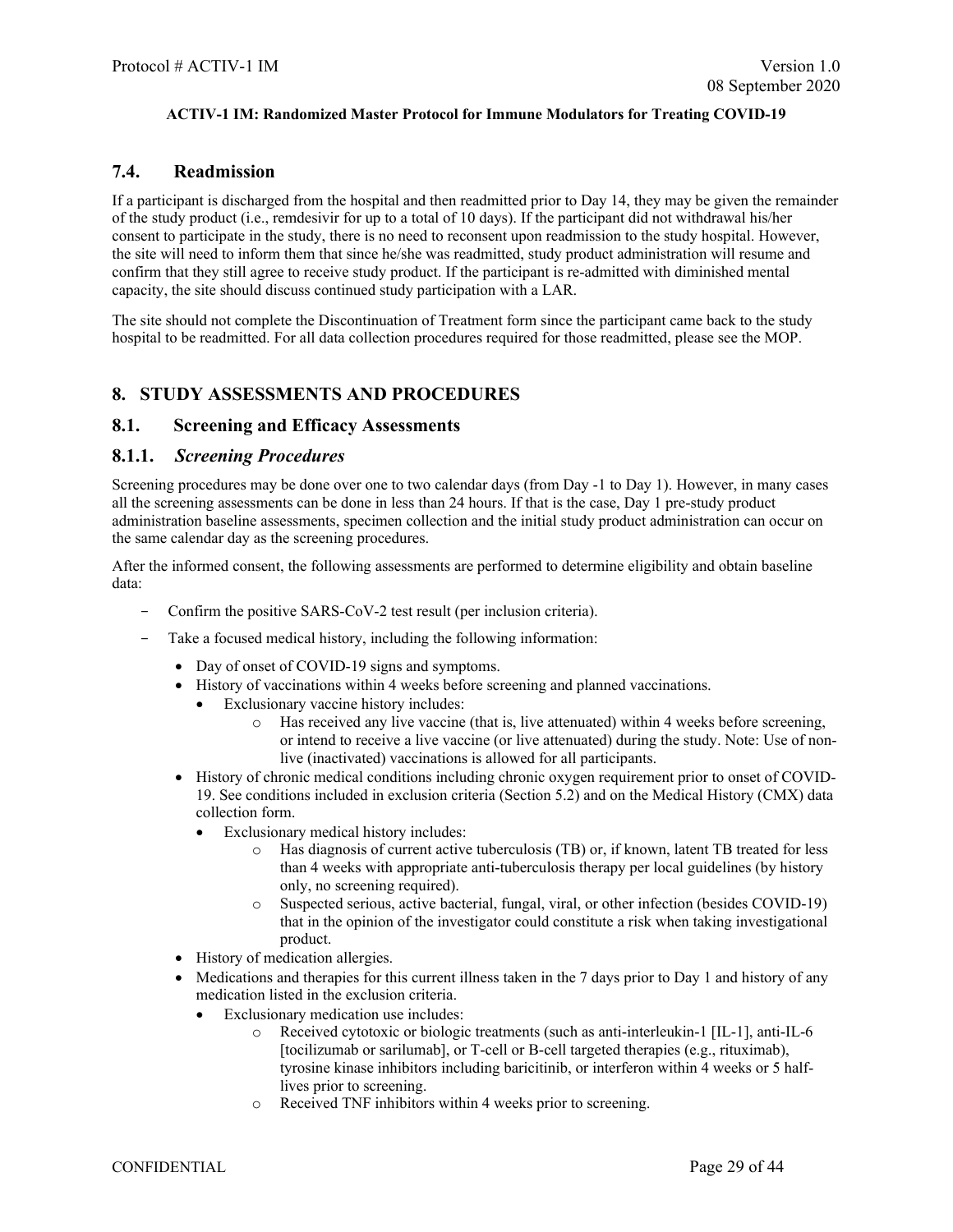- o Currently receiving corticosteroids at high doses (i.e., prednisone >10 mg per day or equivalent) for >1 month within 2 weeks of screening. Dexamethasone (at a dose of 6 mg per day for up to 10 days) is permitted for the treatment of COVID-19 in patients who are mechanically ventilated and in patients who require supplemental oxygen but who are not mechanically ventilated in accordance with national guidelines.
- Ask if they are participating in another interventional trial or plan to enroll in another clinical trial in the next 60 days.
- Women of childbearing potential should be counseled to either practice abstinence or use at least one primary form of contraception not including hormonal contraception from the time of screening through Day 60. Women should be confirmed to not be breastfeeding.
	- Note: If a woman is either postmenopausal (i.e., has had  $\geq 12$  months of spontaneous amenorrhea) or surgically sterile (i.e., has had a hysterectomy, bilateral ovariectomy (oophorectomy), or bilateral tubal ligation), she is not considered to be of childbearing potential.
- Height and weight (height can be self-reported; weight can be self-reported if not feasible to assess).
- Results of recent radiographic imaging (x-ray or CT scan).
- $SpO<sub>2</sub>$ .
- Blood for screening laboratory evaluations if not done as part of routine clinical care in the preceding 48 hours:
	- CBC with differential
		- Evaluate if neutropenic (absolute neutrophil count <1000 cells/ $\mu$ L) (<1.0 x 10<sup>3</sup>/ $\mu$ L or <1.0 GI/L) and/or lymphopenic (absolute lymphocyte count <200 cells/μL) (<0.20 x 10<sup>3</sup>/μL or <0.20 GI/L)
	- ALT and AST.
		- Assess if ALT or AST > 5 times the upper limit of normal.
	- Creatinine (and calculate eGFR).
		- Determine if eGFR <30 mL/min or receiving hemodialysis or hemofiltration.
		- Any automated calculation by the clinical laboratory or published formula for this calculation is acceptable. The site should select a formula to be used for all participants enrolled at the site for the duration of the study.
- Urine or serum pregnancy test (in women of childbearing potential).
- Clinical screening laboratory evaluations will be performed locally by the site laboratory. The volume of venous blood to be collected is presented in **Table 8-2**.
- A targeted physical examination will be performed at screening (Day -1 or Day 1) prior to initial study product administration on Day 1. No routine physical exam is needed for study visits after Day 1.
	- o Study staff at some sites are not allowed into the participants' rooms due to a limited supply of PPE and the need for strict respiratory isolation measures for COVID-19 patients. Because of limited access to participants, physical exams can be performed by any licensed provider at the study hospital even if they are not study staff listed on the 1572. The study team can extract information from the hospital chart or EMR.

The overall eligibility of the participant to participate in the study will be assessed once all screening values are available. The screening process can be suspended prior to complete assessment at any time if exclusions are identified by the study team.

#### <span id="page-29-0"></span>**8.1.2.** *Efficacy Assessments*

For all baseline assessments and follow-up visits, refer to the Schedule of Assessments (SOA) for procedure to be done, and details below for each assessment.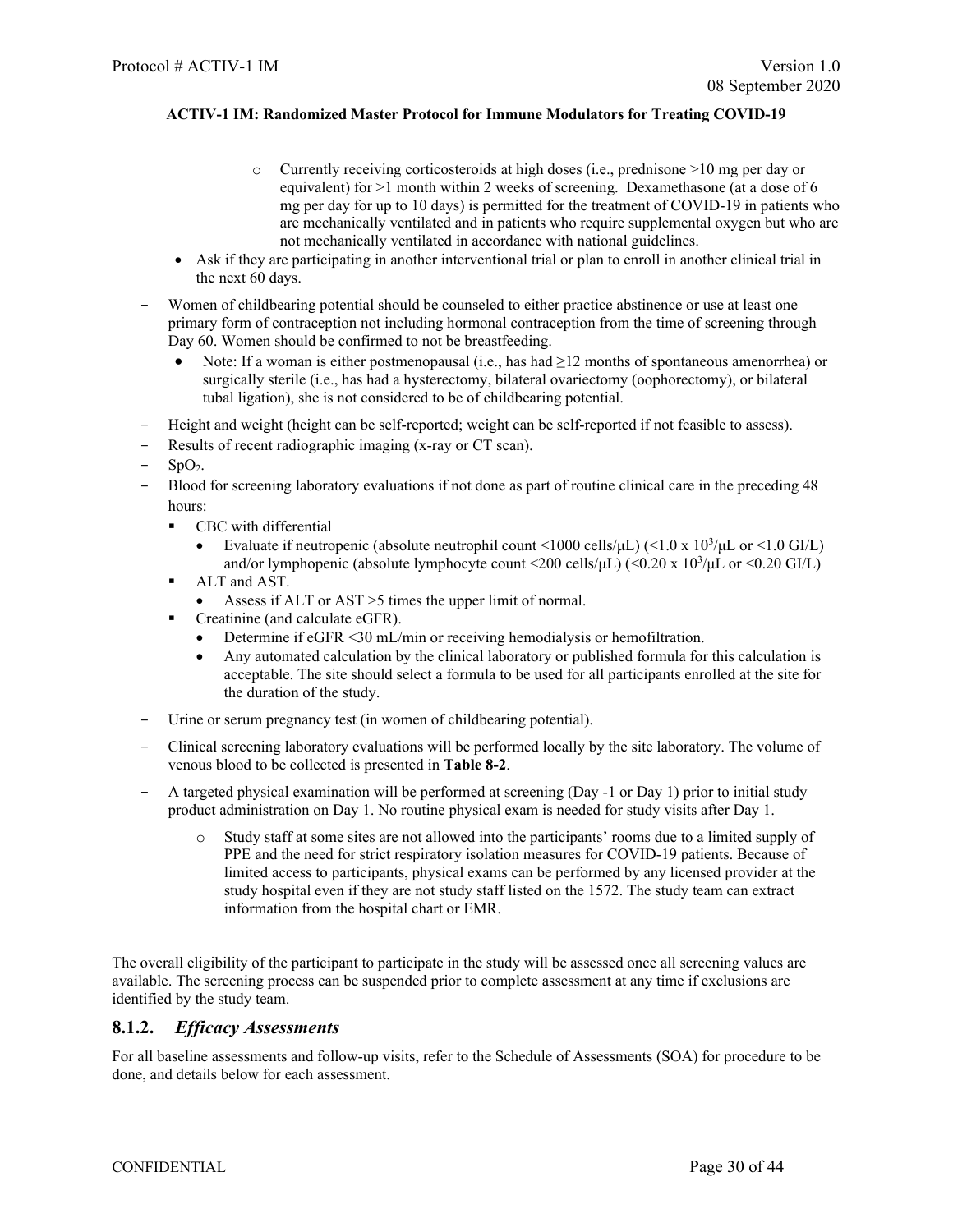#### **Measures of clinical support, limitations and infection control**

The participant's clinical status will be captured on each study day while hospitalized through Day 29. If a participant is discharged prior to Day 15, clinical status is collected on Day 8, Day 11, Day 15, and Day 29 if the participant returns for an in-person clinic visit or by phone if an in-person visit is not possible. Clinical status will also be captured on Day 22 during a phone visit. Clinical status is largely measured by the 8-point ordinal scale and the NEWS. Unlike the NEWS, the ordinal scale can also be evaluated over the phone if the discharged participant is unable to return for visits on Day 8, 11, 15, or 29 as well as on Day 22.

Except for on Day 1, when the ordinal scale and the components of NEWS are is captured at the time of randomization, a site should try to complete the ordinal scale and the components of NEWS at approximately the same time each day. Ideally, complete the ordinal scale concurrently with components of NEWS just prior to study product administration, as time permits. The following measures are recorded for the ordinal scale:

- Hospitalization.
- Oxygen requirement.
- Non-invasive mechanical ventilation (via mask) requirement.
- High flow oxygen requirement.
- Invasive mechanical ventilation (via endotracheal tube or tracheostomy tube) requirement.
- ECMO requirement.
- Ongoing medical in-patient care preventing hospital discharge (COVID-19 related or other medical conditions).
- Limitations of physical activity (self-assessed).
- Isolated for infection control purposes.

#### **Ordinal Scale**

The ordinal scale is the basis for the primary and key secondary clinical outcomes in the study, namely, time to recovery, improvement in disease severity, and mortality.

The scale used in this study is as follows (from worst to best):

- Death;
- Hospitalized, on invasive mechanical ventilation or ECMO;
- Hospitalized, on non-invasive ventilation or high flow oxygen devices;
- Hospitalized, requiring supplemental oxygen;
- Hospitalized, not requiring supplemental oxygen requiring ongoing medical in-patient care (COVID-19) related or otherwise);
- Hospitalized, not requiring supplemental oxygen no longer requires ongoing medical in-patient care;
	- This would include those kept in hospital for quarantine/infection control/social reasons, awaiting bed in rehabilitation facility or homecare, etc.
- Not hospitalized, limitation on activities and/or requiring home oxygen;
- Not hospitalized, no limitations on activities

To determine a participant's clinical status using the ordinal scale: On Day 1, report their clinical status at randomization. After Day 1, collect the ordinal scale daily while hospitalized from Day 2 through Day 29 by providing the worst clinical assessment for the previous day (i.e., midnight to midnight; 00:00 – 23:59 [24-hr clock]). For those who are discharged prior to Day 15, collect ordinal scale on follow-up Days 8, 11, 15, 22, and 29 by providing the worst clinical assessment for the previous day (i.e., midnight to midnight; 00:00 – 23:59 [24-hr clock]). For example, on study Day 3 when completing the form, the worst clinical outcome measure of Day 2 is captured with the worst being death followed by ECMO, mechanical ventilation, etc. The Day 2 measurement is assessed as occurring anytime in that 24-hour period (00:00 to 23:59). For more information about the data collected for the ordinal scale, see the MOP.

#### **Extrapulmonary manifestations**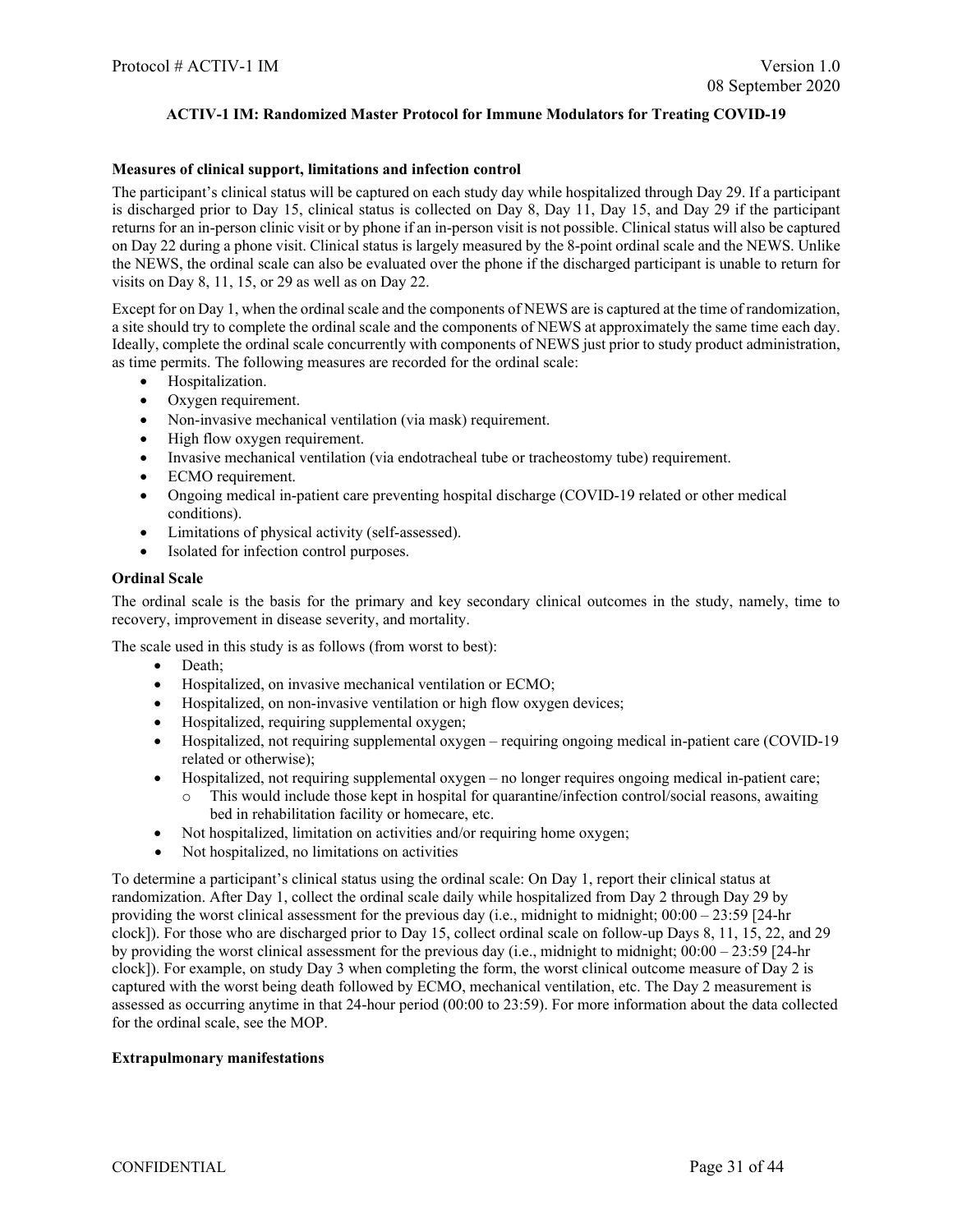The presence of the extrapulmonary manifestation of disease during the course of hospitalization will be assessed and reported at discharge. Specifically, clinical organ failure defined by development of any one or more of the following clinical events (see Protocol Information Manual) for criteria for what constitutes each of these conditions):

- a. Respiratory dysfunction:
	- 1. Respiratory failure defined as receipt of high flow nasal oxygen, noninvasive ventilation, invasive mechanical ventilation or ECMO

#### b. Cardiac and vascular dysfunction:

- 1. Myocardial infarction
- 2. Myocarditis or pericarditis
- 3. Congestive heart failure: new onset NYHA class III or IV, or worsening to class III or IV
- 4. Hypotension requiring institution of vasopressor therapy
- c. Renal dysfunction:
	- 1. New requirement for renal replacement therapy
- d. Hepatic dysfunction:
	- 1. Hepatic decompensation
- e. Neurological dysfunction
	- 1. Acute delirium
	- 2. Cerebrovascular event (stroke, cerebrovascular accident [CVA])
	- 3. Transient ischemic events (i.e., CVA symptomatology resolving <24 hrs)
	- 4. Encephalitis, meningitis or myelitis
- f. Hematological dysfunction:
	- 1. Disseminated intravascular coagulation
	- 2. New arterial or venous thromboembolic events, including pulmonary embolism and deep vein thrombosis
	- 3. Major bleeding events (>2 units of blood within 24 hours, bleeding at a critical site (intracranial, intraspinal, intraocular, pericardial, intraarticular, intramuscular with compartment syndrome, or retroperitoneal), or fatal bleeding).

g. Serious infection:

1. Intercurrent, at least probable, documented serious disease caused by an infection other than SARS-CoV2, requiring antimicrobial administration and care.

#### **Longer term follow-up**

Information on vital and clinical status and occurrence and duration of rehospitalization will be captured by phone on Day 60.

## <span id="page-31-0"></span>**8.1.3.** *Exploratory Assessments*

#### **Blood for serum and plasma (for secondary research)**

• If the samples can be processed and but not sent to the repository, the samples may be stored locally.

#### **National Early Warning Score (NEWS)**

Vital signs and other clinical assessments are collected for the calculation of the NEWS, and include temperature, systolic blood pressure, heart rate, respiratory rate,  $O<sub>2</sub>$  saturation and level of consciousness. Vital signs collected per standard of care can be used. NEWS has demonstrated an ability to discriminate subjects at risk of poor outcomes. (Smith, 2016). This score is based on 7 clinical parameters (see **Table 8-1**). The NEWS is being used as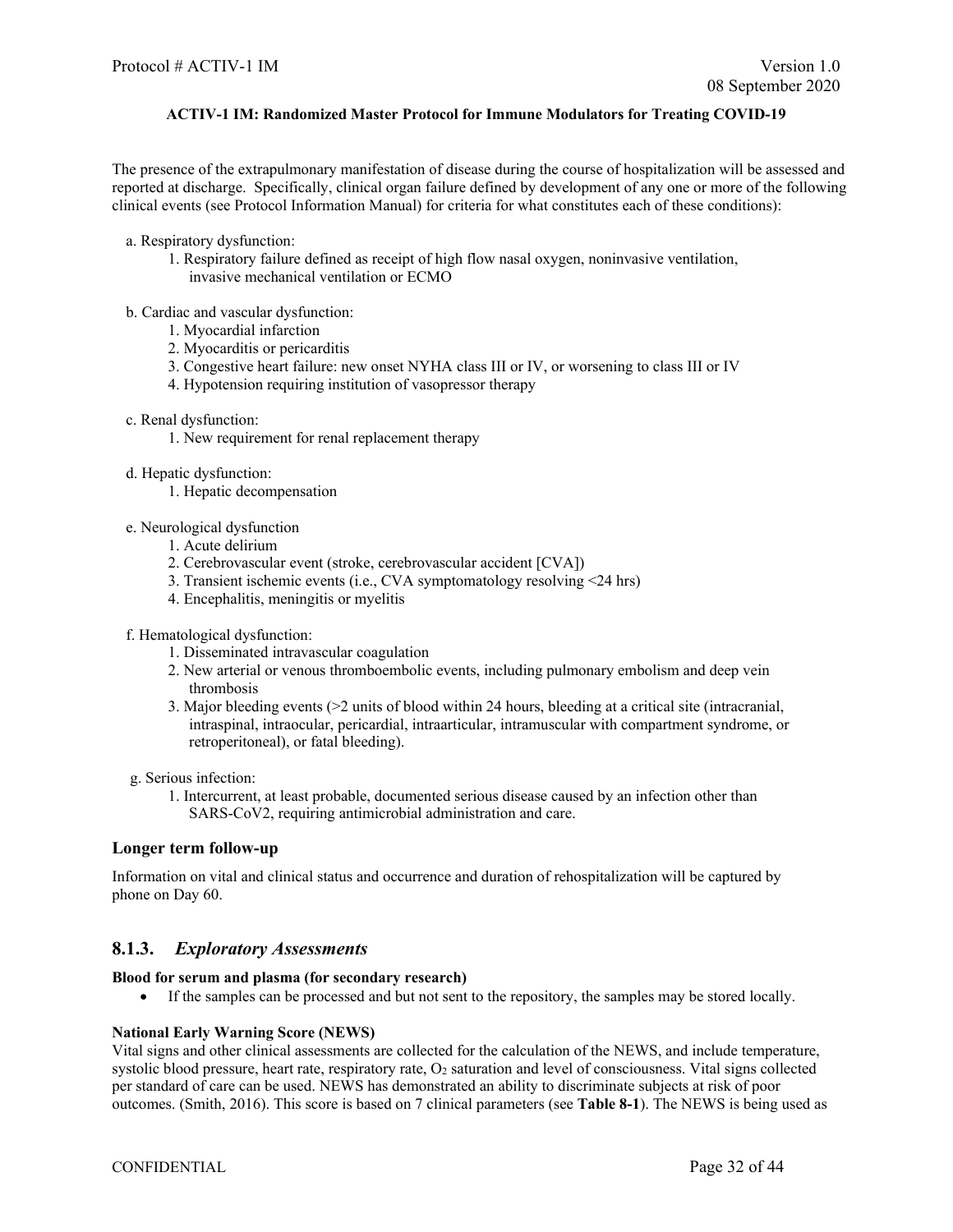an exploratory efficacy measure. The components of NEWS should be evaluated daily while hospitalized. It can be performed concurrently with the Ordinal Scale. This should be evaluated at a consistent time for each study day and prior to administration of study product. The 7 parameters can be obtained from the hospital chart or electronic medical record (EMR) using the last measurement prior to the time of assessment (including parameters collected prior to the time of consent) and a numeric score is given for each parameter (e.g., a RR of 9 breaths per minute is one point, oxygen saturation of 92% is two points). This is recorded for the day obtained (i.e., on Day 3, the vital signs and other parameters from Day 3 will be used to obtain NEWS for Day 3). ECMO and mechanically ventilated participants should be assigned a score of 3 for RR (RR  $\leq$ 8 breaths per minute) regardless of the ventilator setting. Participants on ECMO should get a score of 3 for heart rate since they are on cardiopulmonary bypass.

| <b>PHYSIOLOGICAL</b><br><b>PARAMETERS</b>       | 3                      | $\mathbf 2$ | 1             | $\boldsymbol{0}$ | 1             | $\mathbf 2$ | 3          |
|-------------------------------------------------|------------------------|-------------|---------------|------------------|---------------|-------------|------------|
| <b>Respiration Rate</b><br>(breaths per minute) | $≤8a$                  |             | $9 - 11$      | $12 - 20$        |               | $21 - 24$   | $\geq$ 25  |
| <b>Oxygen Saturation</b><br>(% )                | $≤91$                  | $92 - 93$   | $94 - 95$     | ≥96              |               |             |            |
| Any Supplemental<br>Oxygen                      |                        | Yes         |               | <b>No</b>        |               |             |            |
| Temperature (°C)                                | $\leq$ 35.0            |             | $35.1 - 36.0$ | $36.1 - 38.0$    | $38.1 - 39.0$ | ≥39.1       |            |
| <b>Systolic Blood</b><br>Pressure (mm Hg)       | $≤90$                  | $91 - 100$  | $101 - 110$   | $111 - 219$      |               |             | >220       |
| <b>Heart Rate</b><br>(beats per minute)         | $\leq$ 40 <sup>b</sup> |             | $41 - 50$     | $51 - 90$        | $91 - 110$    | $111 - 130$ | $\geq 131$ |
| Level of<br>Consciousness                       |                        |             |               | A                |               |             | V, P, U    |

| Table 8-1. National Early Warning Score (NEWS) |  |  |
|------------------------------------------------|--|--|
|------------------------------------------------|--|--|

Level of consciousness = alert (A), and non-alert and arousable only to voice (V) or pain (P), and unresponsive (U).<br>
<sup>a</sup> If the participant is on ECMO or invasive mechanical ventilation, they will be given a score of 3 (

*minute) for respiratory rate regardless of ventilator setting. b Participants on ECMO will also receive a score of 3 (≤40 beats per minute) for heart rate.*

## <span id="page-32-0"></span>**8.2. Safety and Other Assessments**

Study procedures are specified in the SOA. A study physician licensed to make medical diagnoses and listed on the 1572 will be responsible for all trial-related medical decisions.

#### **Clinical laboratory evaluations:**

- Fasting is not required before collection of laboratory samples.
- Blood will be collected at the time points indicated in the SOA.
	- Clinical safety laboratory tests include WBC, differential, Hgb, PLT, creatinine, glucose, total bilirubin, direct bilirubin, AST, ALT, ALP, PT/INR, d-dimer, CPK-MB, cardiac troponin, serum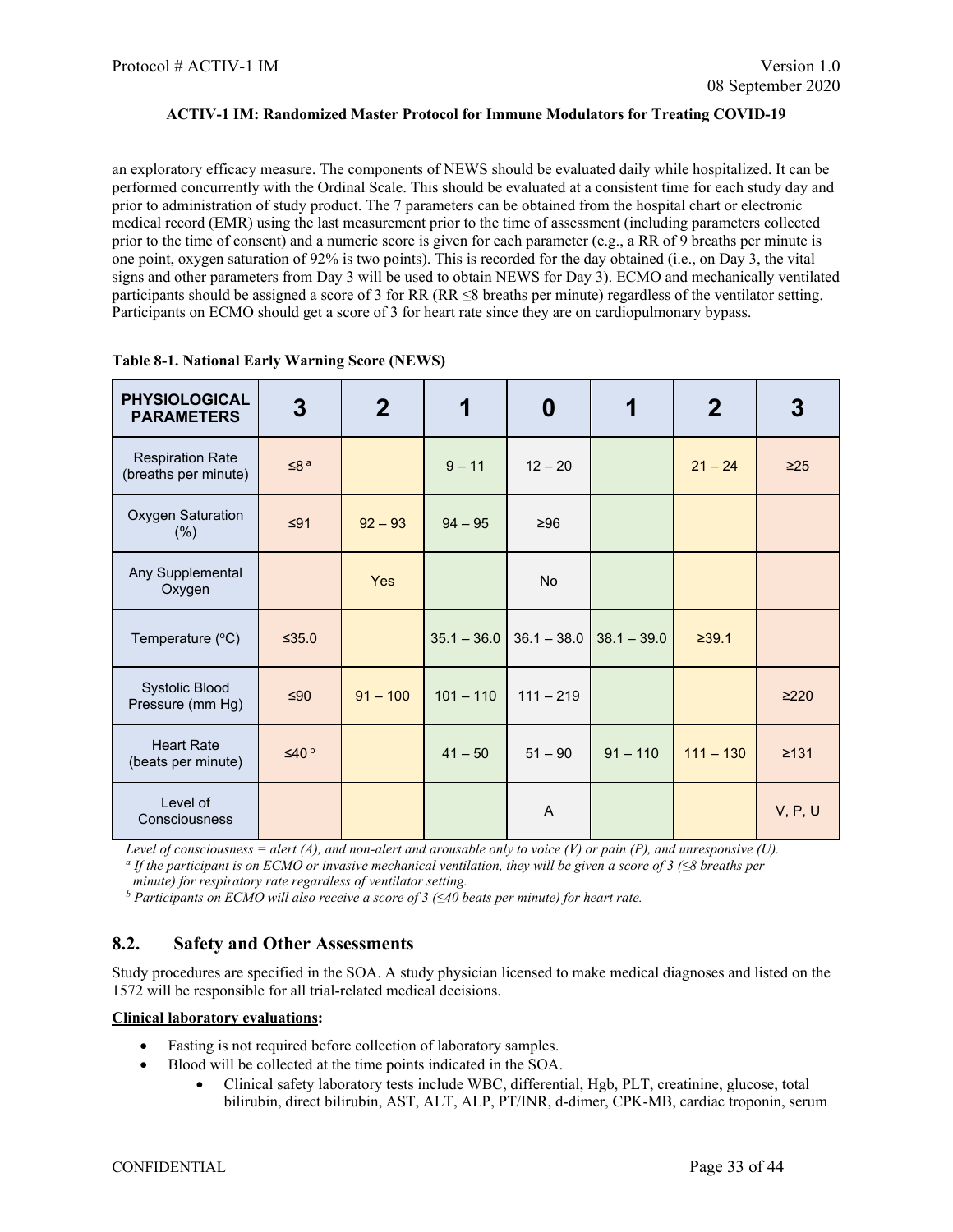ferritin, and C-reactive protein. Sites that do not have access to a test for PT will be allowed to report an international normalized ratio (INR).

- Day 1 clinical laboratory evaluations are drawn prior to initial study product administration as a baseline and results do not need to be reviewed to determine if initial study product administration should be given. Note that Day 1 PK assessments need to be drawn after 1<sup>st</sup> dose of study drug, so will need to be drawn separately from Baseline lab assessments.
- Clinical laboratory testing will be performed at each clinical trial site in real time. PK samples will be analyzed at a central facility at a future date.

|                                                    | <b>Screen</b> | <b>Baseline</b> |               |               |                          |               |                   |                            |
|----------------------------------------------------|---------------|-----------------|---------------|---------------|--------------------------|---------------|-------------------|----------------------------|
| Day $+/-$ Window                                   | $-1$ to 1     | $1 \pm 1$       | $3 \pm 1$     | 5±1           | $8 \pm 1$                | $11 \pm 1$    | $15 \pm 2$        | $29 \pm 3$                 |
| Safety hematology,<br>chemistry and liver<br>tests | X<br>$10mL^2$ | X<br>$10mL^2$   | X<br>$10mL^2$ | X<br>$10mL^2$ | $\mathbf{X}$<br>$10mL^2$ | X<br>$10mL^2$ | $X^3$<br>$10mL^2$ | $X^3$<br>$10mL^2$          |
| Blood for Serum and<br>Plasma                      |               | X<br>18mL       | X<br>18mL     |               | X<br>18mL                |               | X<br>18mL         | X<br>18mL                  |
| PK Assessments <sup>6</sup>                        |               | $X^4$<br>4mL    |               |               | $X^5$<br>4mL             |               |                   | $X^5$<br>4mL               |
| Total daily volume                                 | 10mL          | 32mL            | 28mL          | 10mL          | 32mL                     | 10mL          | 28mL              | 32mL                       |
| Total all study days <sup>7</sup>                  |               |                 |               |               |                          |               |                   | $\sim$ 182 mL <sup>8</sup> |

#### **Table 8-2. Venipuncture Volumes1**

*PK = pharmacokinetic*

*1. See SOA in Section [1.1.8](#page-12-0) for specific tests to be performed.*

- *2. Total volume calculated assumes no further routine clinical laboratory done within 48 hours of screening that can be used for determining eligibility and no routine clinical laboratory tests were done within the window for that visit (±24 hours of Day 1, 3, 5, 8 and 11 and ±48 hours for Day 15 and ±72 hours for Day 29 if still hospitalized).*
- *3. Safety laboratory tests will be collected on Days 8, 11, 15, and 29 if the participant is still hospitalized at these time points or if they return for an in-person outpatient visit and the site has the capacity to collect blood in the outpatient setting.*
- *4. Single blood draw, separate from Day 1 Baseline labs, 3 hours post-dose (post-start of infusion or post-ingestion of oral drug), +/- 30 min. In patients that received an infusion, sample should be collected from the arm contralateral to that used for IV infusion.*
- *5. a) If hospital discharge occurs prior to visit, then the PK blood sample should be collected at discharge; and, b) this sample may be drawn at the time of routine phlebotomy.*
- *6. See specific footnotes for each blood draw in this row. Participants on ECMO may also have up to 4 additional PK samples (16 mL) taken from the ECMO circuit at each PK time point.*
- *7. Total blood volumes may be lower if the participant is discharged early.*
- *8. Participants on ECMO may provide a higher total volume over the course of the study (see footnote 6).*

#### **Additional PK blood collections from participants on ECMO:**

ECMO has been repeatedly shown to substantially and unpredictably alter drug disposition (Wildschut et al. 2010; Watt et al. 2011). For ACTIV-1 IM participants supported with ECMO, the PK sampling scheme depicted in **Table 8-2** will be augmented with paired samples collected from the participant and the ECMO circuit at the same time.

If possible, and as clinically indicated, the following sections of the ECMO circuit would be sampled:

- Pre-oxygenator / pre-dialysis membrane or hemofilter
- Post-oxygenator / post-dialysis membrane or hemofilter
- Pre-oxygenator / post-dialysis membrane or hemofilter
- Post-oxygenator / pre-dialysis membrane or hemofilter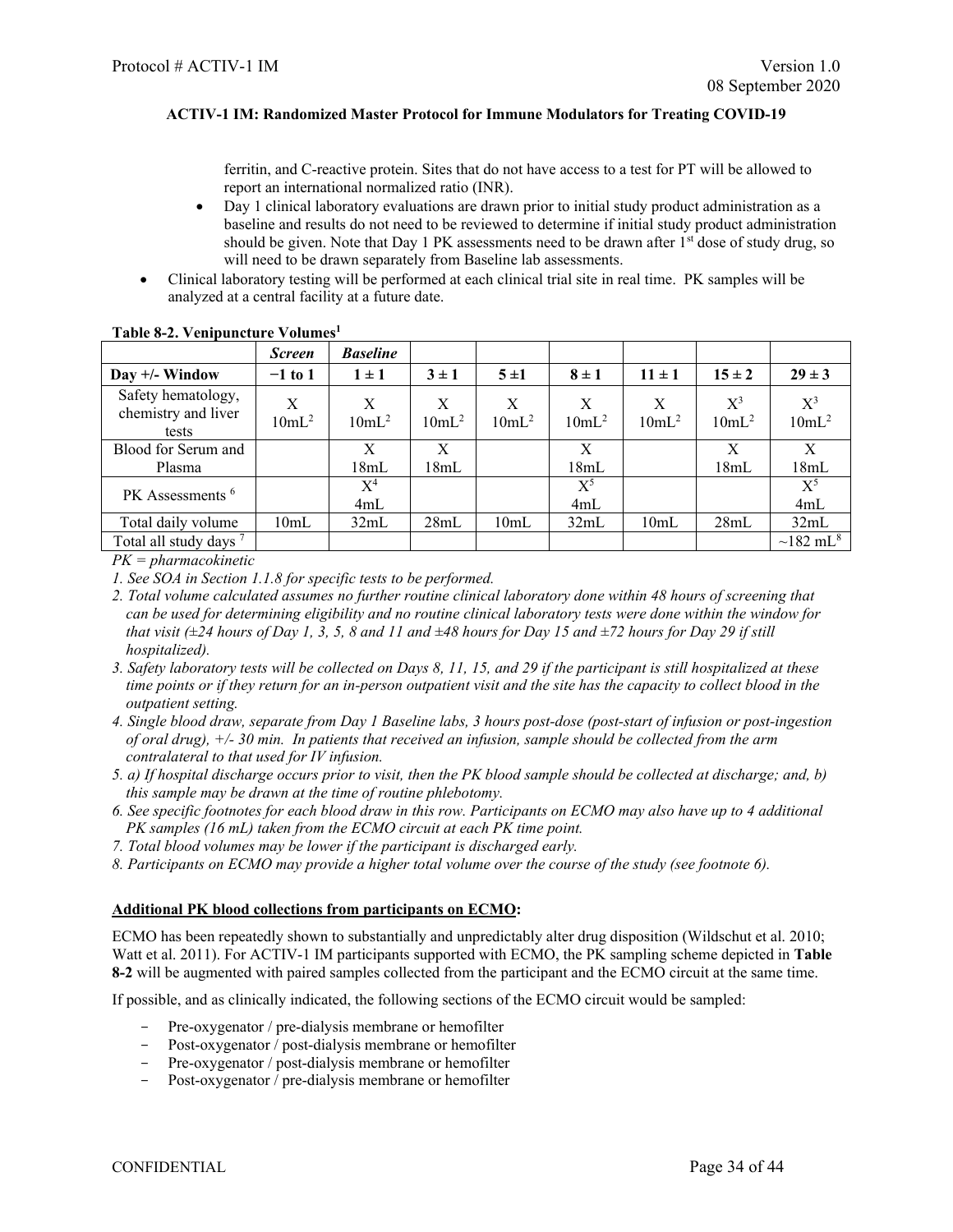## <span id="page-34-0"></span>**8.2.1.** *Procedures to be Followed in the Event of Abnormal Laboratory Test Values or Abnormal Clinical Findings*

If a physiologic parameter (e.g., vital signs, or laboratory value) is outside of the protocol-specified range, then the measurement may be repeated once if, in the judgment of the investigator, the abnormality is the result of an acute, short-term, rapidly reversible condition or was an error. A physiologic parameter may also be repeated if there is a technical problem with the measurement caused by malfunctioning or an inappropriate measuring device (i.e., inappropriate-sized BP cuff).

### <span id="page-34-1"></span>**8.2.2.** *Unscheduled Visits*

If clinical considerations require the participant to be contacted or seen prior to the next schedule assessment to assure the participant's well-being, it is permissible in this protocol. However, no research data is collected at this visit.

## <span id="page-34-2"></span>**8.3. Adverse Events and Serious Adverse Events**

### <span id="page-34-3"></span>**8.3.1.** *Definition of Adverse Event (AE)*

AE means any untoward medical occurrence associated with the use of an intervention in humans, whether or not considered intervention related. An AE can therefore be any unfavorable and unintended sign (including an abnormal laboratory finding), symptom, or disease temporally associated with the use of medicinal (investigational) product. If multiple abnormalities are part of the same clinical syndrome, they can be reported together as one AE under a unifying clinical diagnosis.

Any medical condition that is present at the time that the participant is screened will be considered as baseline and not reported as an AE. However, if the severity of any pre-existing (baseline) medical condition increases above baseline to severity grade 3 or 4, it should be recorded as an AE.

Given the nature of severity of the underlying illness, participants will have many symptoms and abnormalities in vital signs and laboratory values. All Grade 3 and 4 AEs will be reported in this trial. In addition, the following AEs will be reported:

- Any Grade 2 suspected drug-related hypersensitivity reactions associated with study product administration will be reported as an AE.
- Any infection (other than COVID-19) at any time during the study.
- Any AEs leading to dose modification
- Any AEs leading to discontinuation from the study.

Intermittent abnormal laboratory values or vital sign measurements common in the severely ill populations (such as electrolyte abnormalities, low blood pressure, hyperglycemia, etc.) that are part of the same clinical diagnosis (e.g., uncontrolled diabetic) can be recorded once with the worst grade for each adverse event (grade 3 and 4 only for this trial), with the start and stops dates of the intermittent syndrome. If there is clear resolution of the event, and then recurrence, it should be treated as a separate adverse event. Resolution is defined as return to baseline (either normal if was normal at Day 1, or baseline (Day 1) grade if already an abnormality on the toxicity table at Day 1) for  $> 48$ hours.

## <span id="page-34-4"></span>**8.3.2.** *Definition of Serious Adverse Event (SAE)*

An AE or suspected adverse reaction is considered serious (i.e., is an SAE) if, in the view of either the investigator or the Sponsor, it results in any of the following outcomes:

- Death;
- A life-threatening AE;
- Inpatient hospitalization or prolongation of existing hospitalization;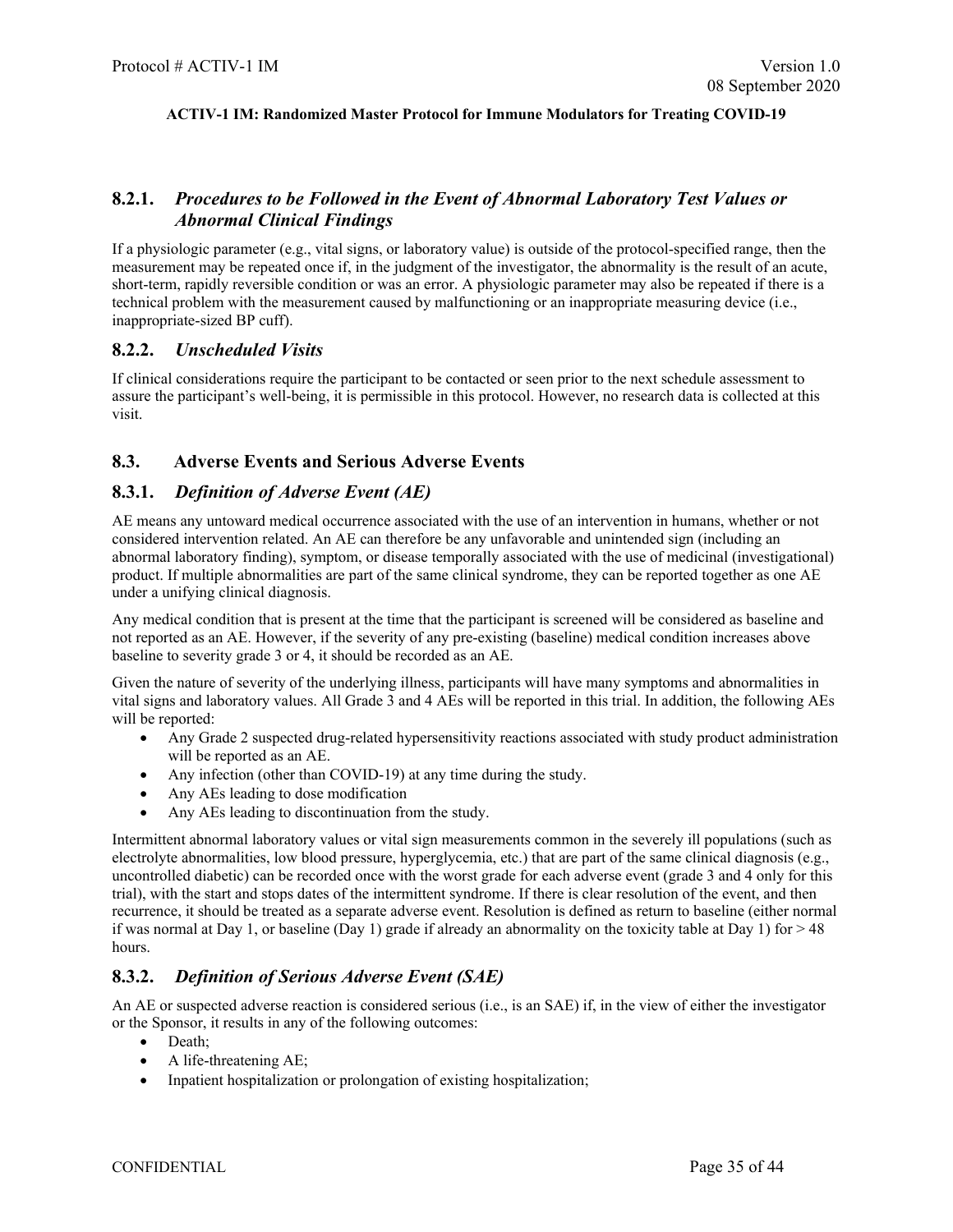- A persistent or significant incapacity or substantial disruption of the ability to conduct normal life functions; or
- A congenital anomaly/birth defect.

Grade 4 AEs (potentially life-threatening events) are not always SAEs unless they are imminently life threatening.

Important medical events that may not meet the above criteria may be considered serious when, based upon appropriate medical judgment, they may jeopardize the participant and may require medical or surgical intervention to prevent one of the outcomes listed in this definition. Examples of such medical events include allergic bronchospasm requiring intensive treatment in an emergency room or at home, blood dyscrasias, convulsions that do not result in inpatient hospitalization, or the development of drug dependency or drug abuse.

"Life-threatening" refers to an AE that at occurrence represents an immediate risk of death to a participant. An event that may cause death if it occurs in a more severe form is not considered life-threatening. Similarly, a hospital admission for an elective procedure is not considered a SAE.

All SAEs, as with any AE, will be assessed for severity and relationship to study intervention.

All SAEs will be recorded on the AE CRF.

SAEs will only be reported to the designated pharmacovigilance group (see Section [8.3.6](#page-36-1) for reporting procedure) if they are considered related to the study product (serious adverse reaction [SAR]).

All SAEs will be followed through resolution or stabilization by a licensed study physician (for IND studies, a physician listed on the Form FDA 1572 as the site PI or Sub-Investigator).

All SAEs will be reviewed and evaluated by the IND sponsor and will be sent to the DSMB (for periodic review), and the IRB/IEC. All secondary infections are regarded as adverse events of special interest (AESI) and will be reported to the DSMB.

## <span id="page-35-0"></span>**8.3.3.** *Suspected Unexpected Serious Adverse Reactions (SUSAR)*

A SUSAR is any SAE where a causal relationship with the study product is at least reasonably possible but is not listed in the Investigator Brochure (IB), Package Insert, and/or Summary of Product Characteristics.

#### <span id="page-35-1"></span>**8.3.4.** *Classification of an Adverse Event*

The determination of seriousness, severity, and causality will be made by an on-site investigator who is qualified (licensed) to diagnose AE information, provide a medical evaluation of AEs, and classify AEs based upon medical judgment. This includes but is not limited to physicians, physician assistants, and nurse practitioners.

## **Severity of Adverse Events**

All AEs and SAEs will be assessed for severity using the DAIDS Table for Grading the Severity of Adult and Pediatric Adverse Events, version 2.1 (July 2017).

For AEs not included in the Table, the following guidelines will be used to describe severity. In addition, all deaths related to an AE are to be classified as grade 5 according to the DAIDS Table.

- Moderate (Grade 2): Events that are usually alleviated with additional specific therapeutic intervention. The event interferes with usual activities of daily living and causes discomfort but poses no significant or permanent risk of harm to the research participant.
- Severe (Grade 3): Events that interrupt usual activities of daily living, or significantly affect clinical status, or may require intensive therapeutic intervention. Severe events are usually incapacitating.
- Potentially life-threatening event (Grade 4): Events that are potentially life threatening.
- Deaths (Grade 5): All deaths related to an AE are classified as grade 5 (per DAIDS Table).

## **Relationship to Study Intervention**

For each reported adverse reaction, the PI or designee must assess the relationship of the event to the study product using the following guideline: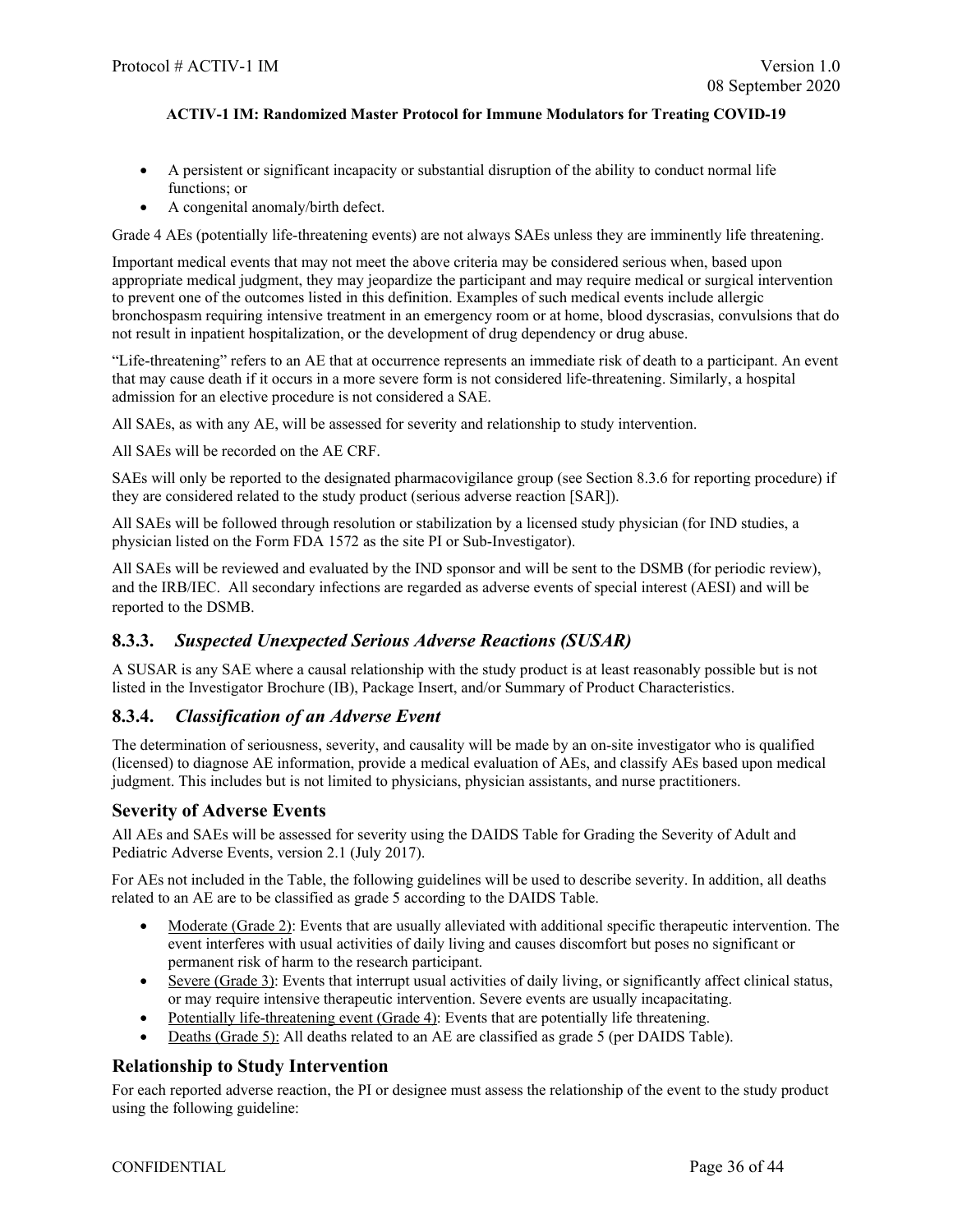- Related There is a temporal relationship between the study intervention and event, and the AE is known to occur with the study intervention or there is a reasonable possibility that the study intervention caused the AE. Reasonable possibility means that there is evidence to suggest a causal relationship between the study intervention and the AE.
- Not Related There is not a reasonable possibility that the administration of the study intervention caused the event, there is no temporal relationship between the study intervention and event onset, or an alternate etiology has been established.

## <span id="page-36-0"></span>**8.3.5.** *Time Period and Frequency for Event Assessment and Follow-Up*

For this study, all Grade 3 and 4 AEs and all SAEs occurring from the time the informed consent is signed through the Day  $60 \pm 5$ -day telehealth visit will be documented, recorded, and reported. In addition, patients will be contacted at the end of the safety follow-up period required for each study agent (see appendices for details) to assess AEs and SAEs occurring after drug withdrawal.

## **Investigator Reporting of AEs**

Information on AEs will be recorded on the appropriate CRF. All clearly related signs, symptoms, and results of diagnostic procedures performed because of an AE should be grouped together and recorded as a single diagnosis. Secondary infections will be recorded on the appropriate CRF. If the AE is a laboratory abnormality that is part of a clinical condition or syndrome, it should be recorded as the syndrome or diagnosis rather than the individual laboratory abnormality. Each AE will also be described in terms of duration (start and stop date), severity, association with the study product, action(s) taken, and outcome.

## <span id="page-36-1"></span>**8.3.6.** *Serious Adverse Event Reporting*

## **Investigator Reporting of SAEs**

Any AE that meets a protocol-defined criterion as a treatment related SAE (SAR) must be submitted within 24 hours of site awareness via an SAE form to the Technical Resources, International (TRI) Pharmacovigilance Group, at the following address: [TRISafetyOffice@tech-res.com.](mailto:TRISafetyOffice@tech-res.com)

Other supporting documentation of the event may be requested by the TRI Pharmacovigilance Group and should be provided as soon as possible. The TRI Medical Monitor will review and assess the SAE for regulatory reporting and potential impact on study participant safety and protocol conduct.

At any time after completion of the study, if the site PI or appropriate sub-investigator becomes aware of an SAE that occurred during the participant's participation in the study, the site PI or appropriate sub-investigator will report the event to the TRI Pharmacovigilance Group.

## **Regulatory Reporting of SAEs**

Any event that requires expedited reporting to Regulatory Authorities (i.e, Serious Unexpected Suspected Adverse Reactions [SUSARs]) based on applicable national regulations will be forwarded to the IND sponsor in time to meet reporting requirements (e.g. 7 days for fatal and life-threatening initial reports, with follow up reports within another 8 days, 15 days for all other SUSARs). The IND sponsor or its in-country representative as detailed in the Transfer of Regulatory Obligations (TORO) will submit safety reports (e.g. IND safety reports) to the regulatory agencies as necessary, and will inform the investigators of such regulatory reports. Site investigators must submit safety reports as required by their Institutional Review Board (IRB)/Research Ethics Board (REB). Documentation of the submission and receipt by the IRB/REB must be retained for each expedited safety report.

SAEs that are not SUSARs will be reported to the FDA at least annually in a summary format which includes all SAEs.

Sites may have additional local reporting requirements (to the IRB and/or national regulatory authority).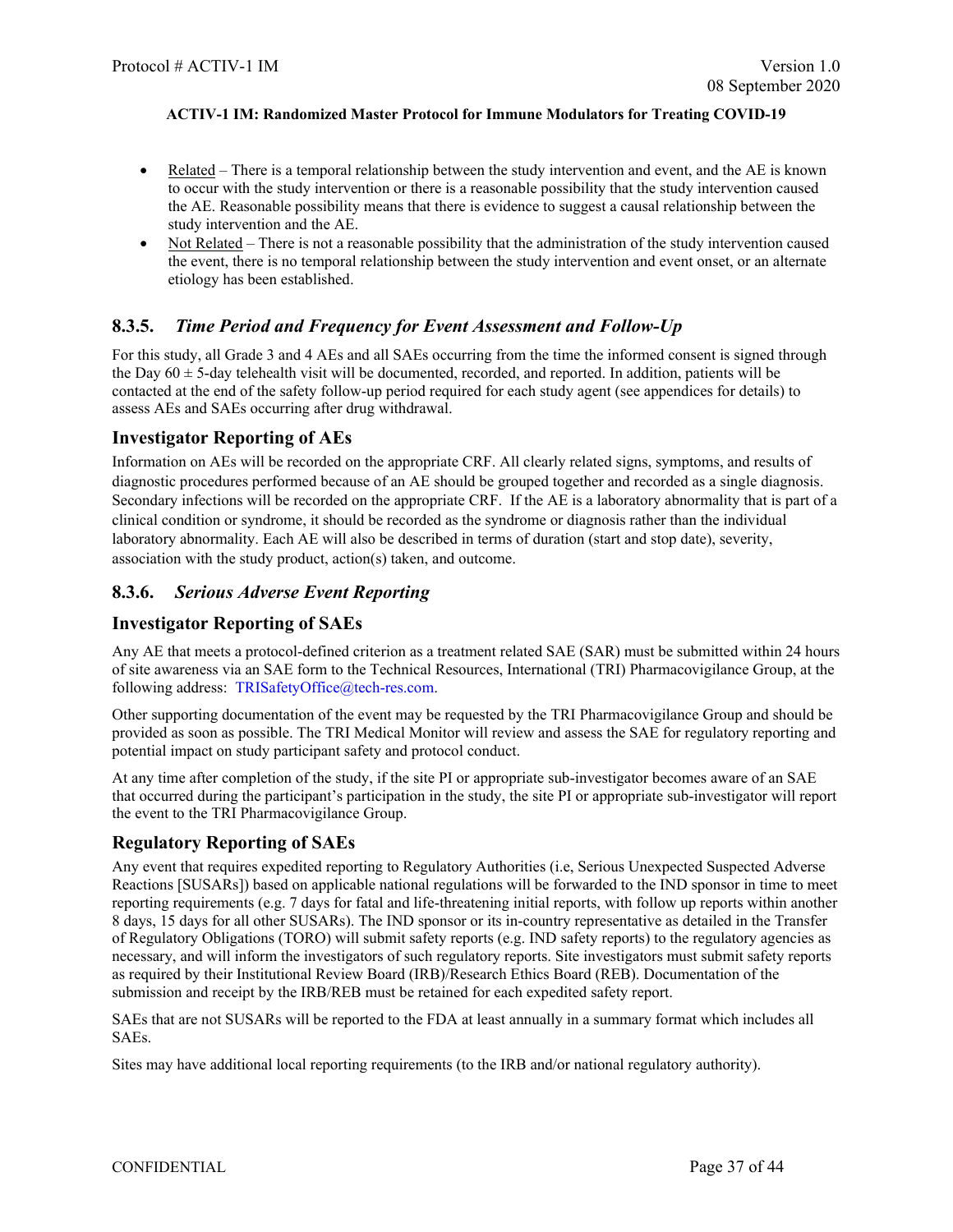## <span id="page-37-0"></span>**8.3.7.** *Reporting of Pregnancy*

Pregnancy is not an AE. However, any pregnancy that occurs during study participation should be reported to the Sponsor on the appropriate CRF. Pregnancies should also be reported to the IRB. The Sponsor will report pregnancies to the DSMB. Pregnancy should be followed to outcome.

## <span id="page-37-1"></span>**8.4. Unanticipated Problems**

## <span id="page-37-2"></span>**8.4.1.** *Definition of Unanticipated Problems*

An Unanticipated Problem (UP) is any event, incident, experience, or outcome that meets the following criteria:

- Unexpected in terms of nature, severity, or frequency given (a) the research procedures that are described in the protocol-related documents, such as the IRB-approved research protocol and informed consent document; and (b) the characteristics of the subject population being studied;
- Related to participation in the research (meaning there is a reasonable possibility that the incident, experience, or outcome may have been caused by the procedures involved in the research); and
- Suggests that the research places participants or others at a greater risk of harm (including physical, psychological, economic, or social harm) than was previously known or recognized.

## <span id="page-37-3"></span>**8.4.2.** *Unanticipated Problem Reporting*

To satisfy the requirement for prompt reporting, all UPs will be reported using the following timeline:

- UPs that are SAEs will be reported to the IRB and to the Statistical and Data Coordinating Center (SDCC)/study Sponsor within 24 hours of the investigator becoming aware of the event per the above described SAE reporting process.
- Any other UP will be reported to the IRB and to the SDCC/study Sponsor within 3 days of the investigator becoming aware of the problem.

## <span id="page-37-4"></span>**9. STATISTICAL CONSIDERATIONS**

The ACTIV-1 IM master protocol utilizes an adaptive platform trial design that allows for four types of adaptations: (1) early stopping of agents for futility, to allow more speedy accrual to other agents remaining in the trial; (2) early stopping for strong evidence of efficacy of a particular agent; (3) substitution of one of the test agents as standard of care for the remainder of the trial, should early evidence of superiority over SoC support such a change, and (4) addition of newly emergent agents, if they become available after study start. A brief summary is provided here. Details will be described in the statistical analysis plan (SAP).

The total sample size for ACTIV-1 IM is based on the Kaplan-Meier estimate of the probability of recovery from ACTT-1. Preliminary data indicate this estimate is approximately 73% based on over 1,000 patients enrolled.

Sample size requirements are based on the number of agents being evaluated and the ability to pool control patients for analysis. Initial sample size estimates are derived assuming three agents are ready for testing at study start and will remain in the study for evaluation at the final analysis stage. If newly emergent therapies are entered into the master protocol after study start, sample size requirements will be adjusted accordingly.

The statistical analysis strategy calls for sharing of control patients across all agents available for study when enrollment begins. For agents added to the trial after study start, comparative analyses will be limited to those control patients enrolled concurrently with the new agent. That is, control patients enrolled prior to an agent entering the trial will not be included in comparative analyses of that agent. This approach was used in the recent PALM study in patients with Ebola virus disease (Mulangu et al. 2019). Although sharing of non-concurrently randomized control patients has been used successfully in studies of chronic diseases (DIAN-TU;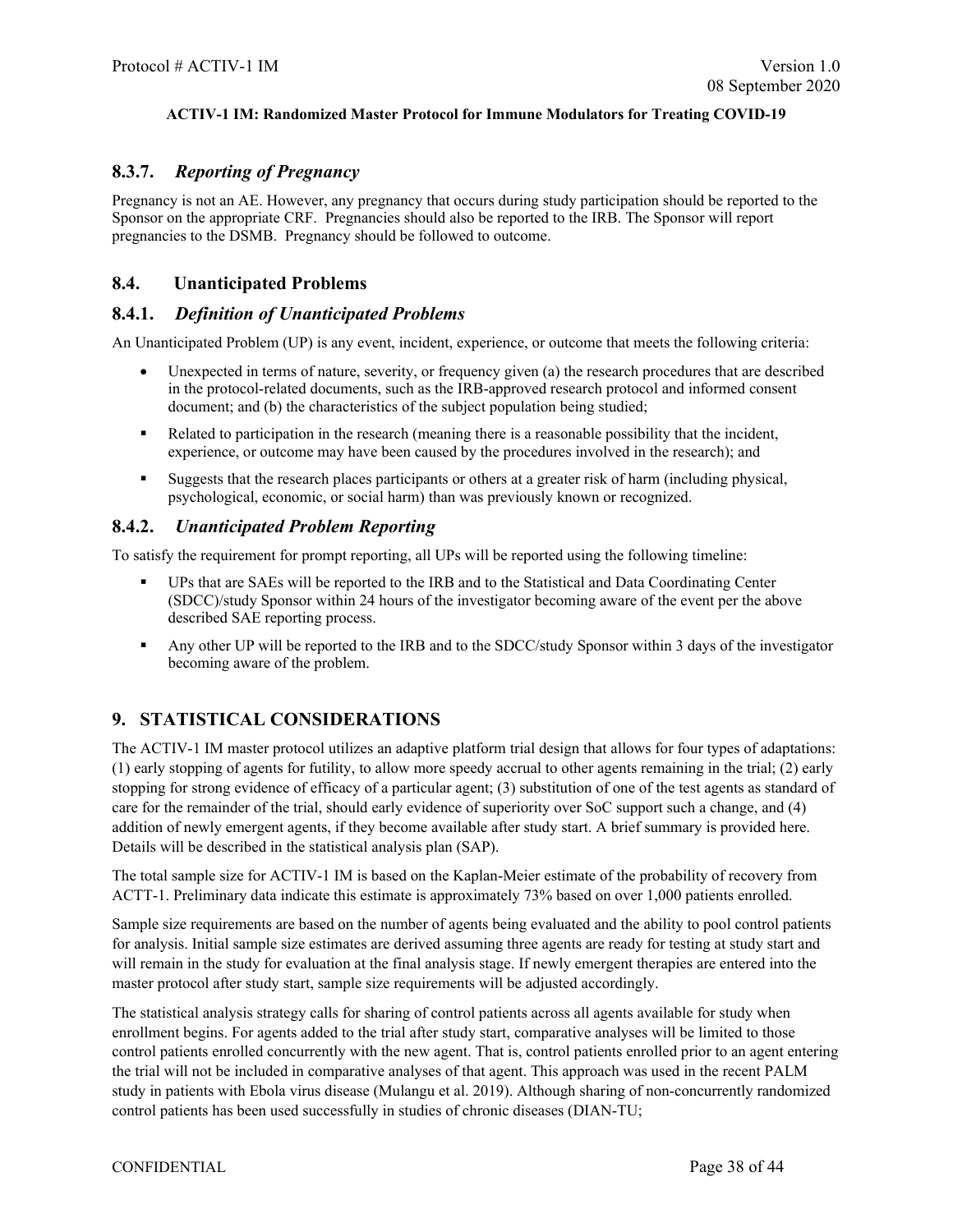https://clinicaltrials.gov/ct2/show/NCT01760005), it is not recommended here due to the evolving nature of the COVID-19 infection and treatment thereof. Exploratory analyses of the similarity between control patients enrolled early and late in the study, however, may be useful in informing the design of future master protocols in COVID-19.

If early evidence of superiority of any one of the test agents relative to SoC (plus placebo) is observed during the trial, consideration will be given to replacing the SoC with the test agent for the remainder of the trial. Such a change is dependent on the safety of combining the remaining test agents with this new SoC and will complicate the final data analyses somewhat. Comparative analyses will need to account for this change in SoC through stratification or other model-based methods. Details will be provided in the statistical analysis plan.

Preliminary reports of the completed RECOVERY Trial show that dexamethasone may reduce mortality in some hospitalized patients with COVID-19 (RECOVERY Collaborative Group, 2020). If dexamethasone or steroid, or other agents, become part of standard of care (SoC) or are used in a substantial number of patients, the observed potential benefit of immunomodulators may be altered. Nonetheless, ACTIV-1 IM is designed with high power to detect even a modest benefit of 25% for the primary outcome; attempting to detect smaller effects would cause a prohibitively large increase in sample size. Addition of dexamethasone or other agents to SoC may also affect the key secondary endpoint of mortality and alter the proportions of people in different cells of another key secondary endpoint, the 8-point ordinal scale. Accordingly, a blinded sample size re-estimation may be conducted at the 2<sup>nd</sup> interim analysis, after approximately one-half of the total number of expected recoveries has occurred. The purpose is to use the overall proportions of people in the different categories of the key secondary endpoint of the ordinal scale to recalculate power for that endpoint. If power for this key secondary endpoint is below 70%, the sample size might be increased, but by at most 25%. The sample size would not be reduced based on this potential re-estimation. More details will be provided in the SAP.

### <span id="page-38-0"></span>**9.1. Statistical Hypotheses**

The primary null hypothesis being tested is that time-to-recovery does not differ between each test agent and the pooled control group, consisting of patients receiving SoC plus placebo. The alternative hypothesis is that the test agent and pooled control group differ in time-to-recovery. If Drug A, B, and C denote the initial set of agents to be tested in ACTIV-1 IM, and S denotes patients receiving SoC plus placebo, then the primary hypotheses are:

 $H_{01}$ : TR<sub>A</sub> = TR<sub>S</sub> vs  $H_{A1}$ : TR<sub>A</sub>  $\neq$  TR<sub>S</sub>

 $H_{02}$ : TR<sub>B</sub> = TR<sub>S</sub> vs  $H_{A2}$ : TR<sub>B</sub>  $\neq$  TR<sub>S</sub>

 $H_{03}$ : TR<sub>C</sub> = TR<sub>S</sub> vs  $H_{A3}$ : TR<sub>C</sub>  $\neq$  TR<sub>S</sub>

There are two key secondary endpoints that will be evaluated as supportive evidence:

- 1. The distribution of the 8-point ordinal scale at Day 15 and Day 29. For this, the parameter of interest is the "common odds ratio," which quantifies the shift in the severity distribution resulting from treatment. For an efficacious treatment, an odds ratio greater than 1 quantifies an improvement in disease severity; a value of 2 indicates a bigger improvement than a value of 1.25. The null hypothesis to be tested is that the odds of improvement on the ordinal scale is the same for the placebo and experimental treatment arms (i.e., the common odds ratio is 1). It is worth noting that, for large sample sizes, the test based on the proportional odds model is nearly the same as the Wilcoxon rank sum test.
- 2. Mortality will be evaluated with standard survival analysis techniques. Kaplan Meier curves and associated log-rank statistics will be generated to compare mortality between each test agent and SoC. Mortality will also be evaluated at Days 15 and 29.

## <span id="page-38-1"></span>**9.2. Sample Size Determination**

Primary endpoint: The Fine-Gray approach will be used to compare each test agent with SoC with respect to the cumulative incidence of recovery, accounting for the competing risk of mortality (Fine and Gray, 1999). The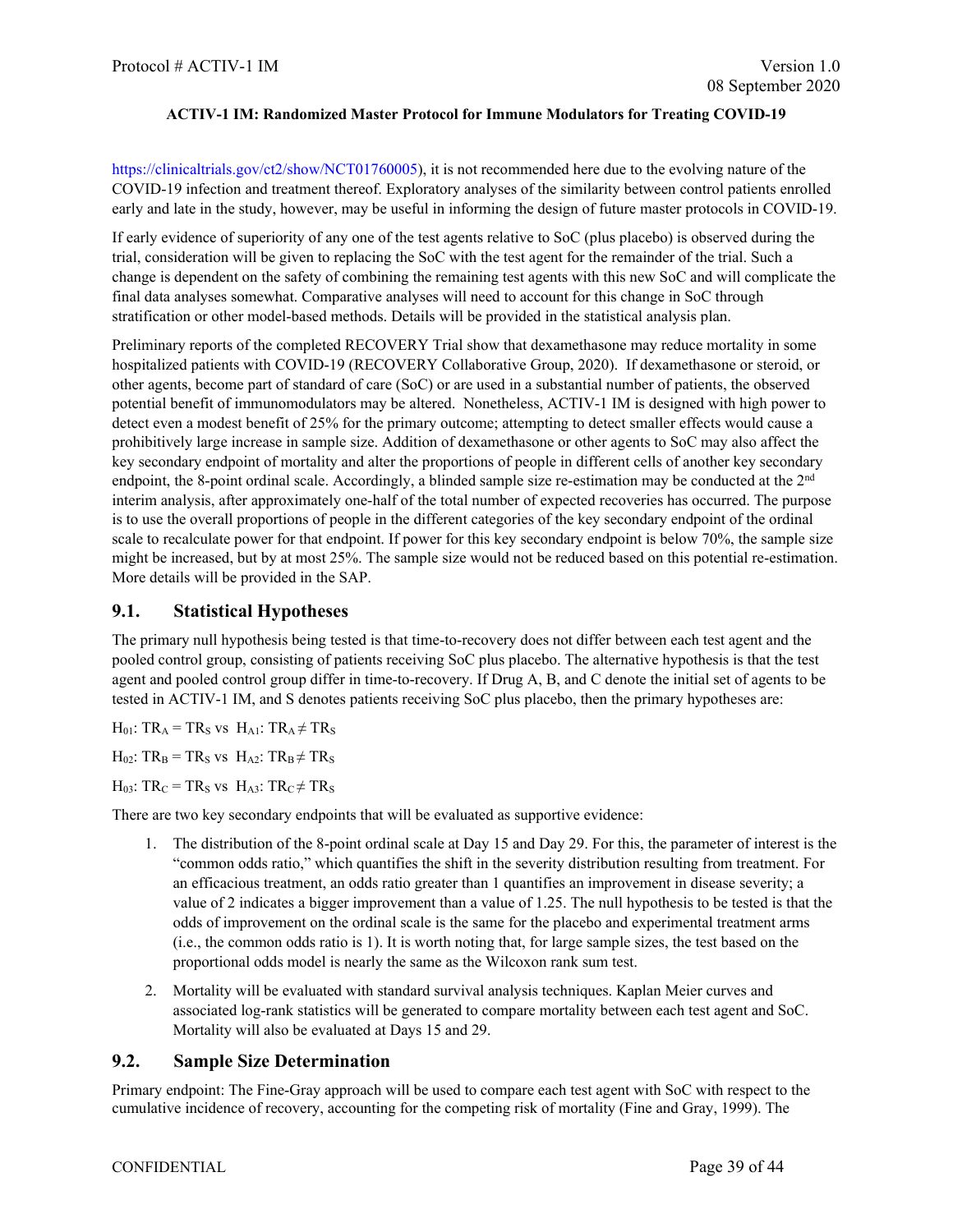approach is similar to using a log-rank test on time to recovery, retaining in the risk set people who die. The two key determinants of power are the total number of events (i.e., recoveries) E and the treatment-to-control ratio of the rate of recovery, RRR. Without accounting for futility monitoring, the number of events required for power  $1 - \beta$  to detect a recovery rate ratio of  $\theta$  using a two-tailed test at alpha=0.05 is approximately

$$
E = \frac{4(1.96 + z_{\beta})^2}{\{\ln(RRR)\}^2},
$$

where  $z_{\beta}$  is the 100(1 −  $\beta$ )th percentile of the standard normal distribution. The number of events must be increased to account for futility monitoring. For 85% power, the  $1.96 + z_\beta$  in the above equation is replaced by 3.1312.

**Table 9-1** provides the numbers of recoveries and of patients required to provide 85% power for a single pairwise comparison of test drug versus control assuming a 73% recovery rate and various recovery rate ratios (RRRs). Note that the rate of recovery is the analogue of the hazard for each test agent or control treatment, and the RRR is the analogue of the hazard ratio for a test agent relative to control in this setting. As can be seen from the table, approximately 347 recoveries are required to detect a 40% increase in the rate of recovery ( $\theta = 1.40$ ) from control. An RRR of 1.40 is similar to, but slightly higher than the figure of 1.31 reported in Cao et al. (2020) for a lopinavir/ritonavir trial that used time to improvement by 2 categories as primary endpoint. A total of 436 recoveries is needed for an RRR of 1.35 with 85% power. Sample size requirements for ACTT-1 assumed an RRR of 1.35, but the study was over-enrolled  $(1,063$  patients were enrolled, compared to N=572 needed) due to more rapid than anticipated accrual. Preliminary results from ACTT-1 show an RRR of 1.32 ([CI = [1.12,1.55]) for remdesivir vs placebo.

#### **Table 9-1. Number of recoveries and number of patients needed for 85% power assuming a type I error rate of 5% for various recovery ratios**

| Recovery rate | Number of recoveries | Sample Size assuming       |
|---------------|----------------------|----------------------------|
| ratio         | needed for 85% power | 73% recovery rate (1 test) |
| $(\theta)$    |                      | agent vs SoC)              |
| 1.25          | 788                  | 1,080                      |
| 1.30          | 570                  | 781                        |
| 1.35          | 436                  | 598                        |
| 40            | 347                  |                            |

The objective of ACTIV-1 IM is to provide evidence of efficacy and safety of selected agents that would support regulatory approval of their use in treating moderately to severely ill hospitalized Covid-19 patients. It was decided that a modest effect as low as a 25% improvement in recovery rate attributable to any one of the test agents in the study would be of interest to detect. Consequently, the sample size requirements are based on the ability to detect an RRR of 1.25 for each agent relative to SoC.

A total of 788 recoveries is required for each comparison to provide approximately 85% power to detect a recovery rate ratio of 1.25 for the therapeutic agent relative to control, accounting for the interim analyses. Assuming 73% of participants achieve recovery in 28 days, consistent with the ACTT-1 results, the total sample size to compare 1, 2, or 3 agents to control in ACTIV-1 IM is approximately 1,080, 1,620, and 2,160, respectively. Because each agent is being compared to SoC with no between-agent comparisons currently planned, no multiplicity adjustments will be made, provided the number of agents assessed in ACTIV-1 IM is three or fewer. If more than three agents are evaluated, a minor multiplicity adjustment will be considered to aid in interpreting the results of the study.

**Key secondary endpoints**: A sample size can be computed using an (assumed) ordinal scale distribution for the control and the odds ratio representing clinical improvement. The odds ratio represents the odds of improvement in the ordinal scale for treatment relative to control [Whitehead, 1993]. The sample size to detect a given odds ratio for 1:1 randomization using a 2-tailed test at level  $\alpha$  is given by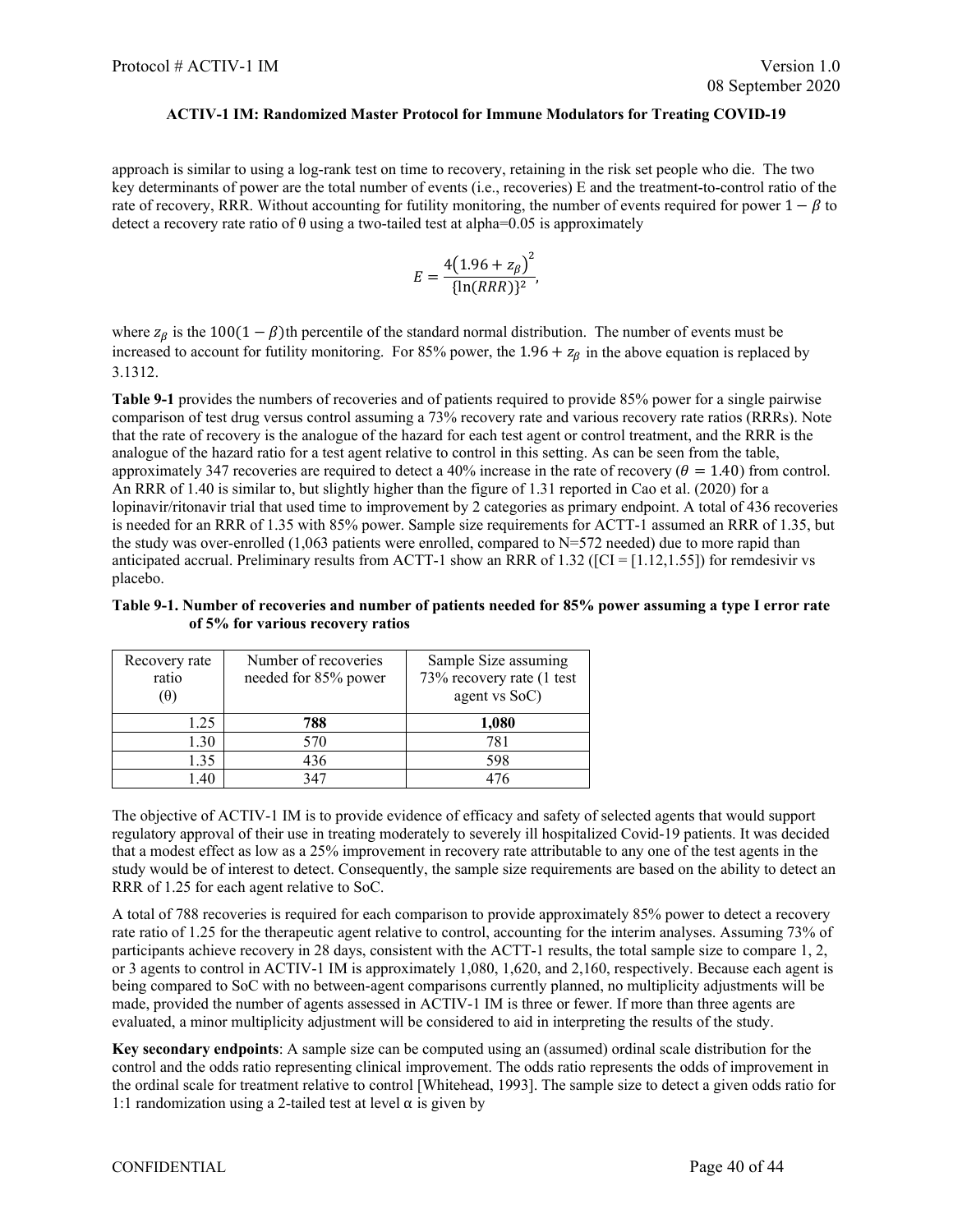$$
\frac{12(z_{\alpha/2} + z_{\beta})^2}{\lambda^2 (1 - \sum_{i=1}^K p_i^3)}
$$

where  $\lambda$  is the log odds ratio,  $p_i$  is the overall probability (combined over both arms) of being in the ith category of the K ordinal outcomes, and  $z_{\alpha/2}$  and  $z_{\beta}$  are the  $1 - \alpha/2$  and  $1 - \beta$  quantiles of the standard normal distribution.

A sample size of 1,080 for an (active, control) pair gives approximately 95% or 85% power to detect an odds ratio of 1.50 (the observed odds ratio in the ACTT-1 trial) or 1.40 using a 2-tailed test at level  $\alpha = 0.05$ .

The 28-day mortality probability in the remdesivir arm of ACTT-1 was approximately 12%. Power for comparing 28-day mortality is 90% only for a 50% relative reduction (from 12% to 6%).

### <span id="page-40-0"></span>**9.3. Populations for Analyses**

The primary analysis will be based on an intention-to-treat population, including all participants randomized. Similarly, safety analyses will be based on a modified intention-to-treat population consisting of all participants who received at least one dose or injection of each drug administered in the randomization arm (e.g., test agent plus SoC). The primary analysis will be based on those participants enrolled in order to achieve 788 recoveries for each pairwise comparison as noted in section 9.1. Subsequent analysis will be performed on all enrolled participants.

## <span id="page-40-1"></span>**9.4. Statistical Analyses**

## <span id="page-40-2"></span>**9.4.1.** *General Approach*

This is a randomized, controlled, double-blinded trial testing a superiority hypothesis with respect to each therapeutic agent plus SoC versus SoC plus placebo with a two-sided Type I error probability of 5% for each agent. This is a randomized, controlled, double-blinded trial testing a superiority hypothesis with respect to each therapeutic agent plus SoC versus SoC plus placebo with a two-sided Type I error probability of 5% for each agent. Secondary hypotheses have been ordered according to relative importance, with key secondary hypotheses identified (corresponding to the odds ratio based on the 8-point clinical severity scale, and time to death). These will be described according to the appropriate summary statistics (e.g., proportions for categorical data, median for time-toevent data).

A statistical analysis plan will be developed and filed with the FDA prior to database lock and unblinding of treatment assignments.

Unblinding of study data for final analysis will occur for each test agent independently of other agents, consistent with the master protocol design. That is, once the planned number of recoveries required for a particular agent's comparative analysis are observed, study close-out procedures for that agent are applied for all study visits and data elements associated with the participants receiving the test agent as well as participants receiving SoC plus placebo during the randomization period for that agent (i.e., concurrently controlled participants). The study visits are monitored, data edits are completed, queries are resolved, database is locked, and treatment assignments are unmasked for that comparative analysis only. Note that, because control participant data are shared across agents, procedures for unmasking data for one agent's final analysis will be established to protect the ability to continue the ongoing study in a double-blinded manner for the remaining agents. It may be that recovery rates are similar enough across all agents in the study to enable a single study close-out with standard procedures. Any necessary modifications or updates to the statistical analysis should be made prior to the study unblinding.

## <span id="page-40-3"></span>**9.4.2.** *Analysis of the Primary Efficacy Endpoint*

The primary efficacy analysis for the comparison of each test agent plus SoC versus SoC plus placebo is a stratified test based on the Fine-Gray proportional hazards approach, where stratification is according to region and baseline disease severity (i.e. protocol defined mild/moderate vs severe disease). The method provides an estimate of the cumulative incidence of recovery while accounting for the competing risk of death. The hazard ratio can also be computed. With no censoring, the hazard rate in each arm can be thought of as the hazard for recovery, treating deaths as never having recovered (see section 2 of Fine and Gray, 1999). Every attempt will be made to complete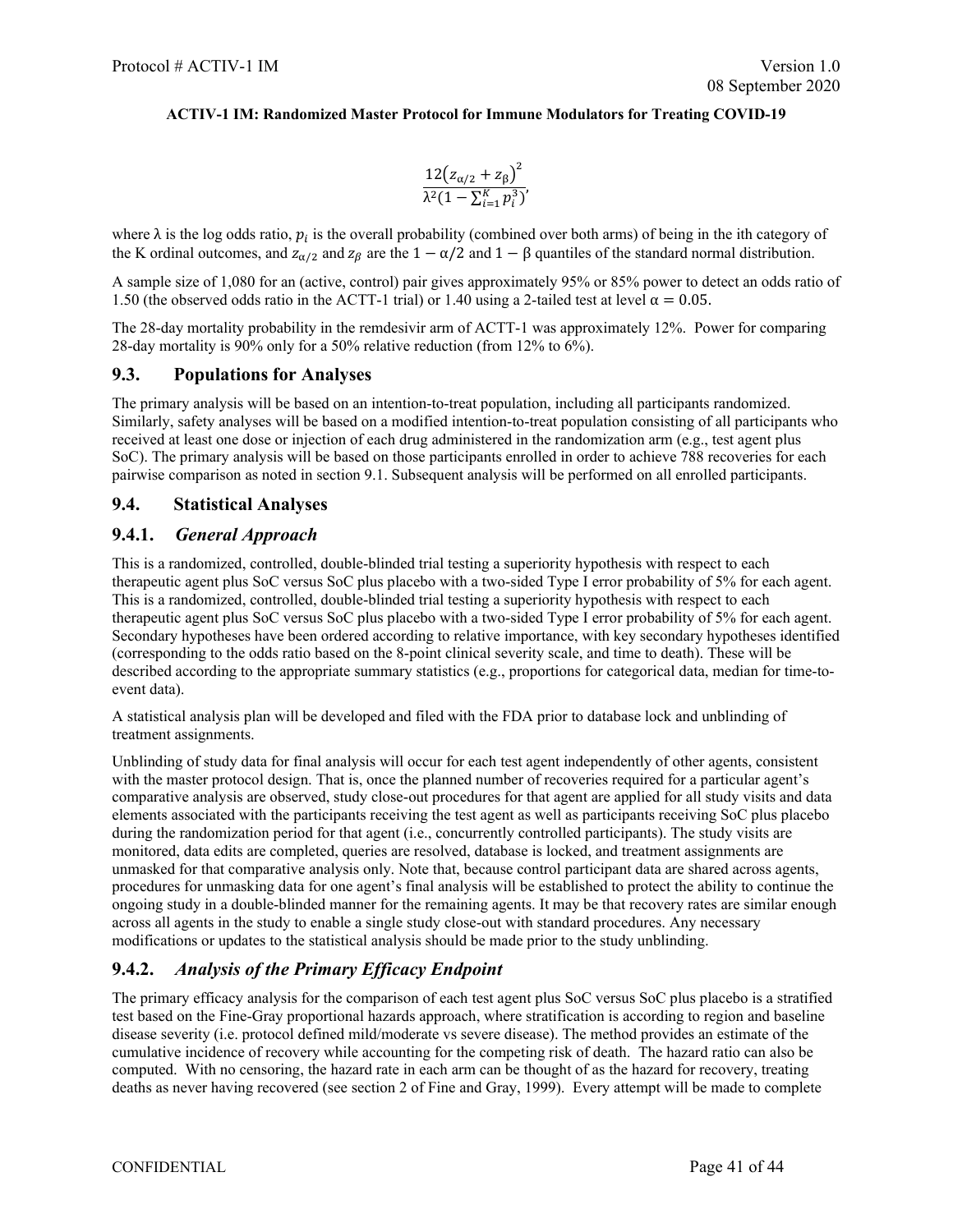final clinic visits for patients dropping out of the study prematurely. For those unable to complete the final visit, data collection will be attempted via telephone interview. At a minimum, vital status will be obtained.

#### <span id="page-41-0"></span>**9.4.3.** *Analysis of the Secondary Endpoint(s)*

- 1) The ordinal scale will be used to estimate a proportional odds model by disease strata. We will perform a stratified test to evaluate whether the common odds ratio for treatment is equal to one. The distribution of severity results will be summarized by treatment arm as percentages. Efforts to minimize loss-to-follow-up will be considerable. However, small amounts of missing data may occur. In such cases, participants without final outcome data will be excluded from the analysis. Sensitivity analyses will evaluate the impact of making different assumptions about missing observations. These analyses will be defined in the SAP.
- 2) When death is not a competing risk (for example, the endpoint includes death in the composite), differences in time-to-event endpoints by treatment will be summarized with Kaplan-Meier curves and 95% confidence bounds. When death is a competing risk (for example, time to at least a one-category improvement in ordinal scale, and time to at least a two-category improvement), the same competing risk approach will be used as for the primary analysis.
- 3) Change in ordinal scale at specific time points will be summarized by proportions (e.g., proportion who have a 1-, 2-, 3-, or 4-point improvement or 1-, 2-, 3-, 4-point worsening).
- 4) Differences in total severity score (TSS) over time will assessed by fitting a longitudinal mixed model to the 8-point clinical scale value on each day of assessment (in hospital plus Days 15, 22, 29). The average difference across days in study (analogous to the area under the severity curve) will be estimated with 95% confidence limits in the context of the longitudinal model.
- 5) Duration of event (e.g., duration of mechanical ventilation) will be summarized according to median days with quartiles.
- 6) Binary data (e.g., incidence of new oxygen use) will be summarized as a percent with 95% confidence intervals. Comparisons between arms will be presented as differences in proportions with 95% confidence intervals.
- 7) Categorical data (e.g., 28-day mortality or ordinal scale by day) may be summarized according to proportions by category and/or odds ratios with confidence intervals.

Procedures for handling missing data, including informative censoring (e.g., a missing duration of oxygen use endpoint due to a death), will be described in the statistical analysis plan.

## <span id="page-41-1"></span>**9.4.4.** *Safety Analyses*

Safety endpoints include death through Day 28 (as assessed at Day 29), SAEs, and Grade 3 and 4 AEs. These events will be analyzed univariately and as a composite endpoint. Time-to-event methods will be used for death and the composite endpoint. Each AE will be counted once for a given participant and graded by severity and relationship to COVID-19 or study intervention. AEs will be coded using the current version of the Medical Dictionary for Regulatory Activities (MedDRA). AEs will be presented by system organ class, duration (in days), start- and stopdate. Adverse events leading to premature discontinuation from the study intervention and serious AEs will be presented either in a table or a listing.

## <span id="page-41-2"></span>**9.4.5.** *Baseline Descriptive Statistics*

Baseline characteristics will be summarized by test agent versus control for each agent. For continuous measures the mean and standard deviation will be summarized. Categorical variables will be described by the proportion in each category (with the corresponding sample size numbers).

## <span id="page-41-3"></span>**9.4.6.** *Planned Early and Interim Analyses*

Data analyses will be conducted to monitor enrollment and follow-up rates and to summarize baseline characteristics throughout the course of the study. These early analyses will be conducted by the study team masked to treatment assignment. Summaries will be generated for each test agent separately. For agents entering the study at staggered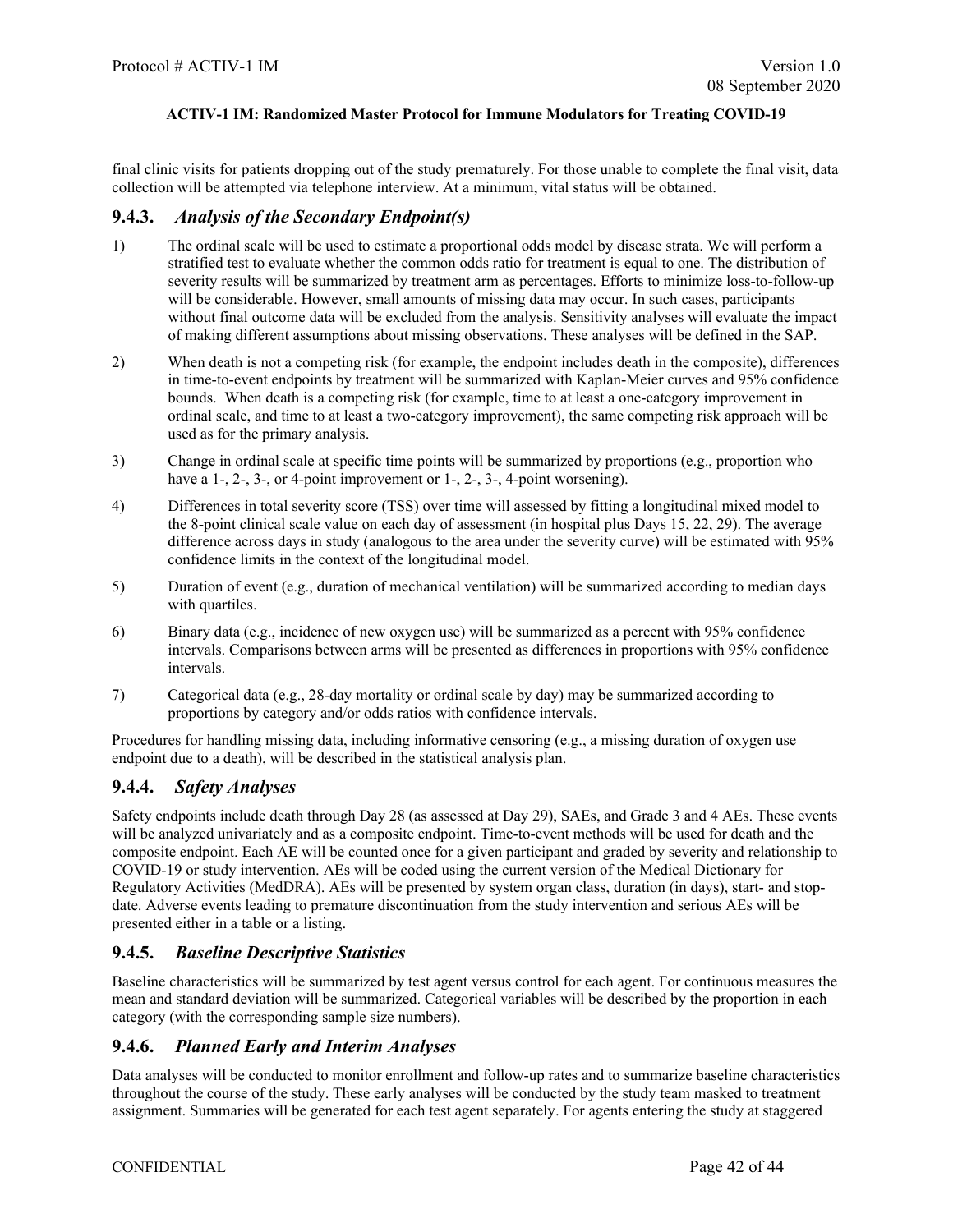times, data summaries (pooling test agent and control data in blinded fashion) will incorporate data from concurrently randomized control participants only.

Unblinded interim analyses are planned to (i) assess the futility of each agent, with the goal of discontinuing those with lower probabilities of success to more effectively utilize trial resources for the remaining agents and (iii) review comparative analyses for each test agent to assess early stopping for efficacy. Alpha spending functions will be used to appropriately control the probability of making an erroneous conclusion across interim and final analyses at  $\alpha$  = 0.05 (two-sided) for each agent.

A Data and Safety Monitoring Board (DSMB) will monitor ongoing results to ensure participant well-being and safety as well as study integrity. The DSMB will be asked to recommend early termination due to futility and early stopping for efficacy, only when stopping rules and conditions are clearly met. More details about the interim analyses are described in section 9.4.6.1 and 9.4.6.2 below as well as a separate guidance document for the DSMB.

## **Interim Safety Analyses**

Safety analyses will evaluate Grade 3 and 4 AE and SAEs by treatment arm. Safety monitoring will be ongoing. The unblinded statistical team will prepare these reports for review by the DSMB.

## **Interim Analyses for Futility and Efficacy Review**

Interim analyses for futility and efficacy are planned at three times during the study corresponding to the availability of approximately 25%, 50%, and 75% of total information. The planned randomization algorithm described above (Section 6.2) ensures equal allocation to each test agent or control (e.g.,  $1:1:1:1$  for 3 test agents and control). It is anticipated that the interim analyses for each agent will occur at the same time, and the DSMB will make recommendations for all agents at their scheduled meetings. If recovery rates vary substantially by agent, however, it may be necessary to let the interim analysis times also vary by agent. Because Type I error probabilities are controlled for each, independently of the other agents, the need for additional DSMB reviews due to differential information accrual across agents should not pose any issues other than logistical ones.

The Lan-DeMets spending function analog of the O'Brien-Fleming boundaries will be used to monitor the primary endpoint as a guide for the DSMB. This spending function is conservative in that priority is given to preserving power for the final analysis with the use of stringent stopping rules early in the study.

In contrast, moderately aggressive stopping rules for futility will be implemented to promote early discontinuation of agents with low probabilities for success. The futility stopping rules will be considered non-binding by the DSMB in their review of interim data. The futility boundaries are computed based on the gamma family of spending functions  $\alpha$ {1-exp(-γt)}/{1-exp(-γ)} (Hwang et al. 1990). Figure 1 below illustrates the efficacy stopping boundaries based on the Lan-DeMets spending function (in blue shading) and the futility boundaries based on a Gamma (-2) spending function (in pink shading).